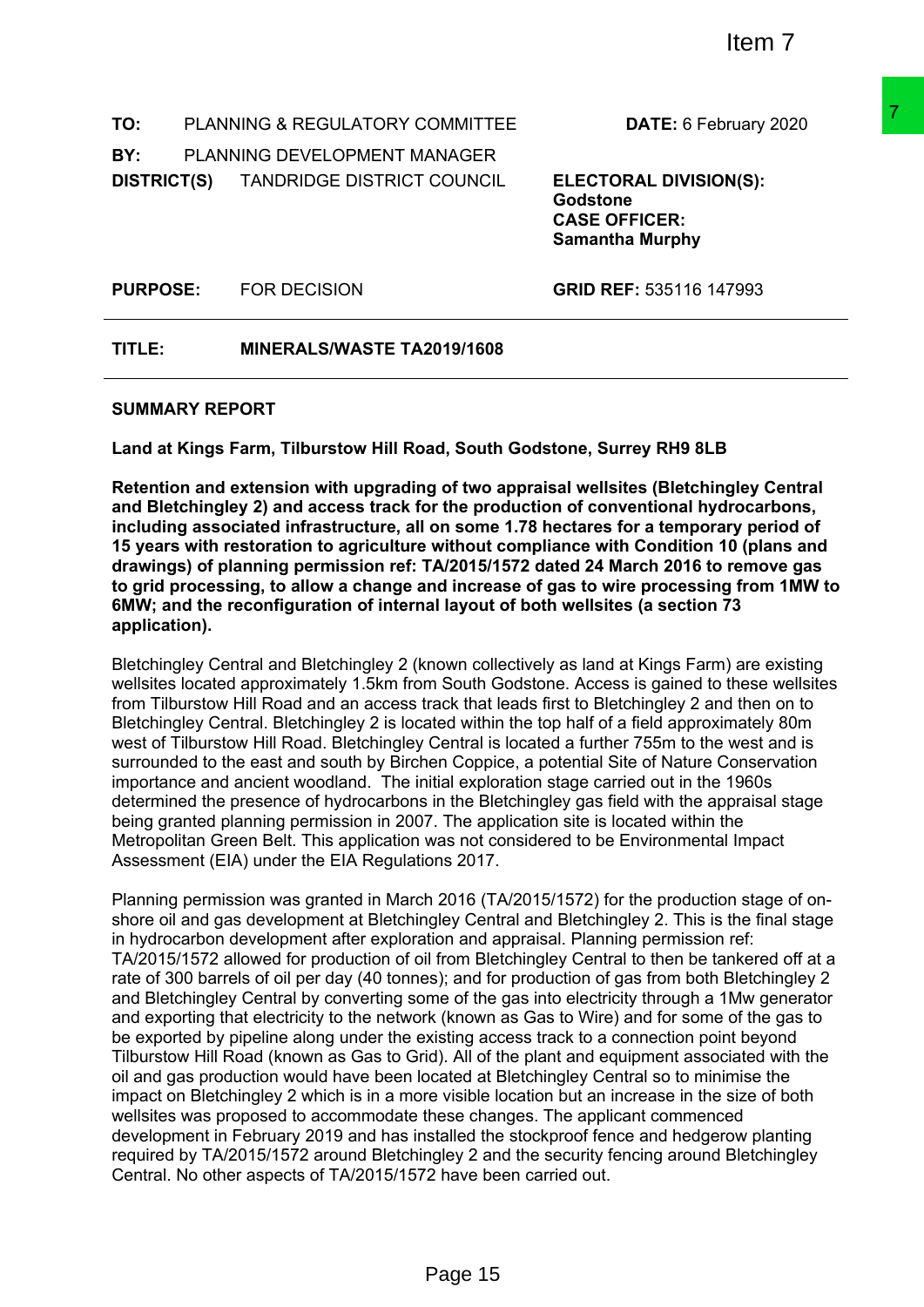The applicant is now seeking to amend planning permission TA/2015/1572 removing the gas to grid element as the applicant states this is no longer viable. Instead the applicant wishes to increase the gas to wire element from 1Mw to 6Mw by increasing the number of generators from 1 to 3 on site. This would result in changes to the proposed internal layout of Bletchingley Central removing plant that would have been associated with the gas to grid and instead including two more generators. In doing so this would result in a reduction in the size of the wellsite areas as permitted by TA/2015/1572.

Whilst this application is seeking to vary Condition 10 (plans and drawings) of TA/2015/1572 and as such the acceptability of the production phase at Bletchingley Central and Bletchingley 2 has been accepted in principle, it is appropriate to assess the proposal against European, National and Development Plan policy, and assess the potential environmental and amenity impacts against those policies and the advice provided by consultees and views expressed by other bodies, groups and individuals. A key issue in determining this application is the need for the development. The Authority must also be satisfied that the potential impacts arising from the development are acceptable in terms of the closest residential properties and the local environment and amenities. The assessment in the report covers such environmental and amenity issues as noise, visual impact, ecology, highways and traffic, drainage and air quality. Translate means the applicant states this is no longer to the mean a final state and the momenta of the animator of the contral removing plant that would result in changes to the perform of Central removing plant that woul

The proposal has generated seven letters of representation from five individuals concerned with regards to noise and air quality impacts from the generators, climate change; and traffic.

Officers consider that the proposal as it is now submitted should enable high environmental standards to be maintained and the site well restored. Accordingly, the proposal meets the policy requirements for mineral development in the Green Belt. Taking account of the need for the development, and that the proposal accords with the policies of the Development Plan, Officers recommend that the application be permitted.

### **The recommendation is to PERMIT subject to conditions.**

# **APPLICATION DETAILS**

### *Applicant*

IGas

### *Date application valid*

2 September 2019

### *Period for Determination*

2 December 2019

### *Amending Documents*

- Letter dated 23 October 2019 and accompanying plan 7262 PR 09 "Proposed Workover Layout Bletchingley 2 Gas Site" dated October 2019;
- Amplifying email from the applicant dated 30 October 2019;
- Amplifying email dated 14 November 2019 and accompanying Air Quality Assessment dated November 2019;
- Amplifying email dated 19 November 2019;
- Amplifying email dated 26 November 2019 and accompanying plans 7262 PR 03 rev F "Preliminary Site Layout Bletchingley Central" dated November 2019, 7262 PR 06 rev C "Proposed Site Elevations Bletchingley 2 Gas Site" dated August 2019; and 7262 PR 10 "Preliminary Site Layout Bletchingley Central" dated November 2019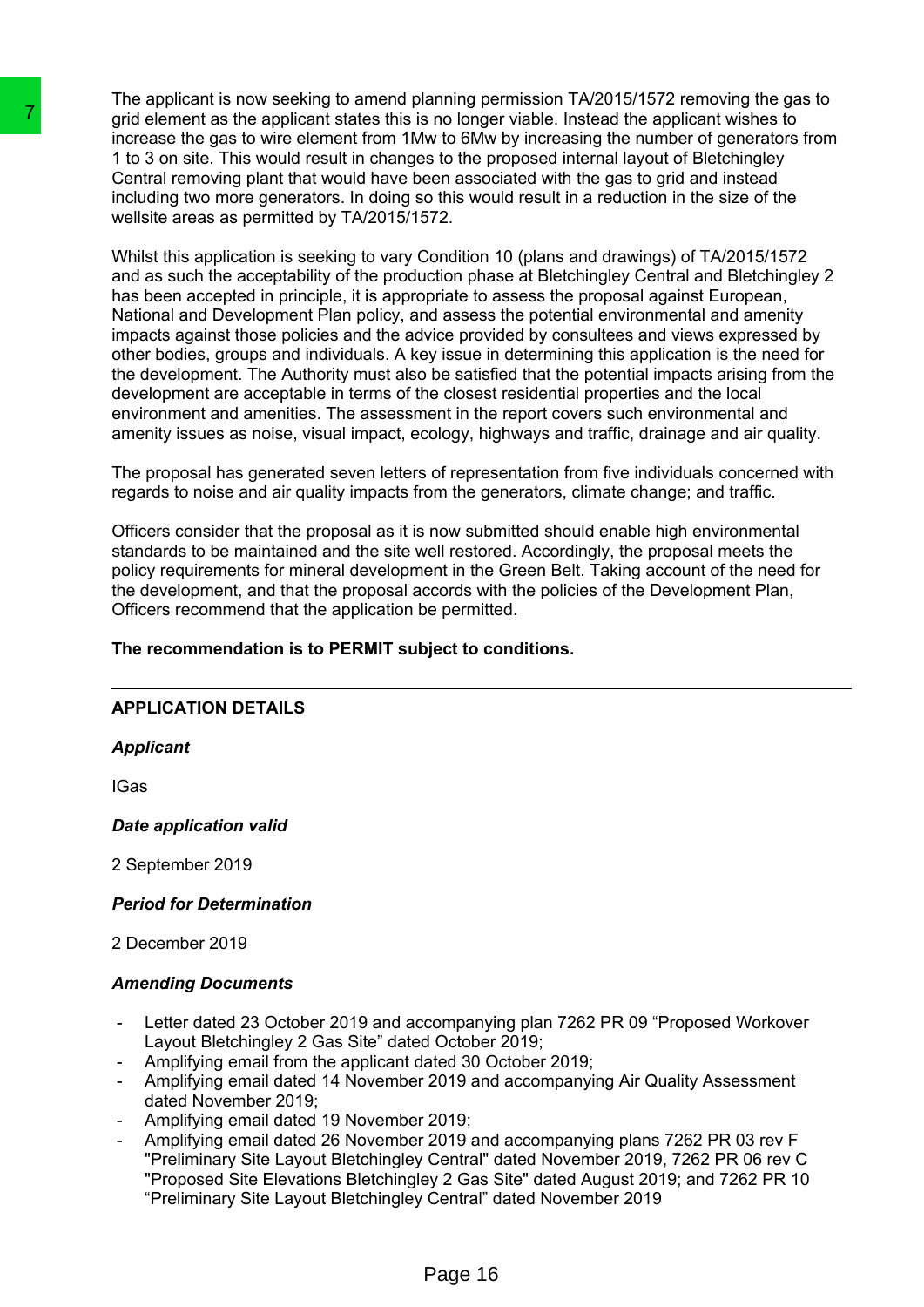- Letter dated 6 December 2019 and accompanying Flood Risk Assessment November 2019, revised Air Quality Assessment dated 2 December 2019 and accompanying plans 7262 PR 3 rev F, 7262 PR 06 rev C; and 7262 PR 10 "Preliminary Site Layout Bletchingley Central" dated November 2019;
- Amplifying email dated 17 December 2019 and accompanying plans 7262 PR 11 "General Lighting Plan Bletchingley Central" dated December 2019, 7262 PR 12A "General Lighting Plan Bletchingley 2" dated December 2019, 7262 PR 13 "Proposed Restoration Layout Bletchingley Central" dated December 2019, 7262 PR14A "Proposed Restoration Layout Bletchingley 2" dated December 2019.
- Email dated 21 January 2020 and accompanying plan 7262 PR 15 "Proposed Restoration Layout Access Track" dated January 2020.

# **SUMMARY OF PLANNING ISSUES**

| revised Air Quality Assessment dated 2 December 2019 and accompanying plans 7262 PR<br>3 rev F, 7262 PR 06 rev C; and 7262 PR 10 "Preliminary Site Layout Bletchingley Central"<br>dated November 2019;<br>Amplifying email dated 17 December 2019 and accompanying plans 7262 PR 11 "General<br>Lighting Plan Bletchingley Central" dated December 2019, 7262 PR 12A "General Lighting<br>Plan Bletchingley 2" dated December 2019, 7262 PR 13 "Proposed Restoration Layout<br>Bletchingley Central" dated December 2019, 7262 PR14A "Proposed Restoration Layout<br>Bletchingley 2" dated December 2019.<br>Email dated 21 January 2020 and accompanying plan 7262 PR 15 "Proposed Restoration<br>Layout Access Track" dated January 2020.<br><b>SUMMARY OF PLANNING ISSUES</b> |                                                                                                                                                                                                                                                                                                                                                                                                                                                                                                                                                                                                                                                                                                                                                                                                                                                                       |                                                              |  |  |
|-----------------------------------------------------------------------------------------------------------------------------------------------------------------------------------------------------------------------------------------------------------------------------------------------------------------------------------------------------------------------------------------------------------------------------------------------------------------------------------------------------------------------------------------------------------------------------------------------------------------------------------------------------------------------------------------------------------------------------------------------------------------------------------|-----------------------------------------------------------------------------------------------------------------------------------------------------------------------------------------------------------------------------------------------------------------------------------------------------------------------------------------------------------------------------------------------------------------------------------------------------------------------------------------------------------------------------------------------------------------------------------------------------------------------------------------------------------------------------------------------------------------------------------------------------------------------------------------------------------------------------------------------------------------------|--------------------------------------------------------------|--|--|
| should be considered before the meeting.                                                                                                                                                                                                                                                                                                                                                                                                                                                                                                                                                                                                                                                                                                                                          | This section identifies and summarises the main planning issues in the report. The full text                                                                                                                                                                                                                                                                                                                                                                                                                                                                                                                                                                                                                                                                                                                                                                          |                                                              |  |  |
|                                                                                                                                                                                                                                                                                                                                                                                                                                                                                                                                                                                                                                                                                                                                                                                   | Is this aspect of the<br>proposal in accordance with<br>the development plan?                                                                                                                                                                                                                                                                                                                                                                                                                                                                                                                                                                                                                                                                                                                                                                                         | Paragraphs in the report<br>where this has been<br>discussed |  |  |
| <b>Need</b><br><b>Environment and Amenity</b><br>Highways<br><b>Green Belt</b>                                                                                                                                                                                                                                                                                                                                                                                                                                                                                                                                                                                                                                                                                                    | Yes<br>Yes<br>Yes<br>Yes                                                                                                                                                                                                                                                                                                                                                                                                                                                                                                                                                                                                                                                                                                                                                                                                                                              | 59-78<br>79-186<br>187-200<br>201-221                        |  |  |
| <b>ILLUSTRATIVE MATERIAL</b>                                                                                                                                                                                                                                                                                                                                                                                                                                                                                                                                                                                                                                                                                                                                                      |                                                                                                                                                                                                                                                                                                                                                                                                                                                                                                                                                                                                                                                                                                                                                                                                                                                                       |                                                              |  |  |
| <b>Site Plan</b>                                                                                                                                                                                                                                                                                                                                                                                                                                                                                                                                                                                                                                                                                                                                                                  |                                                                                                                                                                                                                                                                                                                                                                                                                                                                                                                                                                                                                                                                                                                                                                                                                                                                       |                                                              |  |  |
|                                                                                                                                                                                                                                                                                                                                                                                                                                                                                                                                                                                                                                                                                                                                                                                   | Plan Land at Kings Farm, Tilburstow Hill Road, South Godstone                                                                                                                                                                                                                                                                                                                                                                                                                                                                                                                                                                                                                                                                                                                                                                                                         |                                                              |  |  |
| <b>Aerial Photographs</b>                                                                                                                                                                                                                                                                                                                                                                                                                                                                                                                                                                                                                                                                                                                                                         |                                                                                                                                                                                                                                                                                                                                                                                                                                                                                                                                                                                                                                                                                                                                                                                                                                                                       |                                                              |  |  |
| Aerial 1<br>Aerial 2                                                                                                                                                                                                                                                                                                                                                                                                                                                                                                                                                                                                                                                                                                                                                              |                                                                                                                                                                                                                                                                                                                                                                                                                                                                                                                                                                                                                                                                                                                                                                                                                                                                       |                                                              |  |  |
| <b>Site Photographs</b>                                                                                                                                                                                                                                                                                                                                                                                                                                                                                                                                                                                                                                                                                                                                                           |                                                                                                                                                                                                                                                                                                                                                                                                                                                                                                                                                                                                                                                                                                                                                                                                                                                                       |                                                              |  |  |
| Photo 2 Bletchingley Wellsite 2<br>on the right<br>background<br>Coppice to the right                                                                                                                                                                                                                                                                                                                                                                                                                                                                                                                                                                                                                                                                                             | Photo 1 Bletchingley Wellsite 2 (wellhead on the right hand side)<br>Photo 3 View of Bletchingley Wellsite 2 from Tilburstow Hill Road<br>Photo 4 View of Bletchingley Wellsite 2 from the hedge at site entrance on Tilburstow Hill Road<br>Photo 5 Tilburstow Hill Road with tipper lorry (not associated with application site)<br>Photo 6 Bletchingley Central with flare in the background to the left and existing oil tanks shown<br>Photo 7 Bletchingley Central existing oil tanks and infrastructure<br>Photo 8 Bletchingley Central existing infrastructure and offices<br>Photo 9 Bletchingley Central existing security fence and drainage ditch on the right<br>Photo 10: View from Bletchingley Central northwards towards Lambs Brickworks in the<br>Photo 11 Bletchingley Central view from wellsite towards access gates into the site with Birchen |                                                              |  |  |
|                                                                                                                                                                                                                                                                                                                                                                                                                                                                                                                                                                                                                                                                                                                                                                                   |                                                                                                                                                                                                                                                                                                                                                                                                                                                                                                                                                                                                                                                                                                                                                                                                                                                                       |                                                              |  |  |
|                                                                                                                                                                                                                                                                                                                                                                                                                                                                                                                                                                                                                                                                                                                                                                                   | Page 17                                                                                                                                                                                                                                                                                                                                                                                                                                                                                                                                                                                                                                                                                                                                                                                                                                                               |                                                              |  |  |

### **ILLUSTRATIVE MATERIAL**

### **Site Plan**

### **Aerial Photographs**

### **Site Photographs**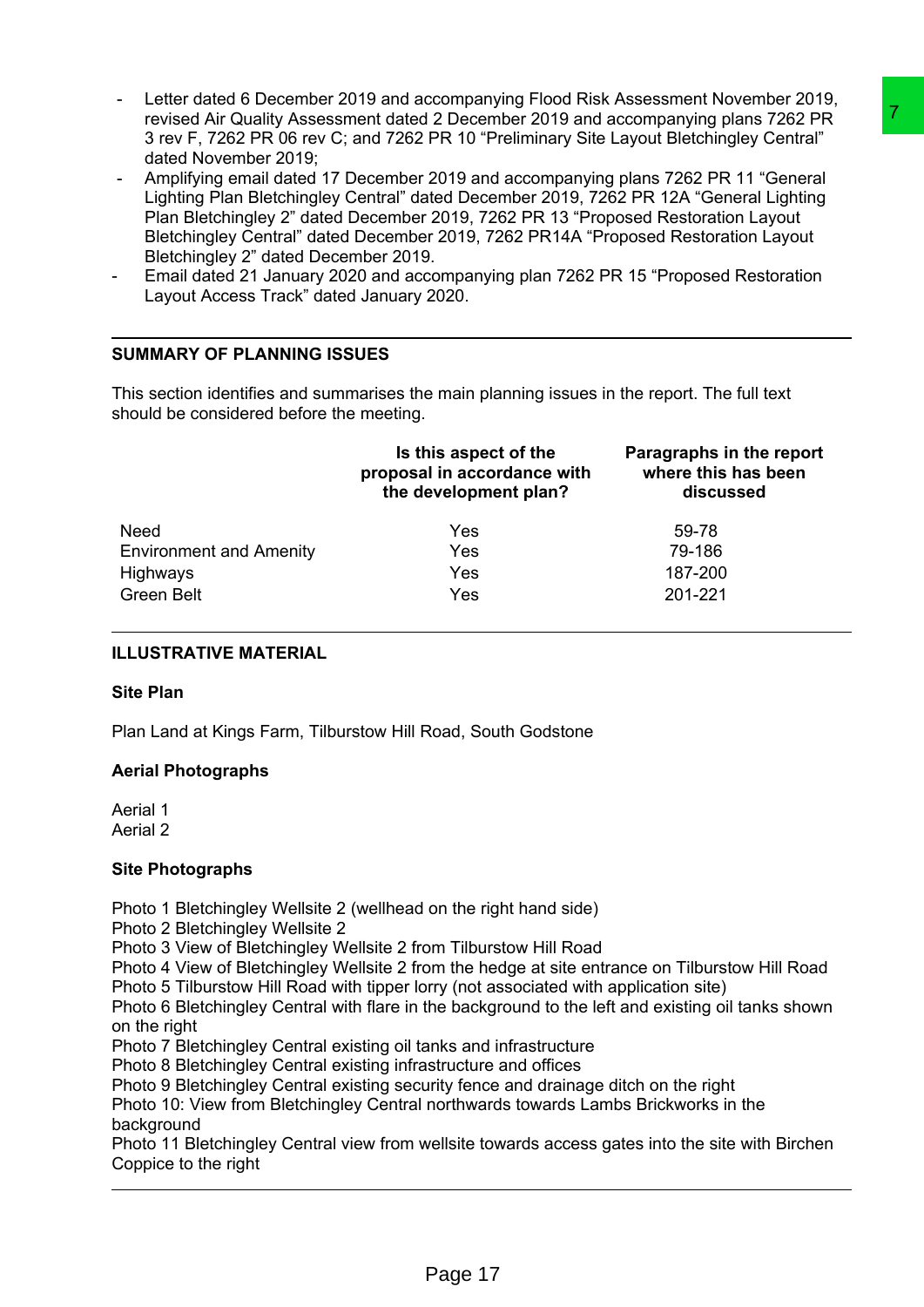### **BACKGROUND**

### *Site Description*

- 1. The application site at Kings Farm comprises two wellsite areas: Bletchingley 2 and Bletchingley Central (also known as 5 and 6) and an access road which connects the two wellsites to Tillburstow Hill Road. The application site will be discussed first as an overall site and then each wellsite separately. Bletchingley 2 wellsite is located approximately 80 metres (m) west of Tillburstow Hill Road and Bletchingley Central approximately 885m west of Tillburstow Hill Road.
- 2. The application site is located in a rural area within the Green Belt some 1.7 Kilometres (km) to the west of South Godstone, 2.5km northwest of Blindley Heath and approximately 3.5km south of Godstone village. The Redhill to Tonbridge railway is approximately 580m north of the proposed site beyond Lambs Business Park. The land to the north of the railway line rises steeply and falls within an Areas of Great Landscape Value (AGLV). There are two Sites of Archaeological Importance within the locality of the application site, one within the woodland known as Birchen Coppice and a second within Prickle Shaw. Prickle Shaw is also an Area of High Archaeological Potential. Both woodlands are ancient semi-natural woodland.
- 3. There are three nearby rights of way. Bridleway 293 is found some 240m west of Bletchingley Central and runs from Lower South Park to South Park north of the railway line. Footpath 269 is approximately 215m to the south of Bletchingley 2 and joins Tilburstow Hill Road some 400m south of the existing farm access at Kings Farm, and runs westwards towards Lower South Park. Bridleway 539 lies approximately 132m north of the entrance to the application site and runs along Water Lane, an unclassified road providing access to residential properties, towards the A22.
- 4. Access to both Kings Farm wellsites is gained via an existing access from the Tilburstow Hill Road. Tilburstow Hill Road (D395) is a narrow rural road which to the north joins the B2236 just south of Godstone village which later joins the A25 within Godstone; and to the south joins the A22 at a junction known as Anglefield Corner, approximately 1.5 km south of the site access. As part of the 2007 consent (Ref: TA06/1788 dated 14 May 2007) a new access onto Tilburstow Hill Road was formed and runs approximately 1.1km to Bletchingley Central. The access track initially runs along the route of a former farm track (approximately 250m) and then along the edges of agricultural fields. The track is approximately 5.5m in width, includes 3 passing places and is of crushed stone over a geotextile construction. The soil stripped from the access track is stored in a 0.5m bund adjacent to the track. Stie Description<br>
1. The application site at Kings Farm comprise<br>
1. Belechtingley Central (also known as S and 6<br>
two wellsites to Tillburstow Hill Road. The a<br>
overall site and then each wellst esperate<br>
4 8 approximatel

### Bletchingley 2

- 5. Bletchingley 2 wellsite is situated within the north/northwestern section of a field used for permanent cattle pasture. The wellsite consists of an area of hardstanding surrounded by post and wire fencing and hedgerow planting. The wellhead is surrounded by Heras fencing. The field itself is bounded by hedgerows and oak trees. Farmland adjoins the field to the west and south, with the land to the south rising from north to south. The eastern extent of the field forms a boundary with Tilburstow Hill Road (D395). To the north the field has a boundary with an existing farm/access track that provides access to the existing Kings Farm farmland and Bletchingley Central appraisal wellsite, which is found some 1.1km to the west.
- 6. The nearest residential properties are at Kings Farm, approximately 100m east of the site on the opposite side of Tilburstow Hill Road. Le Grand Chene apartments are some 145m to the north of the site and the residential property known, as Lakeside is 170m to the north. To the south there are two residential properties Orchard Cottage and Yew Tree Cottage, which lie to the west of Tilburstow Hill Road.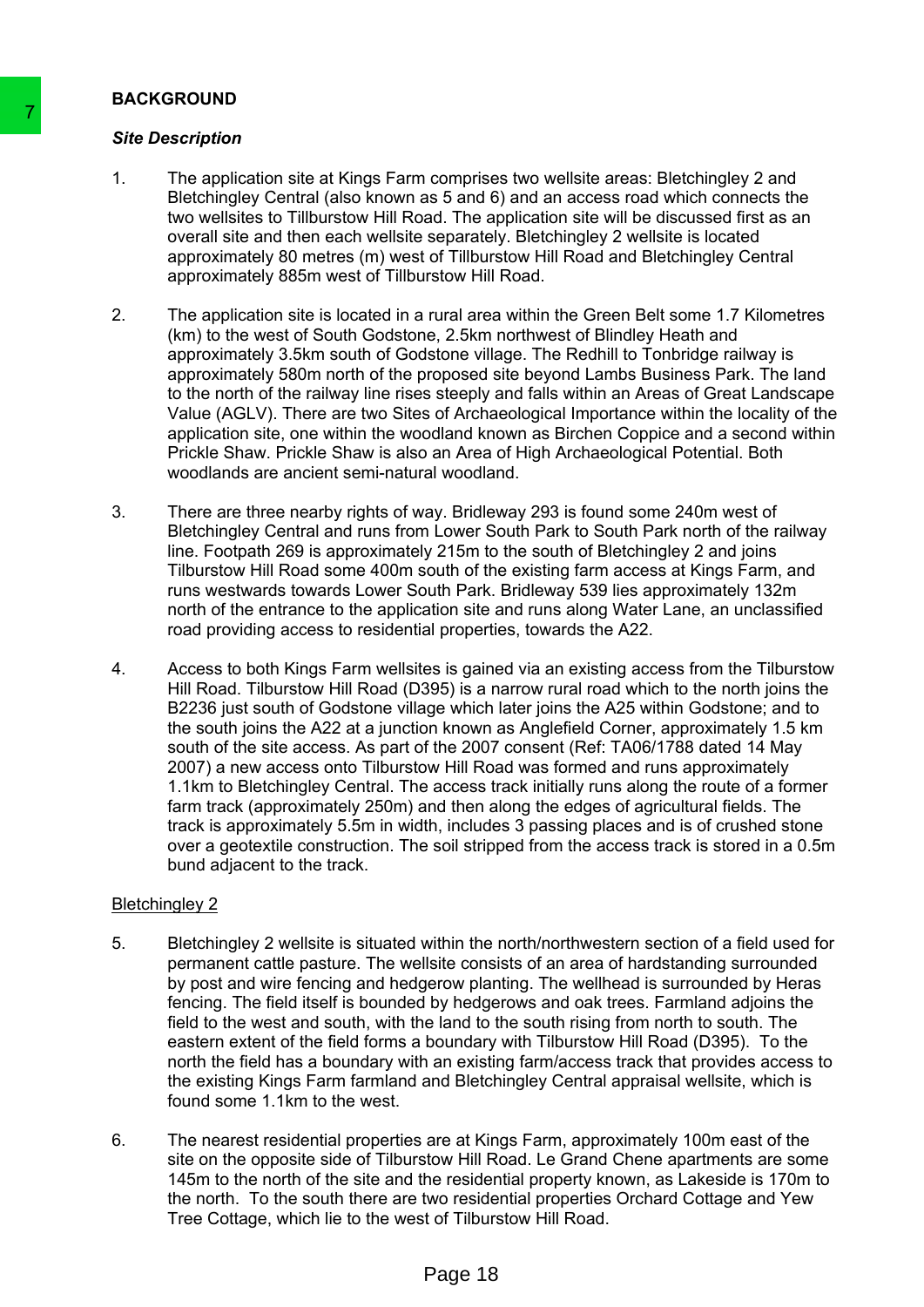### Bletchingley Central

- 7. The wellsite is situated within a field that was used for permanent pasture. Immediately to the south and east is Birchen Copse with agricultural fields beyond. The hedge and treeline to the west of the wellsite boundary, with farmland beyond, is the Bletchingley/Godstone Parish boundary. To the north of Bletchingley Central lie agricultural fields with the businesses and residential property at Lambs Business Park beyond this at approximately 530m to the north of the site. Bletchingley Central is surrounded by a 2.5m high green security fence. The wellsite currently comprises of the wellhead, a bunded area containing oil storage tanks, separators, a heater and triplex; a generator and compressor unit; and offices.
- 8. The nearest group of residential properties are located to the south of the site some 650m distant. Residential properties are also found to the north east of the site (approximately 850m) and there are properties along Tilburstow Hill Road further to the east.

### *Planning History*

- 9. During the 1960's Esso Petroleum Ltd undertook drilling for oil and gas in an area to the south of the Redhill/Tonbridge railway line between Bletchingley and South Godstone. Planning permission was obtained for the temporary installation of drilling equipment at four sites, one of which was Kings Farm (ref GO/R7442 April 1966). Three of the boreholes were successful and one was 'dry'. Natural gas was found at a depth of 1066 metres and permission was given for the installation of equipment to exploit gas at Lagham Park Farm (ref: GO/R 7510) and Kings Farm (ref: GO/R 7442A). Planning permission was then granted in May 1989 (ref: TA89/181) to service the wellhead to confirm the downhole integrity of the well.
- 10. Planning permission for Bletchingley Central was granted in May 2007 (Ref: TA06/1788) for construction of an appraisal wellsite to include plant, buildings and equipment; drilling of, and testing for, hydrocarbons from up to two appraisal boreholes; the erection of security fencing; construction of a new access and associated works to an existing access track; construction of a 1km extension to the existing track with three passing bays, all on some 1.2ha, for a temporary period of up to 3 years, with restoration to agriculture. Applications providing details pursuant to conditions on the TA06/1788 consent followed.
- 11. When drilling was completed in 2008 it was clear that the hydrocarbon reservoir contained oil as well as gas. As a consequence the layout and equipment on the site needed to be altered resulting in a planning application ref: TA08/1592 for a revised site layout and provision of additional plant and equipment for the testing and appraisal of oil on site pursuant to Condition 1 of planning permission ref: TA06/1788 dated 14 May 2007. This application was granted on 11 February 2009. A number of planning permissions have been granted following this to retain the site for further appraisal works at the application site.
- 12. The most recent planning permission for Kings Farm Wellsite is TA/2015/1572 (granted in March 2016) which was for the retention and extension with upgrading of the two appraisal wellsites (Bletchingley Central and Bletchingley 2) and access track for the production of conventional hydrocarbons including: temporary flaring to re-establish gas flow at Bletchingley 2, the laying of pipelines adjacent to the access track; the installation of hydrocarbon production plant and equipment including new oil and water storage tanks; equipment for gas to wire and grid schemes; a tanker holding area and perimeter fencing, all on some 1.78 hectares for a temporary period of 15 years with restoration to agriculture. This planning permission is subject to the imposition of 46 conditions, 8 of Id that was used for permanent pasture, inmediately<br>opse with agricultural fields beyond. The hedge and<br>oboutary, with familian fields beyond. The hedge and<br>oboutary, with familian poperty at the mediate profision and the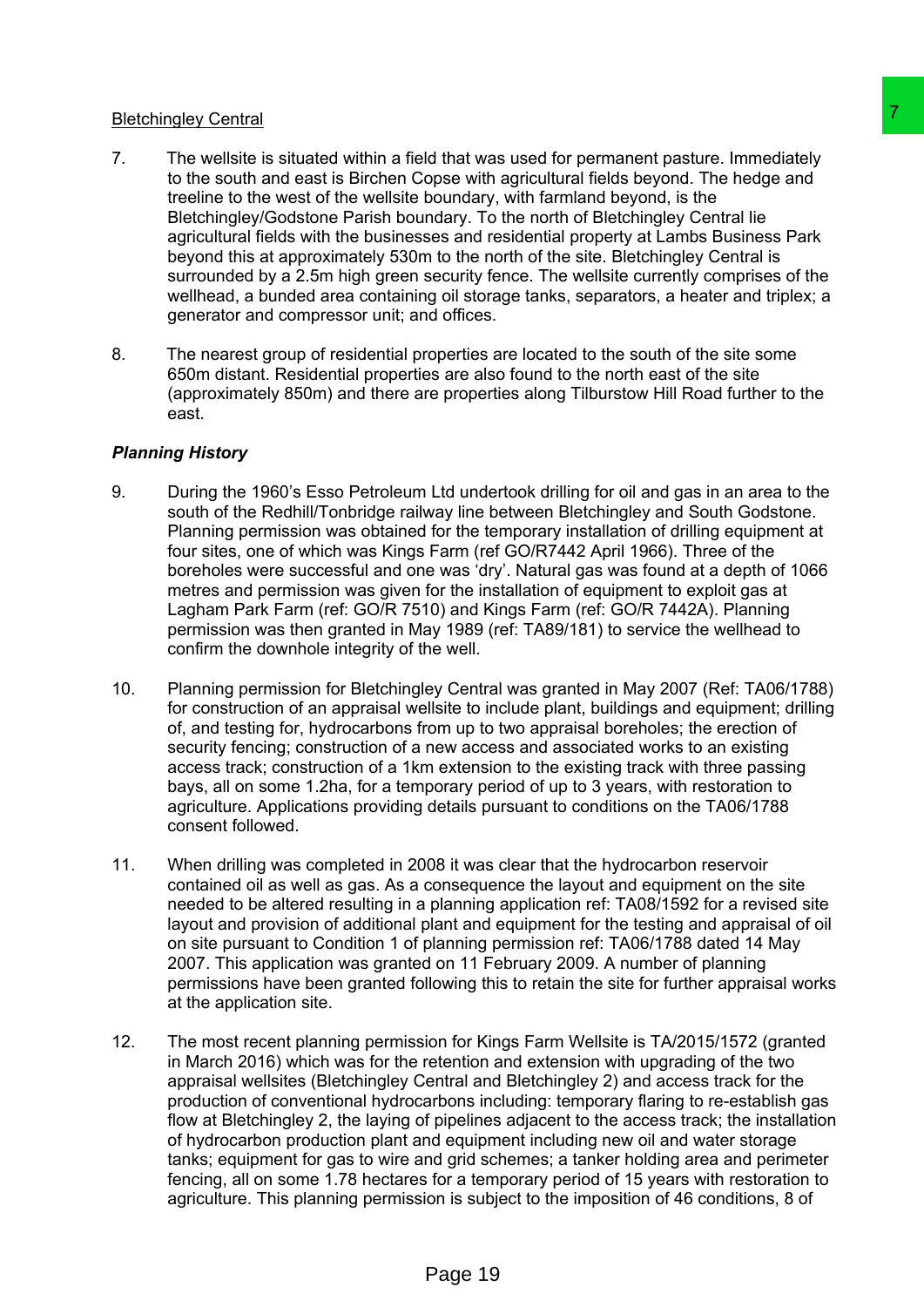which were pre-commencement conditions which have been submitted and approved in writing these being:

- Details of a Noise Management Plan pursuant to Condition 1 and details of a Reptile Survey pursuant to Condition 6 (ref: TA2015/1572) (approved in October 2016),
- Details of a Written Scheme of Archaeological Investigation pursuant to Condition 7 (ref: TA2015/1572) (approved in March 2017),
- Details of landscaping pursuant to Condition 2, details of the building materials for the office and WC to be installed at Bletchingley 2 pursuant to Condition 4; details of 'moling' of the pipe underneath the hedgerow pursuant to Condition 5 (ref: TA2015/1572) (approved in April 2017),
- Details of an Operational Management and Monitoring Plan (OMMP) pursuant to Condition 8 (ref: TA-2015/1572) (approved in April 2017); and
- Details of a Method Statement for the installation of fencing around Birchen Coppice pursuant to Condition 3 (ref: TA.2015/1572) (approved in May 2017).

### **THE PROPOSAL**

| writing these being:                                                                                                                                                                                                                                                                                                                                                                                                                                                                                                                                                                                                                                                                                                                                                                                                                                                                                                                                                                                                                |
|-------------------------------------------------------------------------------------------------------------------------------------------------------------------------------------------------------------------------------------------------------------------------------------------------------------------------------------------------------------------------------------------------------------------------------------------------------------------------------------------------------------------------------------------------------------------------------------------------------------------------------------------------------------------------------------------------------------------------------------------------------------------------------------------------------------------------------------------------------------------------------------------------------------------------------------------------------------------------------------------------------------------------------------|
| Details of a Noise Management Plan pursuant to Condition 1 and details of a Reptile<br>Survey pursuant to Condition 6 (ref: TA2015/1572) (approved in October 2016),<br>Details of a Written Scheme of Archaeological Investigation pursuant to Condition 7 (ref<br>TA2015/1572) (approved in March 2017),<br>Details of landscaping pursuant to Condition 2, details of the building materials for the<br>office and WC to be installed at Bletchingley 2 pursuant to Condition 4; details of 'moling<br>of the pipe underneath the hedgerow pursuant to Condition 5 (ref: TA2015/1572)<br>(approved in April 2017),<br>Details of an Operational Management and Monitoring Plan (OMMP) pursuant to<br>Condition 8 (ref: TA-2015/1572) (approved in April 2017); and<br>Details of a Method Statement for the installation of fencing around Birchen Coppice<br>pursuant to Condition 3 (ref: TA.2015/1572) (approved in May 2017).                                                                                                |
| THE PROPOSAL                                                                                                                                                                                                                                                                                                                                                                                                                                                                                                                                                                                                                                                                                                                                                                                                                                                                                                                                                                                                                        |
| The applicant has submitted a planning application under Section 73 of the Town and<br>Country Planning Act 1990 to vary Condition 10 of planning permission ref:<br>TA/2015/1572 dated 24 March 2016. Condition 10 reads as follows:                                                                                                                                                                                                                                                                                                                                                                                                                                                                                                                                                                                                                                                                                                                                                                                               |
| The development hereby approved shall be carried out in all respects strictly in<br>accordance with the following plans/drawings contained within the application:<br>Drawing no: BLEO-01 "Location and Sub-Surface Extent" dated 23 July 2015<br>Drawing no: 3827 P 01 rev D "Wellsite Location Plan" dated August 2015<br>Drawing no: 3827 P 02 rev C "Existing Site Layout Bletchingley Central" dated<br>April 2015<br>Drawing no: 3827 P 03 rev D "Existing Site Elevations Bletchingley Central"<br>dated April 2015<br>Drawing no: 3827 P 04 rev A "Existing Site Layout Bletchingley 2" dated April<br>2015<br>Drawing no: 3827 P 05 rev A "Existing Site Elevations Bletchingley 2" dated<br>April 2015<br>Drawing no: 3827 P 06 rev C "Proposed Site Construction Plan Bletchingley<br>Central" dated November 2015<br>Drawing no: 3827 P 07 rev D "Site Cross Sections Bletchingley Central" dated<br>November 2015<br>Drawing no: 3827 P 08 rev D "Site Construction Section Bletchingley Central"<br>dated August 2015 |
| Drawing no: 3827 P 09 rev D "Proposed Production Layout" dated November<br>2015<br>Drawing no: 3827 P 10 rev D "Proposed Production Elevations" dated<br>November 2015<br>Drawing no: 3827 P 11 rev E "Proposed Site Layout Bletchingley 2" dated<br>November 2015                                                                                                                                                                                                                                                                                                                                                                                                                                                                                                                                                                                                                                                                                                                                                                  |
|                                                                                                                                                                                                                                                                                                                                                                                                                                                                                                                                                                                                                                                                                                                                                                                                                                                                                                                                                                                                                                     |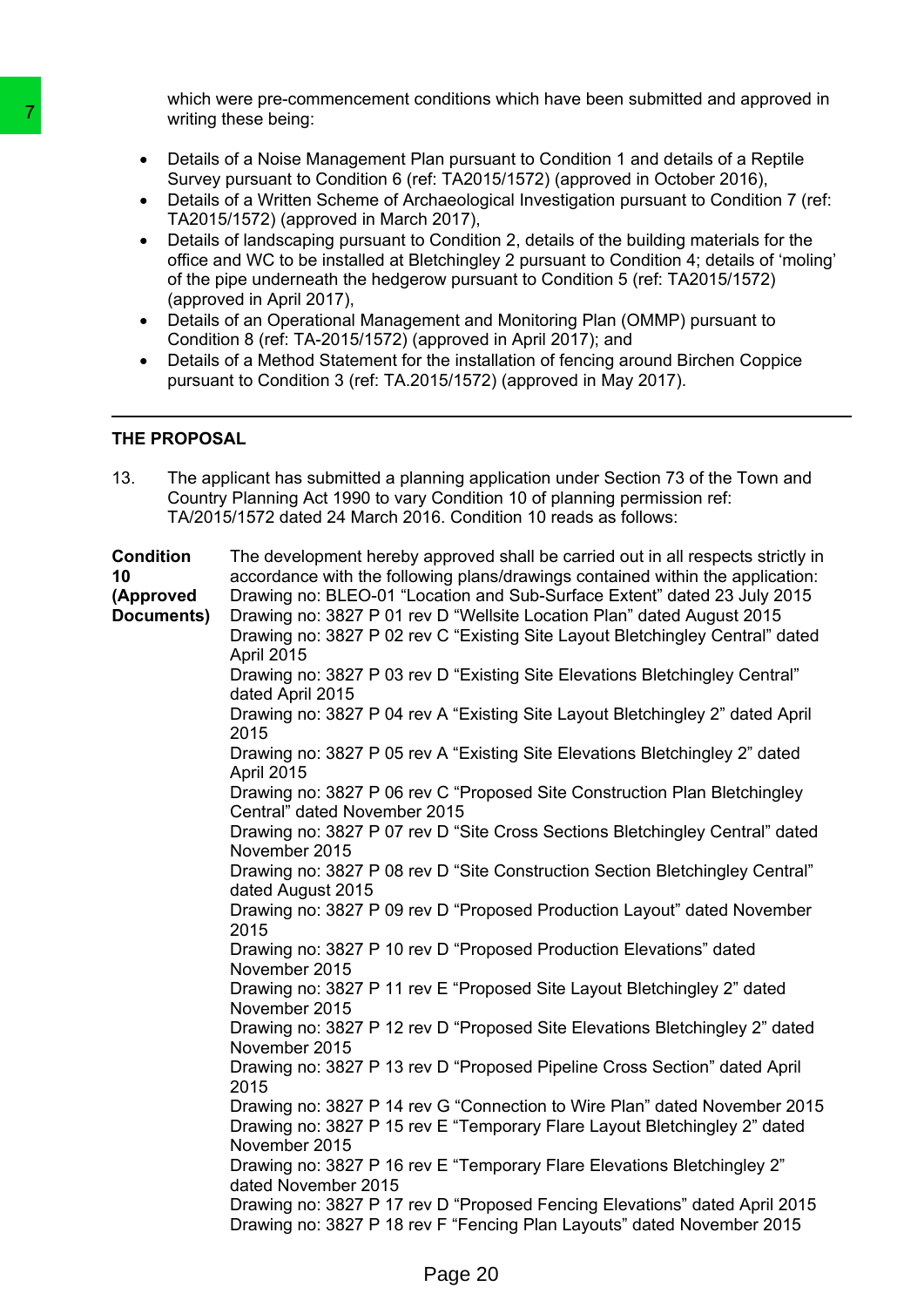Drawing no: 3827 P 19 rev E "General Lighting Plan Bletchingley Central" dated November 2015 Drawing no: 3827 P 20 rev E "General Lighting Plan Bletchingley 2" dated November 2015 Drawing no: 3827 P 21 rev E "Proposed Drainage Plan Bletchingley Central" dated November 2015 Drawing no: 3827 P 22 rev E "Proposed Drainage Plan Bletchingley 2" dated November 2015 Drawing no: 3827 P 26 rev E "Proposed Restoration Layout Bletchingley Central" dated November 2015 Drawing no: 3827 P 27 rev E "Proposed Restoration Layout Bletchingley 2" dated November 2015 Drawing no: 3827 P 28 rev D "Proposed Restoration Layout Access Track" dated November 2015 Drawing no: 3827 P 30 rev C "Aerial Plan – Bletchingley Central" dated November 2015 Drawing no: 3827 P 31 rev C "Aerial Plan – Bletchingley 2" dated November 2015 Drawing no: BLEO-02 "Acoustic Screen Location" dated 22 February 2016. <sup>2</sup> E "Greental Upstring Plan Bletchingley 2" dated<br>
V E "General Lighting Plan Bletchingley 2" dated<br>
V E "Proposed Drainage Plan Bletchingley 2" dated<br>
V E "Proposed Drainage Plan Bletchingley 2" dated<br>
V E "Proposed Re

- **Reason** To ensure the permission is implemented in accordance with the terms of the application and to enable the County Planning Authority to exercise planning control over the development pursuant to the Surrey Minerals Plan Core Strategy 2011 Policy MC14.
- 14. Planning permission ref: TA/2015/1572 allowed for the production of oil to be tankered off from the site alongside the production of electricity at Bletchingley Central that would be removed from site via a 'gas to grid' and 'gas to wire' element. The applicant is now no longer seeking to install the 'gas to grid' facility as this requires significant gas processing to meet grid specification and would make the project unviable. As such the applicant now proposes that all gas produced is used for electricity generation on site as part of the 'gas to wire' element. This requires the following plans to be amended.
	- i. *Bletchingley Central replace plans 3827 P 09 rev D (site layout) and 3827 P 10 rev D (elevations) with plans 7262 PR 03 rev E and 7262 PR 05 rev A.*
- 15. To accommodate the above and to meet the requirements of the Environmental Permit (which would be issued by the Environment Agency) the applicant seeks to amend the internal layout of the Bletchingley Central site. This would include realigning the perimeter ditch, the creation of a Containment Area to fully contain the oil producing/ handling, the installation of an emergency gate, the installation of 3no. 2MW onsite generators to allow an increase from 1MW to 6MW of electricity to be removed from site via the 'gas to wire' element; and a reduction in the size of the soil bund along the northern boundary. A noise assessment has been provided as part of the application with regards to the onsite generators. There would be no change in site area, vehicle numbers or the way gas is extracted from the wellhead.
	- ii. *Bletchingley 2 replace plans 3827 P 11 rev E (site layout) and 3827 P 12 rev D (elevations) with plans 7262 PR 04 rev F and 7262 PR 06 rev B.*
- 16. The changes at Bletchingley 2 include the installation of a 2m high security fence around the wellhead with two emergency gates to replace the 2.5m high approved fencing; a reduction in the wellsite area, removal of the perimeter ditch, relocation of the soil bund from the western perimeter to the north and its formation into two smaller bunds, installation of an air compressor contained within a sound proofed cabin which would be Moss Green in colour; and removal of the tree planting from the hedge. The changes would result in a smaller site area and the office and WC previously permitted are not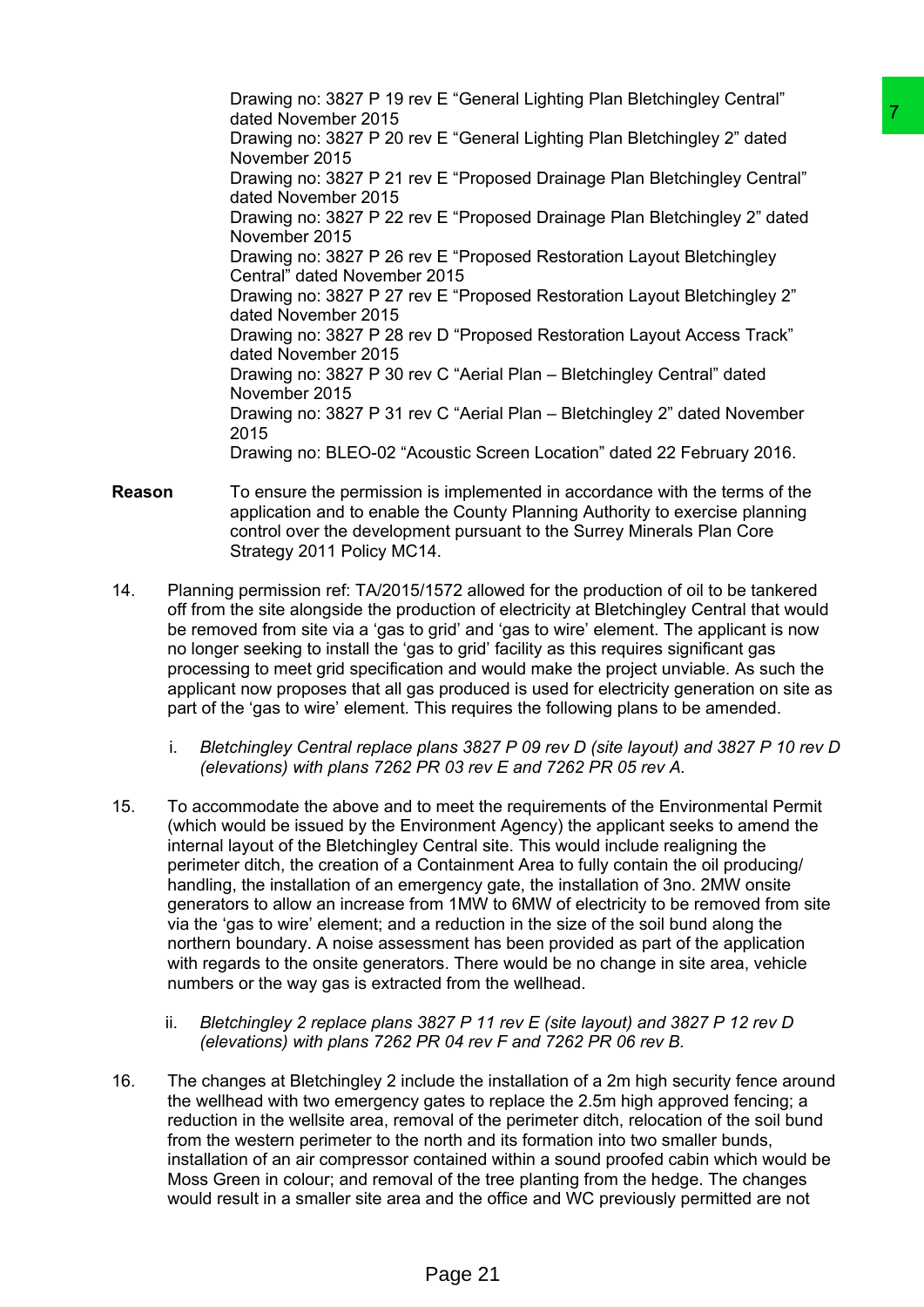proposed to be installed. The site would be surrounded by a post and wire fence as currently installed on site.

- iii. *Replace plan 3827 P 14 rev G (connection to wire) with 7262 PR 07 rev A*
- 17. To remove the 'gas to grid' element from the plan.
	- iv. *Replace plan 3827 P 13 rev D (pipeline cross section) with 7262 PR 08*
- 18. The pipeline permitted under planning permission ref: TA/2015/1572 was to be located at 6" to facilitate the gas to grid scheme. As this component is removed, the 'gas to wire' scheme requires a 4" route. The proposed replacement plan shows this.

### **CONSULTATIONS AND PUBLICITY**

#### *District Council*

Tandridge District Council

19. Planning

No objection. The County Council should ensure that noise levels are fully assessed and appropriate mitigation put in place as necessary to ensure that the amenities of local residents are adequately protected; that the increase in electricity generation at the site is in line with its adopted policies taking into account the County Council's commitment to work with partners to reduce carbon emissions as part of the Government's commitment to becoming carbon neutral by 2050; that there will not be detrimental air quality and flood risk impacts, and that appropriate mitigation measures are put in place if required; and that where appropriate requiring replacement/mitigation tree planting, in order to protect the character and appearance of the area.

20. Environmental Health No objection. Satisfied with the noise levels set out in the noise assessment for the generators and the proposed mitigation measures.

### *Consultees (Statutory and Non-Statutory)*

- 21. Health and Safety Executive Quarries : No comments received
- 22. Environment Agency No objection. Recognise that some of the proposed changes that have resulted in this application have been triggered as a result of the Environment Agency reviewing the Environmental Permit for the site. Request further details of the containment systems that would be in place for Bletchingley 2 when workover rigs/ maintenance is carried out. Further information will be required from the applicant with regards to the cable/ pipeline ducts, containment and flare details as part of the Environmental Permitting regime.
- 23. Department of Business, Energy and Industrial Strategy (BEIS): No comments received.
- 24. Natural Environment and Assessment Team Manager: No objection
- 25. County Landscape Architect No objection. There does not appear to have been any significant changes to the local landscape character baseline since the granting of the previous application and there has been no significant change in the visual baseline since the granting of TA/2015/1572 in term of the introduction of new visual receptors into the surrounding area. The visual envelope of the proposed scheme is likely to be substantially the same as the approved scheme. For Bletchingley Central the proposal would not encroach on any of the surrounding land or woodland. To the properties of the same of the same of the same of the same of the properties of the same of the same of the same of the properties of the properties of the properties of the properties of the properties of the prop

| 26. | <b>Historic/Listed Buildings Officer</b> | No objection        |
|-----|------------------------------------------|---------------------|
| 27. | <b>British Pipelines Agency</b>          | No comments to make |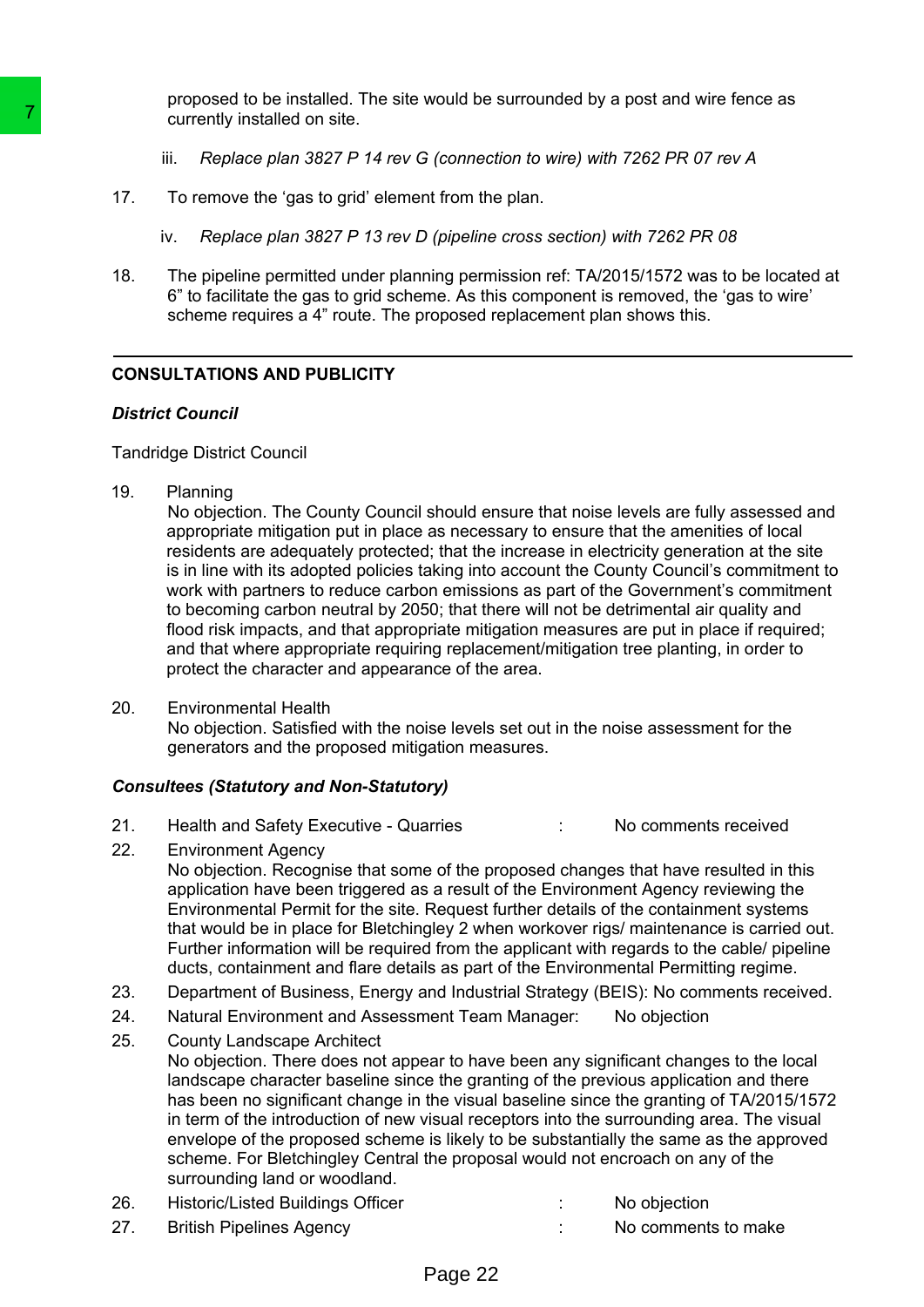| 28. | <b>County Air Quality Consultant</b><br>No objection. With regards to the flare, if the gas previously burned in the permanent                                                                                                                                                                                   |  | 7                    |  |  |  |
|-----|------------------------------------------------------------------------------------------------------------------------------------------------------------------------------------------------------------------------------------------------------------------------------------------------------------------|--|----------------------|--|--|--|
|     | flare is now being used to power the generators, apart from during emergencies and                                                                                                                                                                                                                               |  |                      |  |  |  |
|     | maintenance, agree that emissions from the permanent flare are likely to decrease. The                                                                                                                                                                                                                           |  |                      |  |  |  |
|     | applicant has demonstrated that the air quality impacts are not likely to have a significant                                                                                                                                                                                                                     |  |                      |  |  |  |
|     | effect.                                                                                                                                                                                                                                                                                                          |  |                      |  |  |  |
| 29. | Public Health England - Surrey & Sussex HPT                                                                                                                                                                                                                                                                      |  |                      |  |  |  |
|     | No objection. Generally electricity generation is preferable over flaring as any                                                                                                                                                                                                                                 |  |                      |  |  |  |
|     | combustion of gas should be in a controlled manner. No significant concerns regarding                                                                                                                                                                                                                            |  |                      |  |  |  |
|     | the risk to the health of the local population from emissions to the local environment.                                                                                                                                                                                                                          |  |                      |  |  |  |
|     | Recommend advice is sought from Tandridge Environmental Health.                                                                                                                                                                                                                                                  |  |                      |  |  |  |
| 30. | <b>Gatwick Airport Safeguarding</b>                                                                                                                                                                                                                                                                              |  | No objection         |  |  |  |
| 31. | <b>County Archaeological Officer</b>                                                                                                                                                                                                                                                                             |  | No objection         |  |  |  |
| 32. | <b>Biggin Hill Airport Ltd</b>                                                                                                                                                                                                                                                                                   |  | No comments received |  |  |  |
| 33. | <b>Public Health Surrey County Council</b>                                                                                                                                                                                                                                                                       |  | No comments received |  |  |  |
| 34. | <b>County Geological Consultant</b>                                                                                                                                                                                                                                                                              |  |                      |  |  |  |
|     | No objection. Condition 46 <sup>1</sup> of planning permission ref: TA/2015/1572 states that soil                                                                                                                                                                                                                |  |                      |  |  |  |
|     | samples from six evenly spaced out locations across the wellsite should be undertaken.                                                                                                                                                                                                                           |  |                      |  |  |  |
|     | Recommend this condition be reworded to provide a more comprehensive inspection                                                                                                                                                                                                                                  |  |                      |  |  |  |
|     | and testing scheme. Further details are recommended by way of condition, in respect of                                                                                                                                                                                                                           |  |                      |  |  |  |
|     | the membrane containment, soils and drainage.                                                                                                                                                                                                                                                                    |  |                      |  |  |  |
| 35. | <b>Rights of Way</b>                                                                                                                                                                                                                                                                                             |  | No objection         |  |  |  |
| 36. | <b>SCC Emergency Planning</b>                                                                                                                                                                                                                                                                                    |  |                      |  |  |  |
|     | The site operator will be required to work within the normal regulatory and legal                                                                                                                                                                                                                                |  |                      |  |  |  |
|     | requirements for the planned activity; and there will be a need to have arrangements in                                                                                                                                                                                                                          |  |                      |  |  |  |
|     | place to deal with the likely protests that will accompany the activities.                                                                                                                                                                                                                                       |  |                      |  |  |  |
| 37. | Sutton and East Surrey Water                                                                                                                                                                                                                                                                                     |  | No comments received |  |  |  |
| 38. | Southern Water                                                                                                                                                                                                                                                                                                   |  | No comments to make  |  |  |  |
| 39. | <b>Lead Local Flood Authority</b>                                                                                                                                                                                                                                                                                |  |                      |  |  |  |
|     | No objection, subject to conditions requiring further details of the drainage system for the                                                                                                                                                                                                                     |  |                      |  |  |  |
|     | site, to demonstrate that the SuDS scheme is properly implemented and maintained, and                                                                                                                                                                                                                            |  |                      |  |  |  |
|     | a verification report to demonstrate that the drainage has been completed in accordance                                                                                                                                                                                                                          |  |                      |  |  |  |
|     | with the agreed scheme.                                                                                                                                                                                                                                                                                          |  |                      |  |  |  |
| 40. | <b>Surrey Fire &amp; Rescue</b>                                                                                                                                                                                                                                                                                  |  | No comments received |  |  |  |
| 41. | <b>County Highway Authority</b>                                                                                                                                                                                                                                                                                  |  | No objection         |  |  |  |
| 42. | <b>UK Power Networks</b>                                                                                                                                                                                                                                                                                         |  | No comments received |  |  |  |
| 43. | Fisher German (GPSS)                                                                                                                                                                                                                                                                                             |  | No comments received |  |  |  |
|     | <b>Parish/Town Council and Amenity Groups</b>                                                                                                                                                                                                                                                                    |  |                      |  |  |  |
| 44. | <b>Godstone Parish Council</b>                                                                                                                                                                                                                                                                                   |  |                      |  |  |  |
|     |                                                                                                                                                                                                                                                                                                                  |  |                      |  |  |  |
|     | Concerns about the exhaust gas that will be released from a substantially larger unit and<br>the detrimental effect on the surrounding area if the size of unit is granted planning                                                                                                                              |  |                      |  |  |  |
|     | permission to be increased.                                                                                                                                                                                                                                                                                      |  |                      |  |  |  |
| 45. | <b>Bletchingley Parish Council</b>                                                                                                                                                                                                                                                                               |  | No comments received |  |  |  |
| 46. | <b>Godstone Village Association</b>                                                                                                                                                                                                                                                                              |  | No comments received |  |  |  |
| 47. | <b>British Horse Society</b>                                                                                                                                                                                                                                                                                     |  | No comments received |  |  |  |
|     | Summary of publicity undertaken and key issues raised by public                                                                                                                                                                                                                                                  |  |                      |  |  |  |
|     |                                                                                                                                                                                                                                                                                                                  |  |                      |  |  |  |
| 48. | The application was publicised by the posting of three site notices and an advert was<br>placed in the local newspaper. A total of 50 owner/occupiers of neighbouring properties<br>were directly notified by letter. Five letters of representation have been received raising<br>the following comments:       |  |                      |  |  |  |
|     |                                                                                                                                                                                                                                                                                                                  |  |                      |  |  |  |
|     | <sup>1</sup> Condition 46 relates to when the wellsite is decommissioned (i.e. all the plant/ equipment are taken off<br>site and the well site is closed in) that soil sampling is carried out before restoration of the site takes place<br>to ensure there is no contamination of the soil from the proposal. |  |                      |  |  |  |
|     | Page 23                                                                                                                                                                                                                                                                                                          |  |                      |  |  |  |

### *Parish/Town Council and Amenity Groups*

|                                                              | TNO COMMENTS RECEIVED       |
|--------------------------------------------------------------|-----------------------------|
|                                                              | No comments received        |
|                                                              | No comments received        |
| Godstone Village Association<br><b>British Horse Society</b> | BIEICHINGIEV Parish Council |

### *Summary of publicity undertaken and key issues raised by public*

<sup>1</sup> Condition 46 relates to when the wellsite is decommissioned (i.e. all the plant/ equipment are taken off site and the well site is closed in) that soil sampling is carried out before restoration of the site takes place to ensure there is no contamination of the soil from the proposal.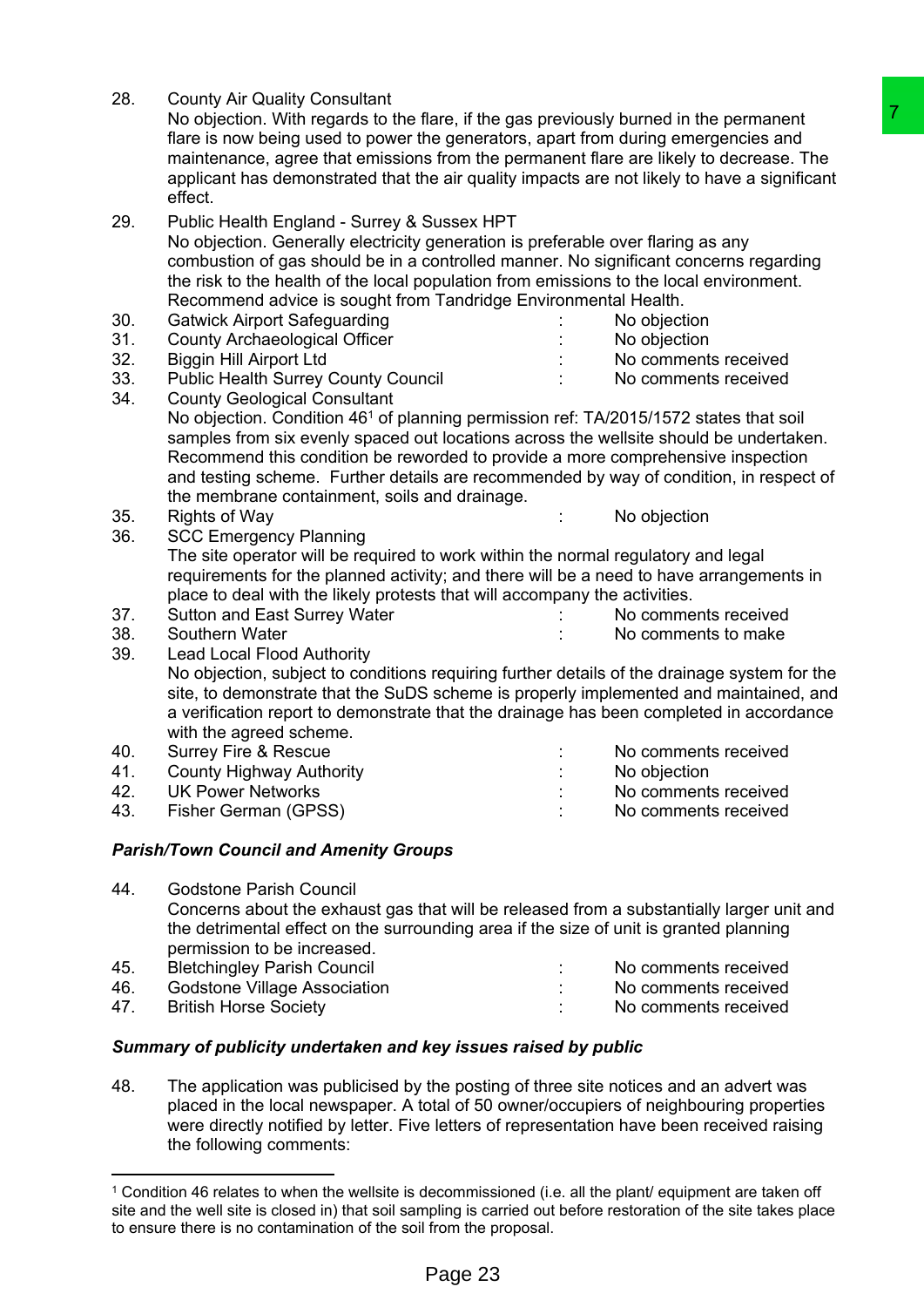- There are too many lorries on Tilburstow Hill Road
- If the gas to wire production affects quality of life in terms of noise. Will it stop heavy goods vehicles past my house? What changes would we notice once production has started considering proximity to Bletchingley 2?
- Object for the following reasons:
	- a. Tandridge Local Plan 2033 has not been adopted so any reference should not be taken into account until officially adopted
	- b. The scheme clearly is too expensive for iGas.
	- c. Should not be burning hydrocarbons to produce electricity. Modern wind turbines, tidal and photoelectric schemes do not pollute like gas generators
	- d. Three 2Mw generators will be inefficient and produce more pollution than larger stations that could be supplied by piped gas.
	- e. Noise from generators
	- f. No mention how much CO2 will be produced. Half a kilogram of CO2 is emitted by gas powered engines for each kilowatt hour produced. We will have 6Mw being generated that's 3000kg per hour, 72,000kg per day.
	- g. No information of type of insulation gas that will be used in the electric switchgear equipment. Many installation use sulphur hexafluoride or SF6. It is a synthetic gas not absorbed or destroyed naturally.
	- h. The planning advert put in the paper did not say there was going to be a six fold increase in electricity production.
	- i. No mention of an EfW at Lambs Brickworks.
	- j. No mention of the Garden Town that is proposed
	- k. No mention on where the 11kv cables are going to be running that will be outside the area covered by this application. Where are the cables going to Crowhurst?
	- l. Following the flaring from the wellhead in 2012 size people in the very local area developed cancers. There has been no soil testing that was part of the 2012 flaring planning permission. I can only conclude that the burning of gas in flaring or internal combustion engine is carcinogenic.
	- m. SCC should protect residents of Surrey and the environment and not support environmentally destructive planning application when there are other environmentally friendly means to produce electricity.
- It is a change in the use of the gas than an increase in the volume produced. There should be an environmental impact study on the increase in atmospheric pollution from burning gas to generate electricity.
- Additional delays, traffic jams, noise, upheaval. Suffering from Gatwick down the A22. Roads cannot take the level of traffic and building on this scale.

# **PLANNING CONSIDERATIONS**

### **Introduction**

- 49. The guidance on the determination of planning applications contained in the Preamble/Agenda frontsheet is expressly incorporated into this report and must be read in conjunction with the following paragraphs.
- 50. Surrey County Council as Minerals Planning Authority (MPA) is required under Section 70(2) of the Town and Country Planning Act 1990 (as amended) (1990 Act) when determining planning applications to "have regard to (a) the provisions of the development plan, so far as material to the application, (b) any local finance considerations, so far as material to the application, and (c) any other material considerations". This section of the 1990 Act must be read together with Section 38(6) of the Planning and Compulsory Purchase Act 2004 (2004 Act), which provides that: "If regard is to be had to the development plan for the purpose of any determination to be The term of the following reason of the term of the considered and the production affects quality of good selected part in youse Y What change 10 by the following reasons:<br>
a. Trandidge Local Plan 2033 has not be assumed t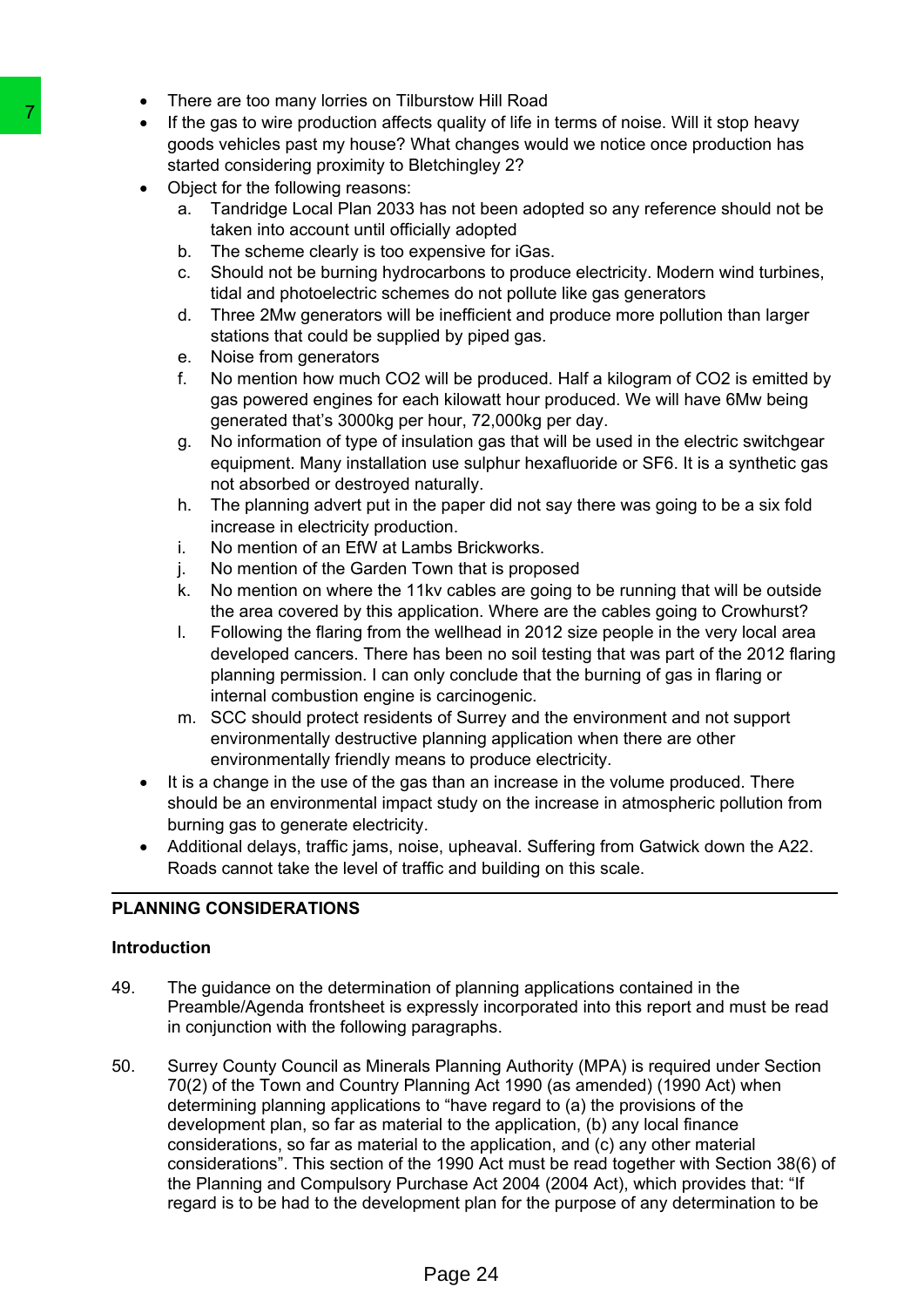made under the planning Acts the determination must be made in accordance with the plan unless material considerations indicate otherwise."

- 51. In this case, the statutory Development Plan for consideration of this application consists of the: Surrey Minerals Plan Core Strategy Development Plan Document 2011 (SMP2011), the Tandridge District Core Strategy 2008 (TDCS2008) and the Tandridge District Local Plan Detailed Policies 2014 (TDLP2014).
- 52. Tandridge District Council submitted their emerging local plan "Our Local Plan 2033" in January 2019 to the Planning Inspectorate. An Examination in Public (EiP) commenced in October 2019 and was completed by the end of November 2019. The Inspector is currently considering all the information presented at the EiP. Given the plan has undergone EiP stage, Officers consider that policies within this Plan be afforded some weight in decision making for this application. However this weight does not outweigh those policies that form part of the TDCS2008 and TDLP2014 which are part of the adopted Development Plan. The application site is also within the Godstone Neighbourhood Plan area which was designated in 16 March 2017. No neighbourhood plan has been submitted or adopted for the Godstone Neighbourhood Plan area.
- 53. An area of note is that emerging Policy TLP01 "Spatial Strategy" identifies the South Godstone Garden Community. The Garden Community area is identified as land south of the railway line extending from Tandridge Lane in the east to footpath 545 to the south to Eastbourne Road to the west around Lagham Manor before extending further westwards towards Lambs Brickworks over Tilburstow Hill Road. The proposed garden village would be approximately 174m to the north where the land abuts Lambs Brickworks and 535m to the east. Documents submitted to accompany the draft Local Plan examination state that this location is a 'broad location' all within the Green Belt and that "*that in the absence of establishing where the Green Belt boundary will be amended to accommodate the development, no prior assumptions are made*" and that "*the level of land being considered is in excess of that needed […] However, this is considered necessary given detailed site constraints such as heritage assets […] and the Green Belt boundary […]. The wider area provides sufficient flexibility to work up options for the layout of the community and the area to be developed*". This information shows that the proposed Garden Community may not extend as close to the boundaries as shown in the draft Local Plan. Lambs Brickworks is also identified as a Strategic Employment Site within the "Our Local Plan 2033". is indicate otherwise."<br>
The forconsideration of this application consists<br>
mentr Plan Tor consideration of this application consists<br>
Strategy Development Plan Document 2011<br>
Core Strategy 2008 (TDCS2008) and the Tandridg
- 54. At this stage whilst the EiP has closed, Tandridge District Council await a response from the Planning Inspectorate as to whether any further modifications are required. As such these development proposals carry some, albeit, limited weight with regards to this application.
- 55. Emerging Policy TLP02 "Presumption in Favour of Sustainable Development" states that when considering development proposals the Planning Authority will take a positive approach that reflects the presumption in favour of sustainable development contained in the NPPF and that planning proposals will be approved when they accord with policies in that plan unless material considerations indicate otherwise.
- 56. In considering this application the acceptability of the proposed development will be assessed against relevant development plan policies and material considerations, this includes the National Planning Policy Framework (NPPF) and National Planning Policy Guidance (NPPG). In assessing the application against development plan policy it will be necessary to determine whether the proposed measures for mitigating any environmental impact of the development are satisfactory. In this case the main planning considerations are: air quality, noise, landscape and visual impact, contamination and drainage.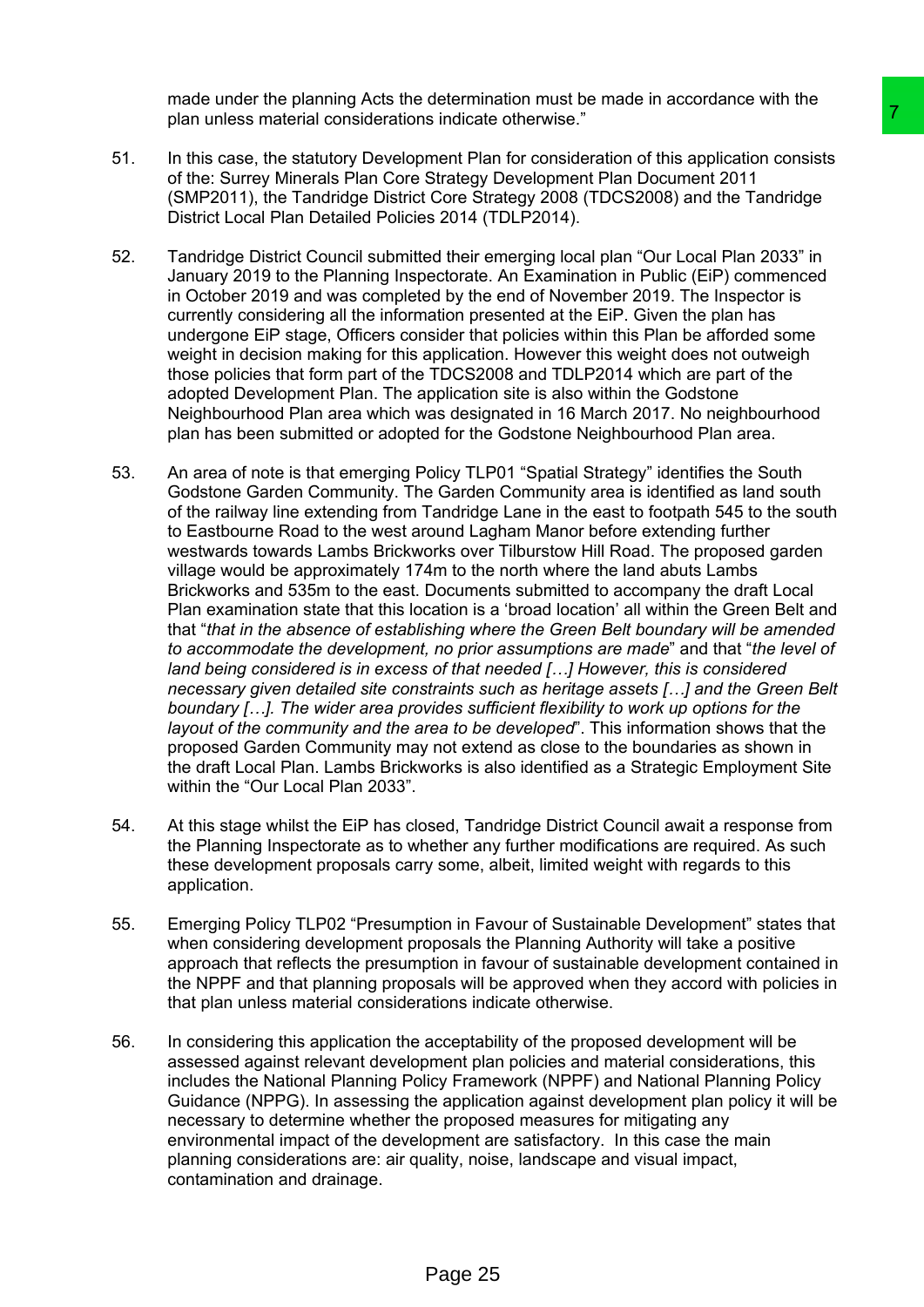- 57. This application is submitted under section 73 of the Town and Country Planning Act 1990 (as amended). Section 73 of the Town & County Planning Act 1990 allows planning permission to be given for development of the same description as development already permitted but subject to different conditions.
- 58. Local planning authorities can grant permission to Section 73 applications unconditionally or subject to different conditions, or they can refuse the application if they decide the original condition(s) should continue. If granted a section 73 planning application creates a fresh planning permission and leaves the existing planning permission intact. The development, which the application under section 73 seeks to amend, will by definition have been judged to be acceptable in principle at an earlier date. Section 73 provides a different procedure for such applications from that applying to applications for planning permission, and requires the local planning authority to consider only the question of the conditions subject to which planning permission should be granted, though in doing so the authority should have regard to all material considerations and determine the application in accordance with the current development plan unless material considerations indicate otherwise. The material scheme that a member of the Towman paper paper and the mattern conditions be payer for development of the Towman particle to different conditions.<br>
Local planning authorities can grant permission to be given f

### **NEED FOR THE DEVELOPMENT**

#### **Surrey Minerals Plan Core Strategy 2011**

Policy MC1 – Spatial strategy – location of mineral development in Surrey Policy MC12 – Oil and Gas Development

- 59. There are three separate phases of oil and gas development: exploration, appraisal and production. Each requires separate planning permission. The applicant previously demonstrated the need position with regards to this site within planning application TA/2015/1572 by identifying the contribution to UK energy needs using indigenous energy minerals to reduce the reliance in energy imports, it supporting a range of employment and economic growth and securing the UK's energy future. Planning application TA/2015/1572 outlined that a viable hydrocarbon reserve capable of being exploited from the two wells has been identified and that upgrading the wellsites provides an opportunity to recover the reserve before the area is restored after which, reestablishing the wellsite would be costly and damaging to the environment.
- 60. This proposal seeks to produce oil and gas from an identified hydrocarbon reserve in a manner similar to that considered as part of TA/2015/1572. Oil would be tankered from the site as previously proposed however rather than some gas being exported via a pipeline the applicant now proposes all the gas be converted into electricity on site and removed via a wire. The applicant has stated that the site is capable of increased electricity generation and consequently, additional equipment is required to allow for an increase in electricity generated from gas. The applicant states that it is vital that the use of resources is optimised and the significant increase in electricity generated at the site will have a positive benefit to local energy supply, providing power for a much larger number of properties than would have been associated with the previously approved 1MW facility and gas to grid system.
- 61. Officers, as part of the consideration of planning application TA/2015/1572, considered both national planning policy (within the NPPF) and guidance (the nPPG) alongside development plan policy set out within the SMP2011 – Policies MC1 and MC12 – with regards to hydrocarbon development. These policy documents recognise that minerals, including oil and gas, are finite resources and can only be worked where they are found. Section 17 of the NPPG sets out national policy with regards to the sustainable use of minerals. Paragraph 204 states that planning policies should provide for the extraction of mineral resources of local and national importance. Paragraph 205 states that great weight should be given to the benefits of mineral extraction, including to the economy while ensuring there are no unacceptable adverse impacts on the natural and historic environment, human health or aviation safety. Paragraph 209 provides specific policy on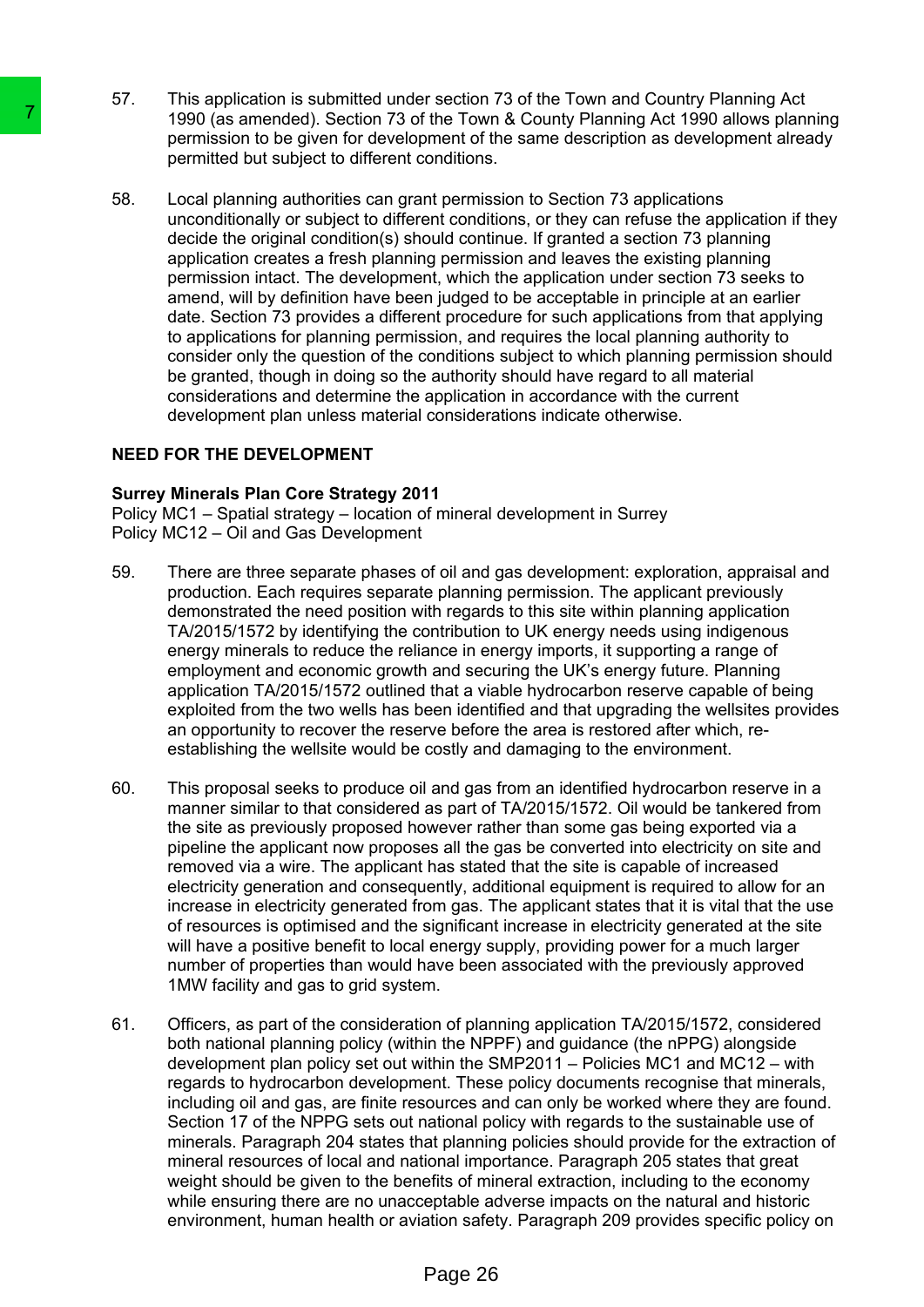oil, gas and coal exploration and extraction. Whilst paragraph 209(a) has been removed, the remainder of the paragraph remains unchanged and extant. Paragraph 209(b) states that when planning for on-shore oil and gas development, minerals planning authorities should clearly distinguish between, and plan positively for, the three phases of development (exploration, appraisal and production) whilst ensuring appropriate monitoring and site restoration is provided for.

- 62. The nPPG paragraph 124<sup>2</sup> states that mineral planning authorities should take account of Government energy policy, which makes it clear that energy supplies should come from a variety of sources and this includes onshore oil and gas.
- 63. Policy MC1 of the SMP2011 states that oil and gas development will most likely be concentrated in the southern half of the county. Policy MC12 states, in relation to production, that the commercial production of oil and gas will only be permitted where the mineral planning authority is satisfied that, in the context of the geological structure being investigated, the proposed site has been selected to minimise adverse impacts on the environment. The policy goes on to state that commercial production of oil and gas will only be permitted where it has been demonstrated that the surface/ above ground facilities are the minimum required and there are no significant adverse impacts associated with extraction and processing, including processing facilities remote from the wellhead, and transport of the product. The SMP2011 provides details that exploratory boreholes were established in the 1960's at Kings Farm for natural gas deposits and that the specific issues associated with the production phase are the additional above ground facilities that are associated with this phase and some degree of flexibility in the siting of these facilities to mitigate against any environmental impact will be required.
- 64. Both national and development plan planning policy with regards to hydrocarbon development have not changed since application TA/2015/1572 was assessed by Officers in 2016.

# *UK Energy Supply and Demand*

- 65. The Officer report for TA/2015/1572 considered not only the above mentioned planning policy but also national energy policy with regards to oil and gas. With regards to the Government's position, the Ministerial Statements site alongside the NPPF and in a Ministerial Statement dated 17 May 2018 it recognises that the UK has a diverse range of energy sources, which includes natural gas, and that gas makes up around a third of the current energy usage. The Ministerial Statement recognises that the UK must have safe, secure and affordable supplies of energy with carbon emission levels that are consistent with carbon budges defined in the Climate Change Act. However the Statement goes on to state that despite improvements in efficiencies in off-shore oil and gas production, the UK has gone from being a net exporter to a net importer (importing over half of gas supplies in 2017 and estimates of importing 72% by 2030). The Statement goes on to state that the Government believes "*it is right to utilise our domestic gas resources to the maximum extent"*. Whilst this Statement relates to shale gas and oil, it did set out some important detail in relation to the importance of domestic onshore oil and gas supplies in the UK. mains unchanged and extant, Paragraph 2001) states<br>and in and gas development, mineratis planning authorities<br>all and gas development, mineratis planning authorities<br>all and gas development, mineratis planning authorities<br>
- 66. The Government states through its Gas Generation Strategy (2012) that it is determined to ensure that the UK maximises its indigenous oil and gas resources as any overreliance on gas or any energy source, could put the UK at risk of disruption in supply. The Gas Generation Strategy states that the most energy-efficient way of using gas is to convert it into power and heat simultaneously as this reduces the amount of energy rejected as waste heat relative to the amount generated. This application proposes to convert the gas into electricity on site before it is exported.

<sup>2</sup> Paragraph: 124 Reference ID: 27-124-20140306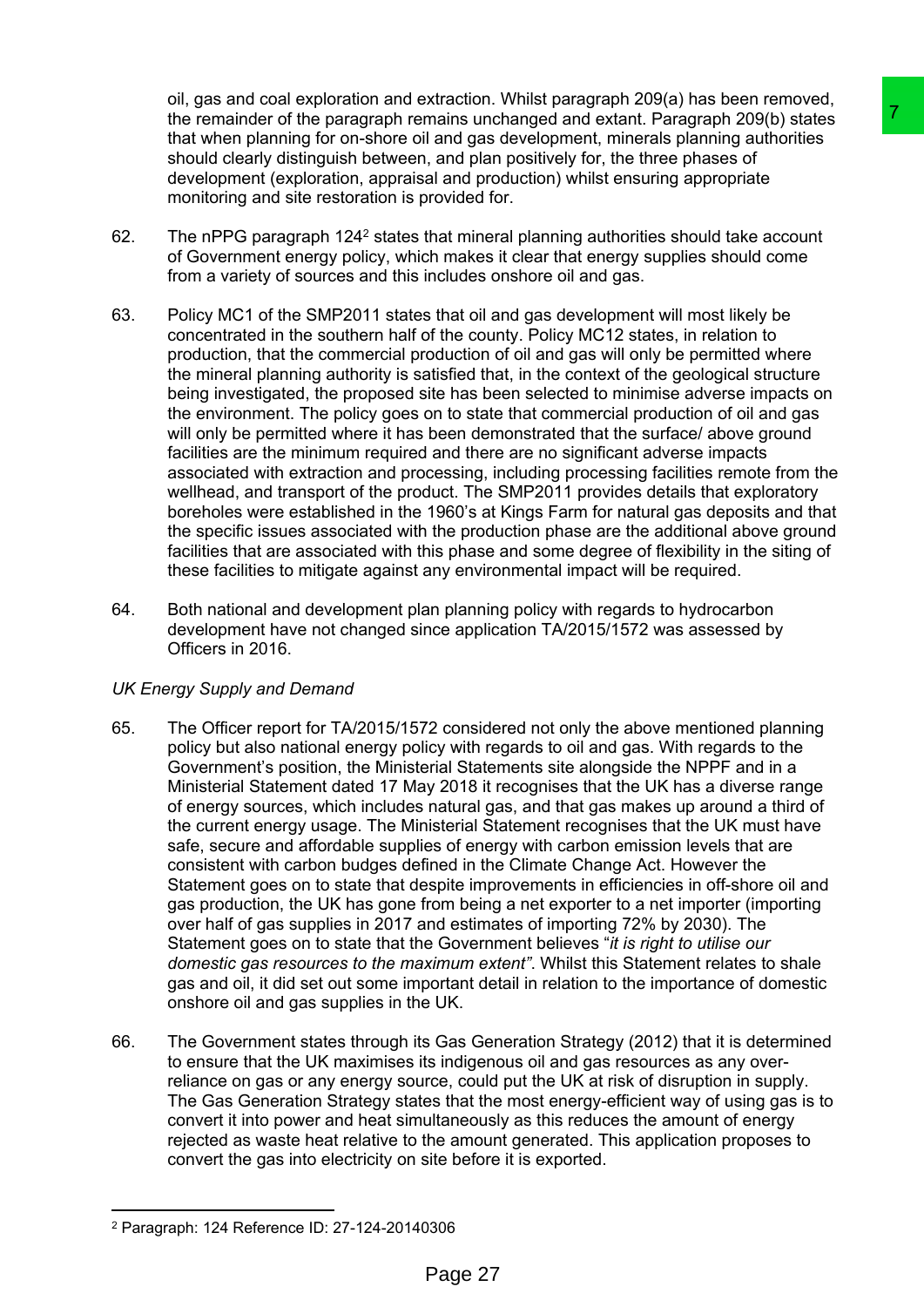- 67. National policy with regard to energy is set out in the White Paper 'Meeting the Energy Challenge' published in May 2007 (Energy White Paper) and incorporates EU objectives towards energy and climate. The 2007 Energy White Paper recognises that 'energy is essential in almost every aspect of our lives, as well as for the success of our economy'. The 2007 Energy White Paper sets out the Government's response to the long-term energy challenges posed by the need to tackle climate change and reducing  $CO<sub>2</sub>$ emissions, and ensuring that the country has secure, clean and affordable energy supplies. The four energy policy goals in the White Paper are to:
	- $\Box$  cut emissions by some 60% by about 2050, with real progress by 2020;
	- $\Box$  maintain the reliability of energy supplies;
	- $\square$  promote competitive markets in the UK and beyond;
	- $\Box$  ensure that every home is adequately and affordably heated.
- 68. The Energy White Paper explains that while the UK has benefitted from indigenous reserves of oil and gas for many years, as the North Sea matures, we will become increasingly dependent on imported energy, and therefore we need to be confident that the market for fossil fuels continues to ensure reliable supplies of these fuels at competitive prices; and that fossil fuels will be relied upon for the foreseeable future. The Energy Act 2008 implemented the legislative aspects of the 2007 White Paper and reflected the changing requirements for security of supply infrastructure and adequate protection for the environment and the UK's population, as the energy market changes.
- 69. The Energy Act 2011 has three principle objectives: to tackle barriers to investment in energy efficiency, enhance energy security, and enable investment in low carbon energy supplies.
- 70. The Government's Energy Security Strategy 2012 outlines that gas will continue to play a crucial role in the energy mix for many years to come, both for power generation and heat and that the UK's domestic production is expected to continue to decline. This places an increasing reliance for the UK on global markets. Current UK gas production comes overwhelmingly from conventional gas extraction offshore however, as outlined above this is falling, making other sources of gas more economically viable.
- 71. The most recent Annual Energy Statement published by the Government (now the Department for Business, Energy, Industrial and Strategy) was in 2014. This document explains that the Government is undertaking activities in a number of areas to enhance energy security whilst also delivering wider energy goals. This includes measures to: incentivise deployment of flexible gas and low carbon generation; maximise economic production of domestic oil and gas reserves; and prevent possible disruptions to UK energy supply. Nevertheless, the UK's energy and climate change policy is influenced by decisions taken in Europe and as the importation of oil and gas increases, so does the influence of international issues.
- 72. The statement recognises at para 9 that energy consumers need to have access to reliable and secure energy supplies and that the production of gas and oil from UK's own reserves has been declining since 1999. The document goes on to state that since 2004 the UK has been a net importer of energy and as such, this has changed the way in which energy security is viewed. In 2013, gas supplied a quarter of the energy to generate electricity with oil being substantially lower at 1%. At para 39 the statement outlines that to enhance energy security the measures to be deployed are for flexible gas and low carbon generation, maximising economic production of domestic oil and gas reserves; and preventing possible disruptions to energy supply. This is to be carried out in combination with a reduction in energy consumption. This chings on unitaring the May 2007 (Energy This chinal and the May 2007 Energy and climinal a The 2007 Energy White Paper sets out live the mergy challenges posed by the need to accurive energy and climinal and a mergy
	- 73. Para 220 of the Annual Energy Statement states "*gas is one of the most flexible and reliable sources of electricity and is essential to ensuring we maintain security of supply"*. Oil is predominantly used within transport fuels (petrol, diesel and JET fuels) accounting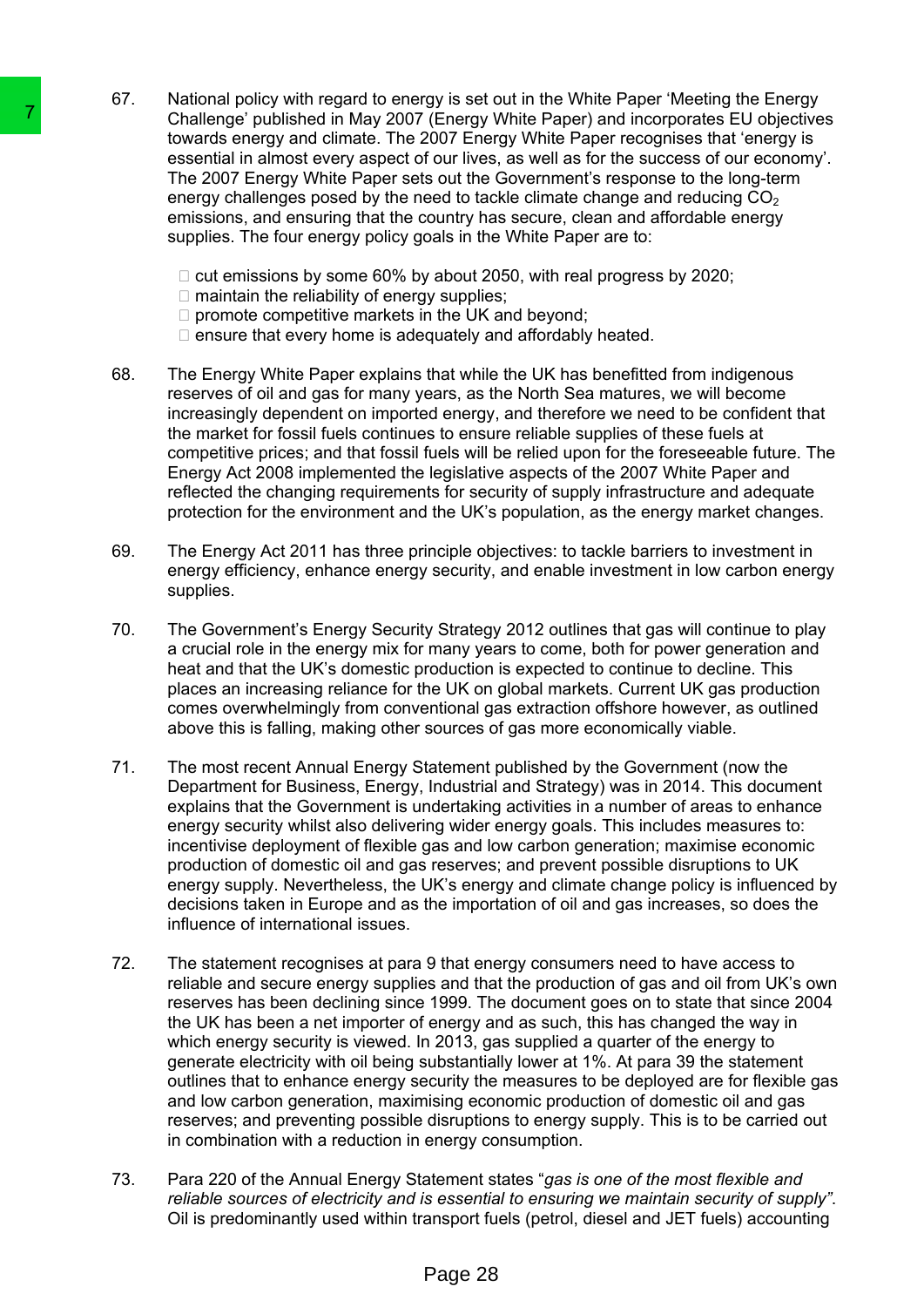for around 69% of UK oil consumption. 43% of total 2013 UK oil demand was met by imports to meet the shortfall in production of diesel and JET fuels. Whilst oil demand will reduce in the coming decades by 2030 the UK is still expected to consume some 50 million tonnes of oil products per year compared to 61 million tonnes in 2014.

### *European Legislation*

- 74. The European Commission (EC) has adopted Green Papers and Strategic Energy Reviews to advance the agenda on sustainability, competitiveness and security of supply. A core goal of European energy policy is to ensure safe, secure, sustainable and affordable energy for all and is of fundamental importance to the EU's economy, industry and citizens. The European Council has adopted ambitious energy and climate change objectives for reducing greenhouse gas emissions. To address the challenges of energy security and climate change, the EU's energy and climate goals are incorporated into the Europe 2020 Strategy for smart, sustainable and inclusive growth, which was adopted by the European Council in June 2010, and into its flagship initiative 'Resource efficient Europe'.
- 75. The EU Energy Strategy (May 2014) sets out that that the EU imports more than half of all the energy it consumes. Its import dependency is particularly high for crude oil (more than 90%) and natural gas (66%). The total import bill is more than  $\epsilon$ 1 billion per day. Energy security has also to be seen in the context of growing energy demand worldwide, which is expected to increase by 27% by 2030, with changes to energy supply and trade flows.
- 76. To meet the EU's energy and climate targets for 2030, the European Commission stated that EU Member States had to establish a 10 year integrated national energy and climate plan for the period from 2021 to 2030. These plans are to cover energy efficiency, renewables, emission reduction, interconnections and research and innovation. The UK submitted their plan in December 2018. This document states that the UK is committed to ensuring there are secure supplies for consumers, regardless of the energy mix, and sets actions to enhance energy security by delivering a more diverse and reliable energy mix.

### *Conclusion on Need*

- 77. The need for the production of hydrocarbons at the Kings Farm wellsites was established under planning permission TA15/1572, however, there must be some consideration of the nature, scale and circumstances of the proposed development. The application still involves the carrying out of gas and oil production over a temporary period of 15 years, but with an increased electricity generation on site, which would be removed via wire, thereby optimising the use of the onsite resources. The proposal involves a re-design of the site layout to facilitate this increased electricity production on site from the gas generation.
- 78. A detailed assessment of the proposals impact on landscape, noise, transport, air quality and land is undertaken below. With regards to the identification and use of the proposed site as required by Policy MC12, the use and redesign of the existing wellsites enables the continuation of production, utilising the necessary surface equipment, which is not considered to give rise to a significant adverse impact. As can be seen from Government policy, there is a need to maintain a stable and reliable supply of indigenous energy sources including onshore oil and gas into the future. Officers give significant weight to this. It is therefore appropriate that such indigenous supplies of natural gas and oil, regardless of how small in scale, are properly husbanded to make a valuable contribution by maximising energy recovery of indigenous supplies and contribute to the energy sector. Officers, therefore consider that there is a national need for the production of natural gas and oil at the Kings Farm wellsite. duction of diesel and JET fuels and Stratege and Content of the constrained the constrained the constrained and C2030 the UK is at all respected to constrain some some 50<br>2030 the UK is a fill respected to constrain some s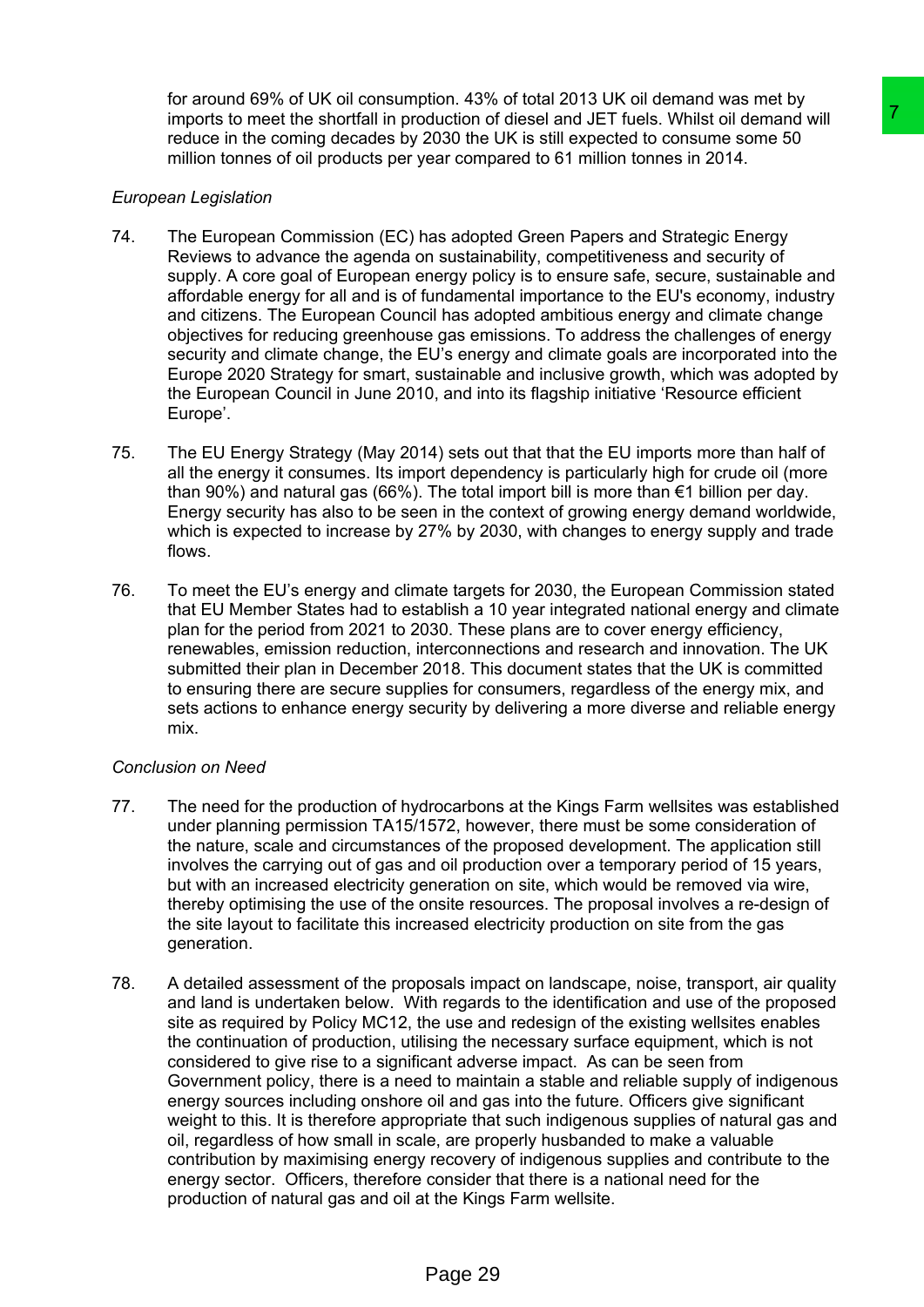### **ENVIRONMENT AND AMENITY**

**Surrey Minerals Plan Core Strategy 2011**

Policy MC12 – Oil and gas development

Policy MC14 – Reducing the adverse impacts of mineral development

**Tandridge District Core Strategy 2008**

Policy CSP15 – Environmental Quality

Policy CSP17 – Biodiversity

Policy CSP21 – Landscape and Countryside

**Tandridge Local Plan Detailed Policies 2014**

Policy DP1 – Sustainable Development

- Policy DP7 General Policy for New Development
- Policy DP19 Biodiversity, Geological Conservation and Green Infrastructure

Policy DP20 – Heritage Assets

Policy DP21 – Sustainable Water Management

Policy DP22 – Minimising Contamination, Hazards and Pollution

- 79. There can be a wide range of potential environmental impacts associated with mineral development. Policy MC14 of the SMP2011 states that mineral development will be permitted only where a need has been demonstrated and the applicant has provided information sufficient for the mineral planning authority to be satisfied that there would be no significant adverse impacts arising from the development. The policy sets out a number of criteria which, when determining a planning application for minerals development, should be considered in terms of any potential impacts. The criteria in the policy relevant to this planning application are: i) noise, dust, fumes, vibration, illumination; ii) water quality and land drainage; iii) the appearance, quality and character of the landscape and any features that contribute to its distinctiveness; iv) the natural environment and biodiversity; v) sites of archaeological interest and structures of historic interest and their setting; vi) the rights of way network; vii) the use of land and soil resources; vii) the need to manage the risk of bird strike; and ix) cumulative impacts arising from the interactions between mineral developments, and between mineral and other forms of development. T<br>
ENVIRONMENT AND AMENITY<br>
Surrey Minrerals Plan Core Strategy 2011<br>
Policy MC12 – Oll and Que stevelopment<br>
Policy MC14 – Reducing the adverse impacts of mi<br>
Policy SeP11 – Leaducing the adverse impacts of mi<br>
Tandridge
	- 80. With regards to oil and gas development and specifically the production phase, para 5.39 of the SMP2011 recognises that specific issues on the location of well heads are likely to have been considered in relation to the earlier phases, but what is more critical at this stage are the additional above ground facilities that are associated with production. The para goes on to state that some flexibility in order to mitigate any environmental impacts to make the development acceptable, may have to be considered. Policy MC12 is clear that for oil and gas production phases that a proposed site must have been selected to minimise adverse impacts on the environment and such sites will only be permitted where it has been demonstrated that the facilities are the minimum required and there are no significant adverse impacts associated with extraction and process and from the transport of the product.
	- 81. TDCS2008 Policy CSP15 sets out a number of criteria that development proposals should promote in order to reduce the impact on the natural environment. Of the eight criteria, criteria c) requiring sustainable drainage is the most relevant to this proposal.
	- 82. TDLP2014 Policy DP1 states that proposals that accord with the Development Plan will be approved without delay unless material considerations indicate otherwise. Policy DP7 is broken down into several components. Part A expects all new development to be of a high quality design integrating with its surroundings and the landscape. Part B states that where the principle of the development is in accordance with other policies in the Development Plan, permission will only be granted where a series of matters set out within the policy, are effectively addressed. With regards to this proposal, matters 6 (Amenity), 10 (Assets including heritage), 12 (Landscaping ensuring landscaping is an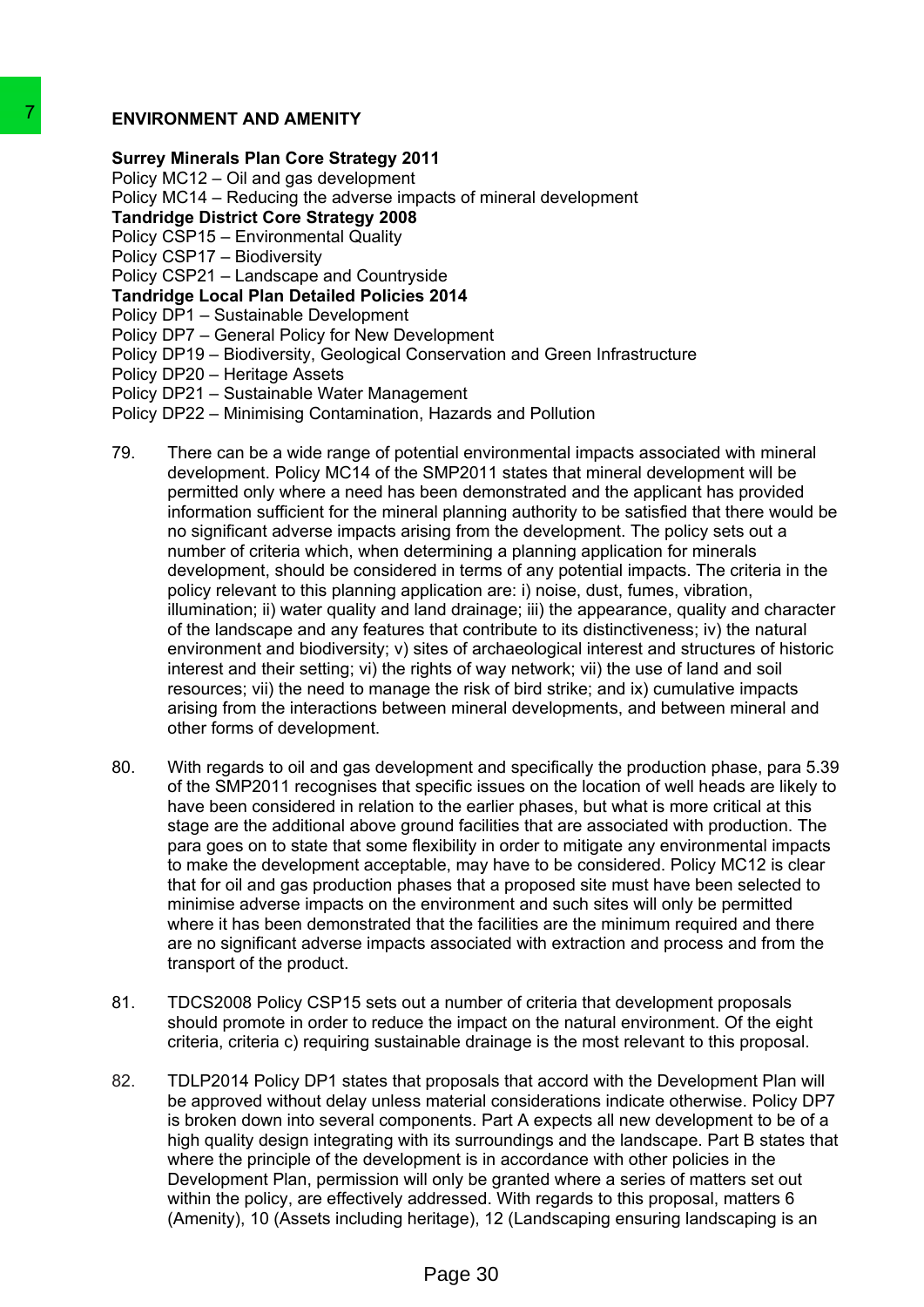integral element in layout design, making provision for suitable new planting, trees and boundary treatments to enhance the appearance, character and amenity of the site from the outset alongside retaining existing important features such as trees, hedgerows and walls wherever possible); and 13 (Trees making provision for the retention of existing trees that are important by virtue of their significance in the landscape).

- 83. Emerging Policy TLP46 "Pollution and Air Quality" states that all development proposals must be located and designed to not cause a significant adverse effect on the environment, health of residents or residential amenity by reason of pollution to land, air or water, or as a result of disturbance including, but not limited to, noise, light, odour, heat, dust, vibrations and littering. The emerging policy goes on to state that planning conditions may be used to manage and mitigate the effects of pollution.
- 84. The NPPF paragraph 205 states that in determining applications for mineral extraction, mineral planning authorities should ensure that there are no unacceptable adverse impacts on the natural and historic environment, human health or aviation safety and take into account the cumulative effect of multiple impacts from individual sites and/ or from a number of sites in a locality.

### **Environmental Impact Assessment (EIA)**

- 85. The Town and Country Planning (Environmental Impact Assessment)(England) Regulations 2017 (as amended) (referred to here as the EIA Regulations) implement the European Directive 85/337/EEC on the assessment of the effects of certain public and private projects on the environment which was adopted in 1985 and amended in 1997.
- 86. The EIA Regulations include Schedule 1, which identifies the types of projects for which EIA is mandatory, such as large scale thermal and nuclear power stations and Schedule 2 identifies the types of development for which EIA may be required. The EIA Regulations provide information about the issues that the planning authority needs to consider when determining whether a project needs EIA including thresholds and criteria that indicate whether a given project is more or less likely to give rise to significant environmental impacts. In addition to the thresholds and criteria, there are other circumstances that may trigger EIA, such as location within or very close to a 'sensitive area'. The EIA Regulations define 'sensitive areas' as including, nature conservation sites with national or higher level designations (e.g. Sites of Special Scientific Interest, Special Protection Areas, Special Areas of Conservation, and Ramsar Sites), Areas of Outstanding Natural Beauty, National Parks, World Heritage Sites, and Schedule Monuments.
- 87. The applicant did not seek a Screening Opinion prior to the submission of this planning application. The County Planning Authority therefore screened this proposal under Regulation 8 "Applications which appear to require screening" of the EIA Regulations to ascertain whether the proposal fell within the requirements of EIA. The site is not covered by any national or higher level nature conservation designations, nor does it lie within an area that is at risk of flooding, or that has been designated as a groundwater source protection zone. Nevertheless the proposal would involve a form of development that is consistent with those categories listed under paragraph 14 of Schedule 1 of the EIA Regulations 2011: "*Extraction of petroleum and natural gas for commercial purposes where the amount extracted exceeds 500 tonnes per day in the case of petroleum and 500,000 cubic metres per day in the case of gas"*. This application does not involve an increase in the volume of oil and gas to be produced from the application site. This being some 40 tonnes of oil per day (300 barrels of oil per day) and 34,000 cubic metres of gas per day. Therefore for both oil and gas, the proposed development would not exceed the thresholds listed under paragraph 14 of Schedule 1 of the EIA Regulations 2017. he appearance, character and amen'ity of the sle from<br>ting mportant reatures such as trees, hedgerows and<br>Trees making provision for the relations of the sle from<br>Trees making provision for the relation of existing<br>Then th
- 88. The proposed scheme would involve activities associated with a form of development that fits into two of the categories of development listed in Schedule 2 of the EIA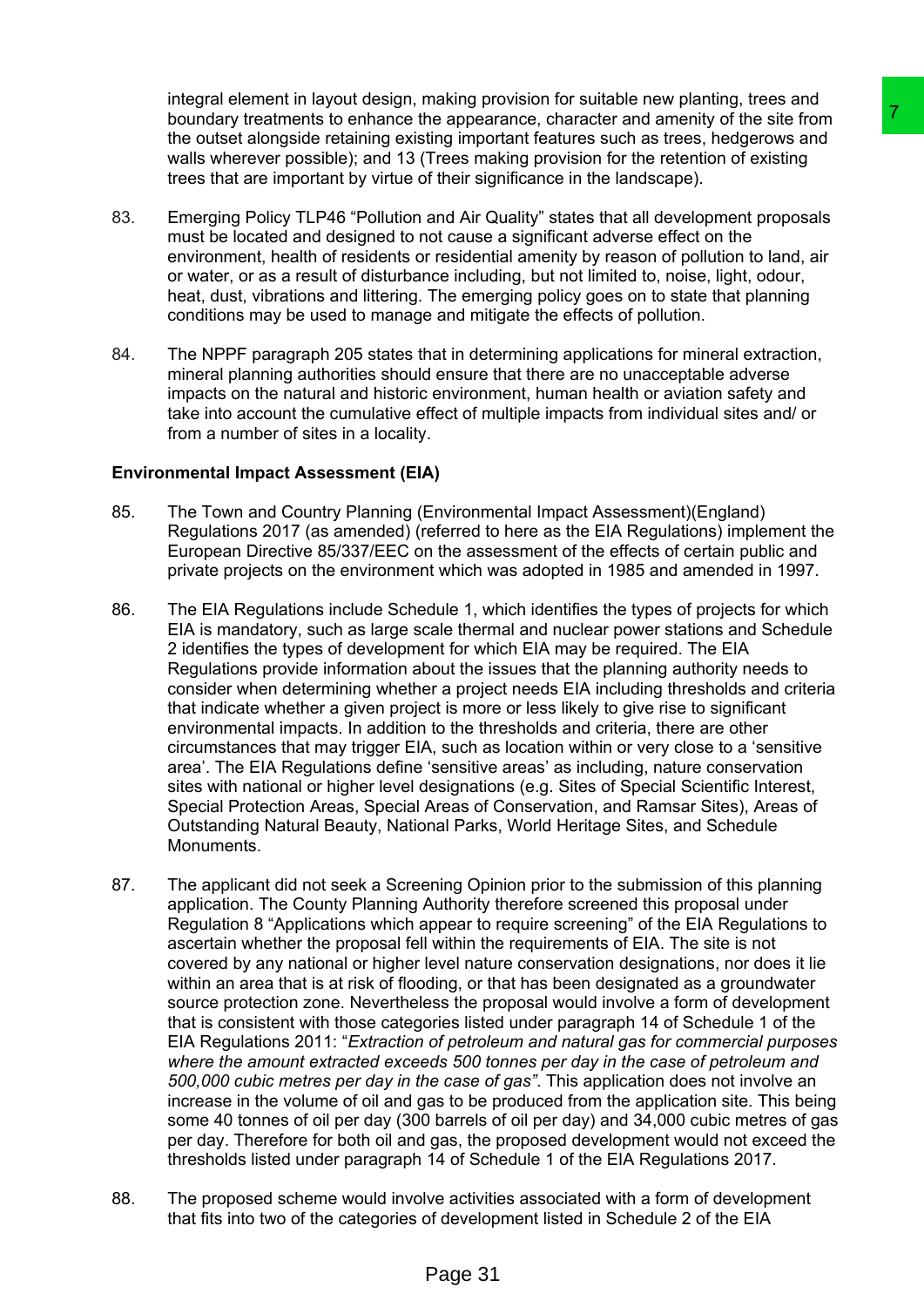Regulations 2017:

- *Paragraph 2(d) – deep drillings, in particular – geothermal drilling, drilling for the storage of nuclear waste material; drilling for water supplies; with the exception of drillings for investigating the stability of the soil*
- *Paragraph 2(e) – surface industrial installations for the extraction of coal, petroleum, natural gas and ores as well as bituminous shale*

The screening criterion given in Schedule 2 of the EIA Regulations 2017 in paragraph 2(d) for any type of drilling is that the site area exceed 1 hectare; and for paragraph 2(e) that the site area exceeds 0.5 hectares. The total area of the application site is 1.78ha. exceedence of the indicative thresholds does not mean that EIA is required in any given case, but simply that the proposal must be screened.

- 89. Following on from the above, the Annex to the national Planning Practice Guidance (nPPG) on EIA advises that the following key indicative criteria and thresholds should be taken into account when considering whether EIA is required in respect of developments of the types list in Schedule 2, para 2(d) and 2(e):
	- For para 2(d) *"Drilling operations involving development of a surface site of more than 5 hectares"*
	- For para 2(e) "*Development of a site of 10 hectares or more or where production is expected to be more than 100,000 tonnes of petroleum per year"*
- 90. As outlined above, the site area is some 1.78ha and the annual production of oil is expected to be some 14,600 tonnes per year. Daily production of natural gas is estimated to be some 34,000 cubic metres per day which equates to some 11,169 tonnes per annum of oil equivalent. Total annual hydrocarbon production from the site would be some 25,769 tonnes of oil and oil equivalent. Based on the EIA Regulations and the advice set out in the nPPG the EIA team recommend that the proposed scheme does not constitute EIA development and a Screening Opinion was adopted on 16 September 2019. Consequently this application is not accompanied by an Environmental Statement.

### **Climate Change**

- 91. Concern has been raised within representations as to how this proposal aligns with the Government's commitment to tackling climate change. As identified above, the Climate Change Act 2008 established the context for government action, incorporating a requirement to undertaken climate change risk assessments and to development a National Adaptation Programme to address the opportunities and risks from climate change. The Climate Change Act 2008 establishes a legally binding target to reduce the UK's greenhouse gas emissions by at least 80% in 2050 from 1990 levels<sup>3</sup>. In 2019, this target was strengthened through the Climate Change Act 2008 (2050 Target Amendment) Order 2019, to commit the UK to reaching net zero greenhouse gas emissions by 2050. The nPPG states that every area will have different challenges and opportunities for reducing carbon emissions from new development such as energy related development. **Paragraph 2(d) – deep drillings**, in pertitive that the control of the computer of nuclear weaker metheul, drilling the transition of dillings for investigating the stability of  $r$  and  $r$  and  $r$  and  $r$  and  $r$  and  $r$ 
	- 92. The NPPF paragraph 148 states that "*the planning system should support the transition to a low carbon future in a changing climate, taking full account of flood risk and coastal change. It should help to: shape places in ways that contribute to radical reductions in greenhouse gas emissions, minimise vulnerability and improve resilience; encourage the reuse of existing resources, including the conversion of existing buildings; and support renewable and low carbon energy and associated infrastructure"*. The NPPF does not specifically set out how the consideration of greenhouse gas emissions from a proposal

<sup>3</sup> NPPG Paragraph: 002 Reference ID: 6-002-20140306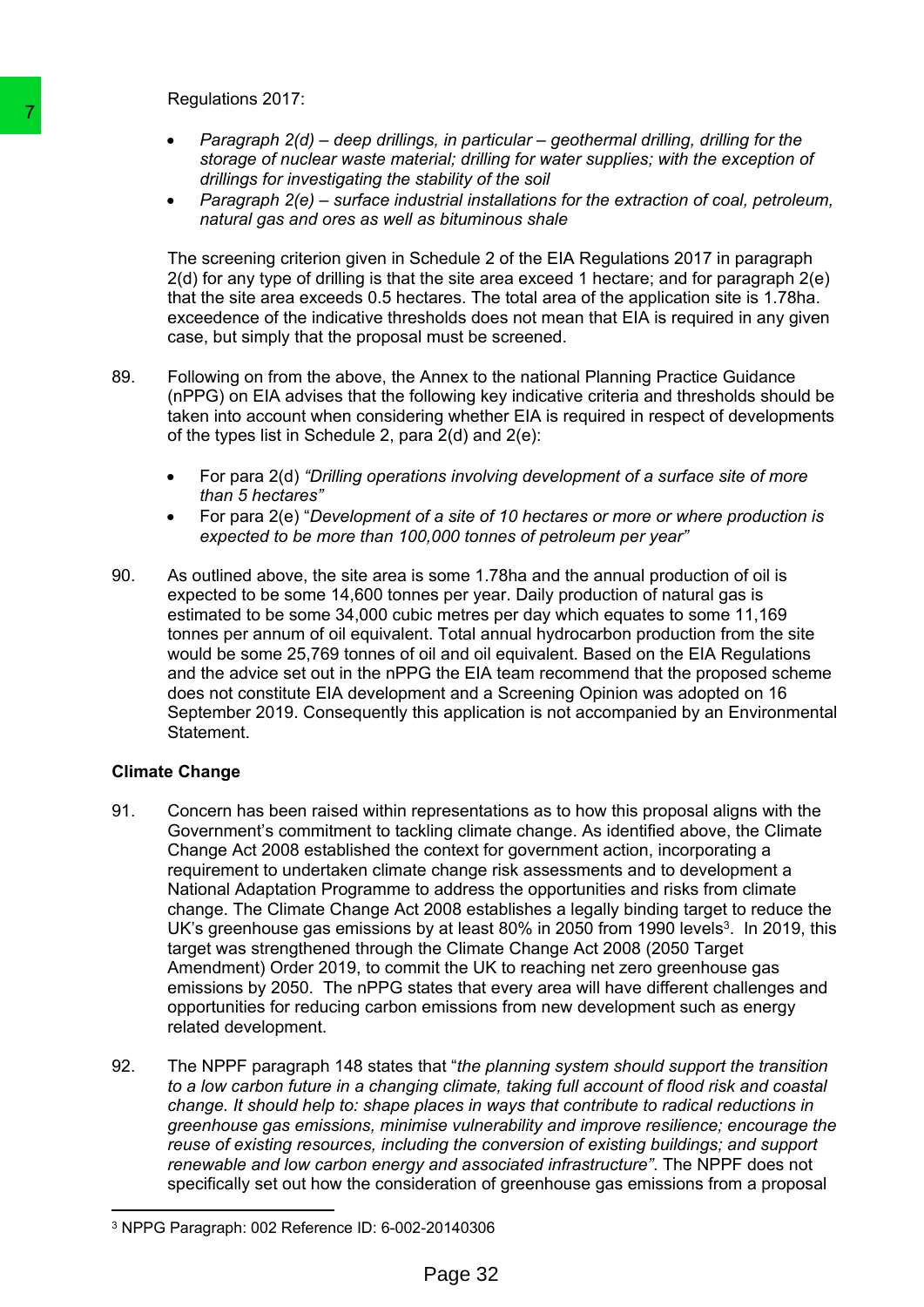should be balanced in the decision making process and instead looks to new development to be designed in a way that is resistant to climate change and to incorporate renewable or low carbon energy. There are no relevant policies within the SMP2011, the TDCS2008 or TDLP2014 on this matter.

- 93. As part of the Air Quality Assessment (AQA) submitted with the application, the applicant has carried out an assessment of greenhouse gas emissions of direct emissions to air from the proposed plant exhausts. The AQA refers to Environment Agency guidance on assessing the impact of air emissions on global warming if applying for a bespoke environmental permit. This guidance provides a standardised methodology or determination of the impact on global warming of a release on the basis of the equivalent annual mass release of carbon dioxide. The AQA does not provide an assessment of climate change from indirect emission. The applicant states that a comparison of the current operating regime, where a diesel generator is used to provide site power and any produced natural gas is disposed of by flaring, with the proposed future regime, where produced natural gas is used in gas engines to generate electricity, indicates an improvement in greenhouse emissions (15% reduction). way that is resistant to cimerate change and to<br>
they matris resistant to climate change and to<br>
on energy. There are no relevant policies with the application, the applicant<br>
end (AQA) submitted with the application, the
- 94. Climate change and energy policies are interlinked, and the Government recognises that the way we produce and use energy plays a major part in meeting the challenge of climate change and has emissions targets and policies in place for a transition towards a low carbon energy mix. The Government is undertaking activities in a number of areas to enhance energy security whilst also delivering wider energy goals, which includes measures to maximise economic production of domestic oil and gas reserves; and prevent possible disruptions to the UK energy supply. In view of the above and the UK Government's current policy, Officer consider that the proposed development would not be in conflict with the Government's climate change agenda.

### **Air Quality**

- 95. The NPPF states decisions should take into account the presence of Air Quality Management Areas (AQMAs) and the cumulative impacts on air quality from individual sites in local areas. The application site does not lie within an AQMA therefore there are no exceedences of  $PM_{10}$  or Nitrogen Dioxide.
- 96. As outlined above, criteria i) of Policy MC14 of the SMLP2011 requires potential impacts from dust and fumes to be considered in the determination of a planning application. Policy DP22 of the TDLP2014 states that development will be permitted provided it would not have an adverse impact on health, the natural or built environment or amenity of uses by virtue of dust or other forms of air pollution.
- 97. The UK's air quality strategy is based on meeting obligations within the Ambient Air Quality Directive (2008/50/EC) and the Fourth Daughter Directive (2004/107/EC) which make legally binding limit values and target values. These are set for individual pollutants and are made up of a concentration value, an averaging time over which it is to be measured, the number of exceedances allowed per year, and a date by which it must be achieved. This has then be transposed in to English law through the Air Quality (Standards) Regulations 2010. These regulations set limit legally binding concentrations for a range of pollutants including carbon monoxide, nitrogen dioxide, PM10 and sulphur dioxide.
- 98. The EPUK/IAQM "*Land Use Planning and Development Control: Planning for Air Quality"* (2017) recognises that all new development will have emissions associated with them and therefore will have the potential to have associated adverse impacts. It is these impacts that require quantification and evaluation in the form of an Air Quality Assessment alongside the ability to assess the significance of those impacts. Para 6.2 of the document advises that where a development requires an Air Quality Assessment this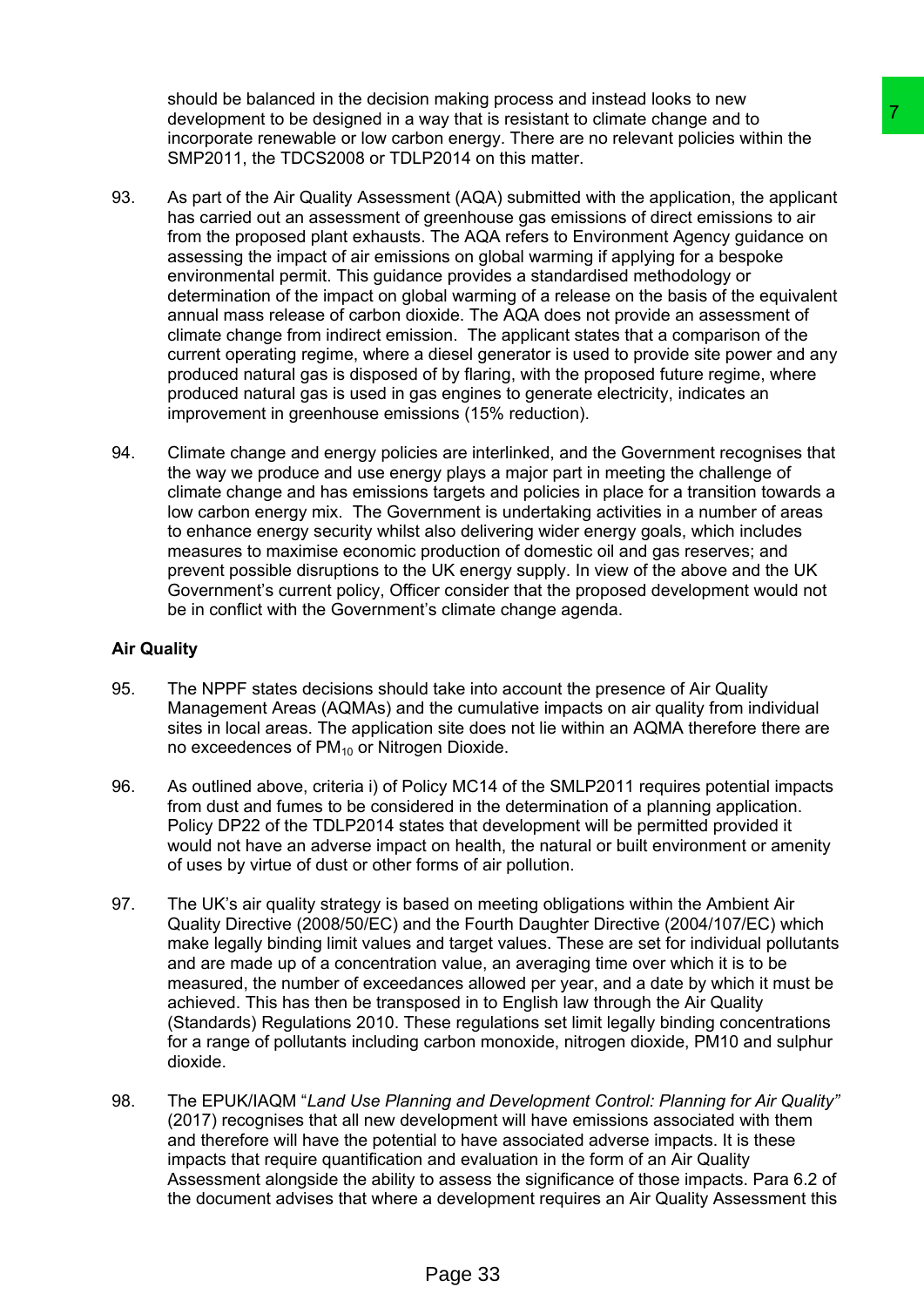should be undertaken using an approach that is robust and appropriate to the scale of the likely impacts.

- 99. The key difference this proposal would have on air quality compared to TA/2015/1572 would be the installation of three 2Mw generators at Bletchingley Central. Planning permission TA/2015/1572 makes provision for one generator. Aspects related to the use of a flare, the digging of trenches, the expanded pad area and vehicle movements for both wellsites and the access track were all considered and assessed as part of TA/2015/1572. There are no changes to these aspects as part of this proposal. As such there is no assessment within this report of dust emissions or traffic emissions associated with this development proposals. This air quality section will focus on the air quality emissions associated with the proposed new generators only. Concern has been raised within a representation received with regard to the air quality impacts from the generators.
- 100. The applicant has submitted an Air Quality Assessment (AQA) to assess the dispersion of releases to atmosphere associated with the proposed operations to determine their impact on local air quality. The AQA focused on in particular on locations of human habitation and sensitive nature conservation sites. The AQA outlined that the main sources of pollutant releases during site operations would be from diesel fuel in on-site stationary engines for well operations at Bletchingley Central, construction and transport vehicles, flaring and the generation of electricity from combustion of produced natural gas in gas engines. The flare is to be used for emergency purposes only. The AQA considered nitrogen oxides, carbon monoxide, volatile organic compounds, sulphide dioxide and particulate matter. With regards to dust and vehicle emissions, these were found to be negligible as similarly found with application TA/2015/1572. Conditions with regards to the control of dust imposed on planning permission TA/2015/1572 can be carried forward with this application. The likely impacts.<br>
99. The key difference this proposal would have would be two would be two would be well as the installation of three 2Mw general would be the installation of three 2Mw general of the comparison TAZ2015
	- 101. The AQA concluded that, based on a worst case scenario, that the pollutant process contributions from the site operations are localised occurring either within or just beyond the Bletchingley Central wellsite boundary. Beyond this location, process contributions reduce significantly with distance. At the nearest residential locations where long term human exposure might be expected, the AQA found that the pollutant process contributions over the duration of the project are insignificant and pose no significant threat to continued attainment of environmental standards. With regards to the nearby bridleway 293, the AQA also identified that pollutant process contributions from the proposal would be insignificant. This was also the case for the nearest conservation site which is sensitive to nitrogen and acid deposition.
	- 102. The County Air Quality Consultant (CAQC) has reviewed the AQA and concurs with the findings that dust emissions are unlikely to be significant and that appropriate mitigation measures can be imposed through conditions. The CAQC agrees there is no necessity to assess vehicle related emissions.
	- 103. The AQA outlines what modelling work has been carried out and what information has been used in this model. The CAQC has reviewed this approach and agrees with the data used and comments it is a robust approach. For human receptors, the AQA assesses this to show the Predicted Environmental Concentration (PEC) compared to the relevant Environmental Assessment Level (EAL). The CAQC queried the conclusions reached in the AQA with regards to  $NO<sub>2</sub>$  impact and PM<sub>2.5</sub>.
	- 104. The applicant responded providing further clarification on the volumetric flow for the exhaust diameter and confirming that the PEC values are expressed as a percentage of the EAL and not ug/m<sup>3</sup> which could be where the confusion lay with the predictions for emission levels from the generators. The applicant corrected a typographical error in the AQA and made the units clearer in the document. The CAQC reviewed the changes and has commented that they have no recommendations requiring further information from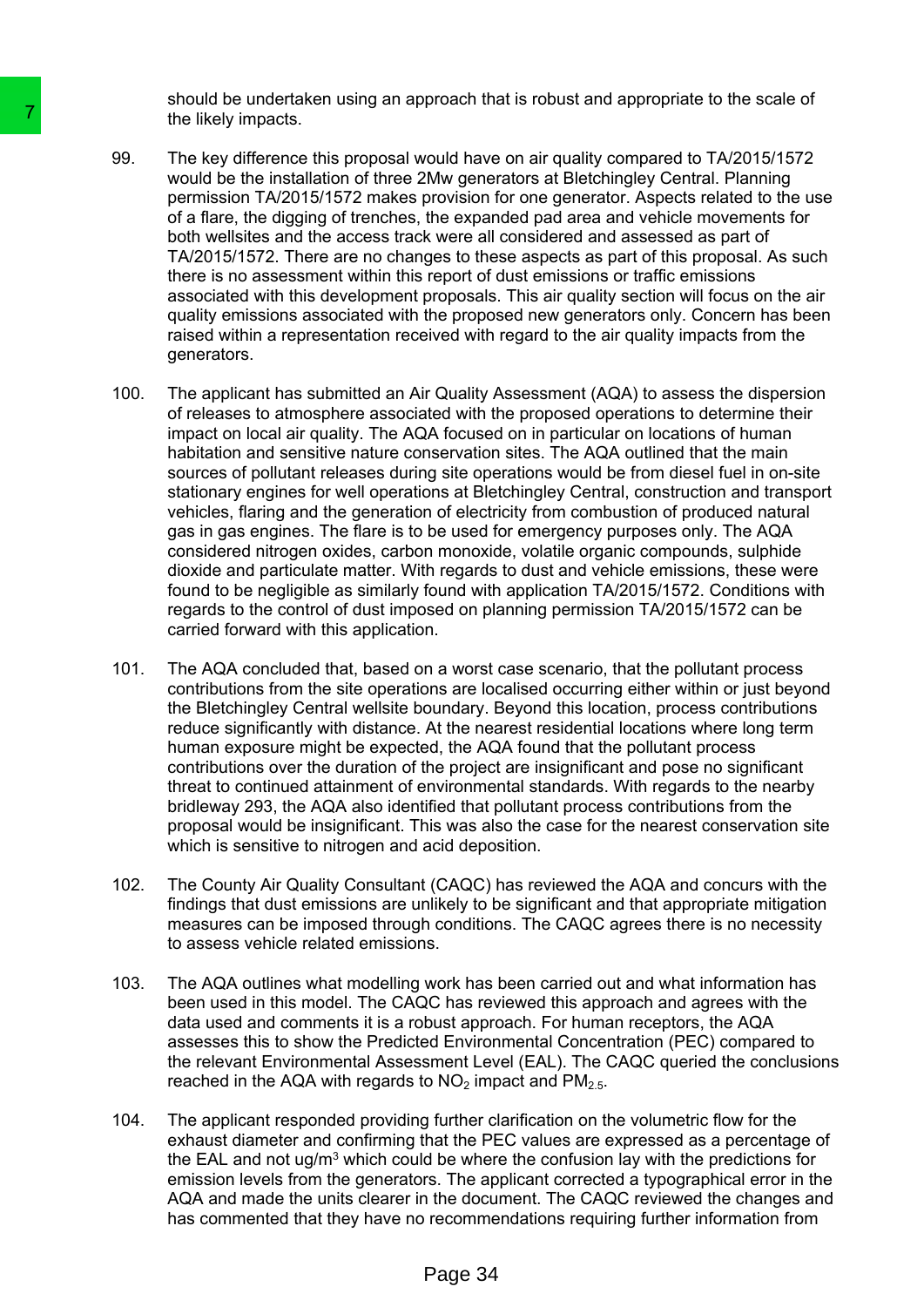the applicant and is of the opinion that the applicant has demonstrated that the air quality impacts of the proposal are not likely to give rise to significant adverse effects.

105. One of the representations received for this application queried how the County Planning Authority would know if the modelling is appropriate for the site, is concerned that the pollutants and emissions from the proposal are unknown for example the insulation gas for the switch gear, and that there may be significant periods of flaring when the generators are off line. The CAQC has commented that they have benchmarked the assessment against good practice and is satisfied that the assessment follows good practice and that an appropriate model has been used in the assessment. With regards to pollutants that may arise from the flare and the concerns about pollutants from extended periods of flaring, the CAQC comments that once the site is operational this aspect will be controlled by the Environment Agency through the permitting regime who must ensure that no significant environmental harm results in accordance with Best Available Technique (BAT). With regards to the insulation gas, the CAQC comments this is likely to be highly inert given its use for switch gear to dampen sparks. The applicant has confirmed that the insulation gas would be SF6 which is an industry standard practice for such development. by to give rise to significant adverse effects.<br>
Yo give rise to significant adverse effects.<br>
Yo give rise to significant adverse effects.<br>
Yo give rise to significant adverse effects.<br>
Ing is appropriate for the site, is

#### *Conclusion*

- 106. There are three elements in relation to air quality that this proposal could result in significant adverse impacts: dust, emissions from the flare and similar equipment; and emissions from the traffic accessing the application site. With regards to dust the applicant has outlined the potential dust sources for the proposal and also mitigation measures for these sources. The CAQC is satisfied with the assessment and the proposed mitigation measures and raises no objection. With regard to traffic emissions, given the number of HGVs accessing the site as an annual average would be below the EPUK and IAQM threshold of 100, the CAQC is satisfied the impact from this component would not be significant.
- 107. With regards to the flare and other potential sources of nitrogen dioxide that would be on the site, the applicant has provided further amplifying information to that originally submitted in the form of two scenarios having been modelled to demonstrate that the levels of nitrogen dioxide would not be above the air quality strategy objectives and that the levels of nitrogen dioxide would not have a significant adverse impact on the modelled receptors (these receptors being the closest residential and business properties). The CAQC has reviewed the submitted information for this aspect of the proposal and is satisfied that the modelled work demonstrates that emissions from the flare and other plant and equipment on site, would not result in impacts that would be significantly adverse. Officers are satisfied that the proposal meets the requirements of Policy MC14(i) of the SMP2011 and Policy DP7(B6) of the TLP2014

#### **Landscape and Visual Impact**

108. The principle of retention of the wellsites for a period of 15 years for the production of oil and gas from the site was given as part of planning permission ref: TA/2015/1572. The differences, in landscape and visual impact that are to be assessed for this application are the reduction in wellsite areas and changes to the internal configurations of plant within those wellsites, the increase in the number of generators; and changes to the planting regime; and whether these changes would have an impact on the landscape character of the area and/ or create a visual impact. Currently the elements on site include concrete pads and limited plant and equipment as can be seen from the photographs appended to this report.

### *Landscape Character*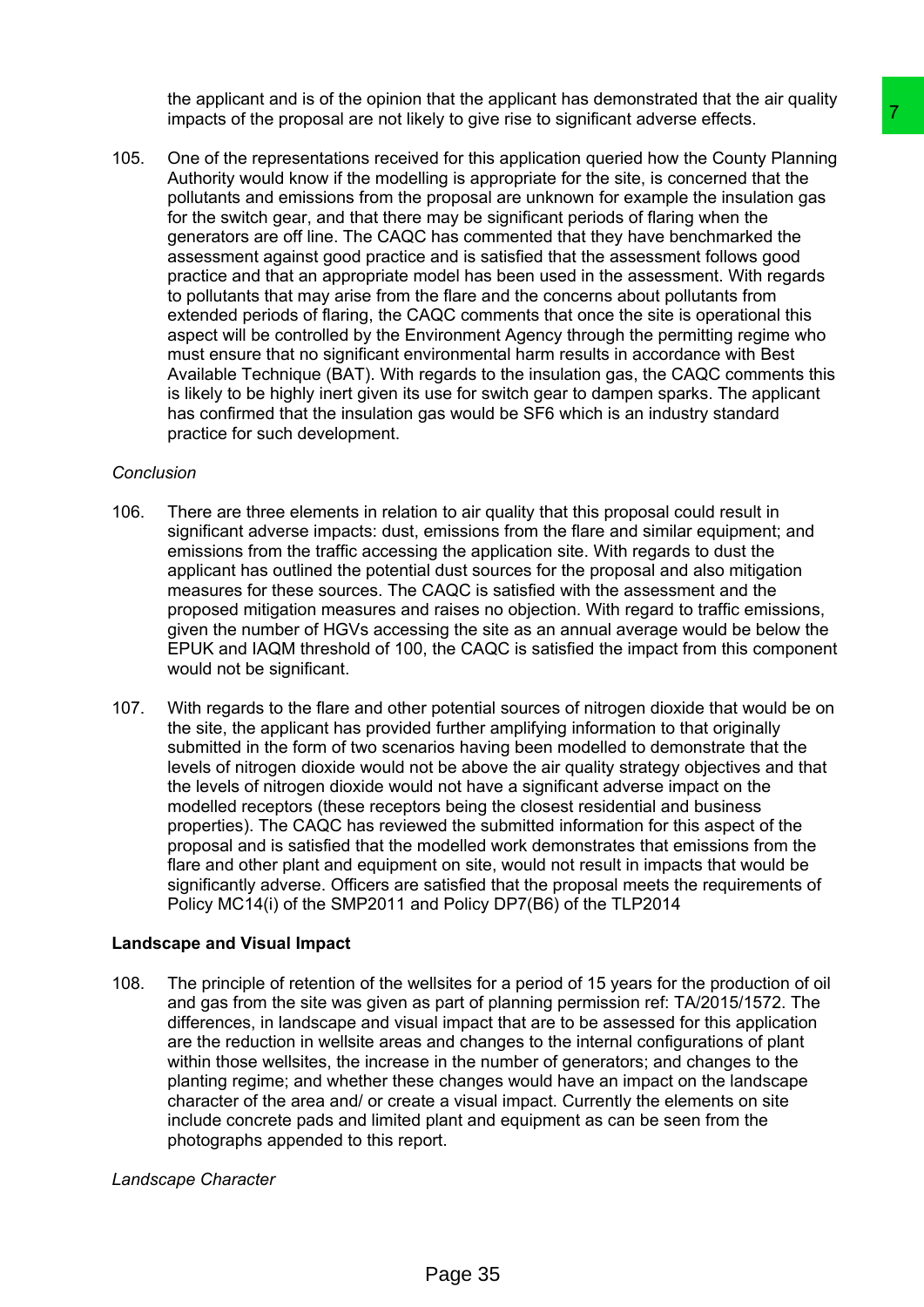- 109. The application site is located within the Horley to Swaynesland Low Weald Farmland Landscape Character Area (LCA) WF3 as identified in the Surrey LCA 2015. Key positive landscape attributes include the unsettled, peaceful and gently undulating farmland landscape, rural views, often granted by tree cover, across the Wealden farmland and to wooded hills to the north; a high density of hedgerows and small blocks of woodland (including ancient woodland); small to medium sized fields, divided by a strong network of well-maintained and connected hedges; and a network of rural lanes, mostly hedge lined. Landscape guidelines for new built development include ensuring built for is integrated by woodland edges, shaws, hedgerow and open areas linked to the existing network; any new development should conserve the enclosure and vegetated character of the surrounding landscape.
- 110. Both parts of the application site sit within a series of agricultural fields screened by a series of small woodlands and hedgerows which serves to restrict views of the development across the landscape. The land rises to the north and south of the application area. To the north is Lambs Business Park, the Redhill to Tonbridge railway line and beyond that the land is designated AGLV. The topography is slightly undulating and this provides views of Bletchingley 2 from above along a small section of footpath 269, but it is generally screened by local hedgerows all around it. Bletchingley Central is well contained by Birchen Coppice to the south and a thick wooded boundary or shaw to the west. As described above, the railway line to the north provides the boundary for the AGLV.
- 111. National policy set out in the NPPF para 172 looks to the planning system to contribute and enhance the natural and local environment by protecting and enhancing valued landscapes. Policy MC14 of the SMP2011 criteria (iii) seeks to protect the appearance, quality and character of the landscape. Policy CSP21 of the TDCS2008 states the character and distinctiveness of the District's landscape and countryside will be protected for their own sake with new development being required to conserve and enhance landscape character. Emerging Policy TLP32 "Landscape Character" requires development proposals to protect and enhance the character and qualities of the local landscape through design and management, make provision for the retention and enhancement of features of landscape importance, protect the landscape setting and provide mitigation where appropriate. The analog contact Area (I.C.A) WF3 as is particular application of the stationary particular the magnifical match and the magnifical match of wordfall (including ancient) of the match of the match of the match of the matc
	- 112. The County Landscape Architect (CLA) has reviewed the proposals and has commented that there have been no significant changes to the landscape and visual baseline in the intervening period since TA/2015/1572 was granted planning permission and that as the key proposed infrastructure is no higher than in the approved scheme that the views of the development from the AONB remain unlikely. The CLA notes that the number of vehicle movements are to remain as previously permitted and therefore does not consider this proposal would result in any increase impact on local tranquillity. The CLA notes that the phase which would have the most visual impact would be the workover phase however this application does not amend elements relating to the workover phase therefore the previous landscape and visual assessment for this phase remains

### *Changes to Bletchingley Central*

113. As outlined above the new elements of the proposal that could have an impact on the landscape character and/ or visual impact at Bletchingley Central would be the siting of the generators. The reconfiguration of the application site layout does not introduce any other new elements that were not assessed and considered acceptable as part of planning permission TA/2015/1572. The permitted security fence is 2.5m in height and has been installed. The soil bund is to be of the same height and in the same location as previously permitted albeit it will be narrower in width. The generators would be 8m in height to the top of the stack the same height as the generator permitted as part of TA/2015/1572.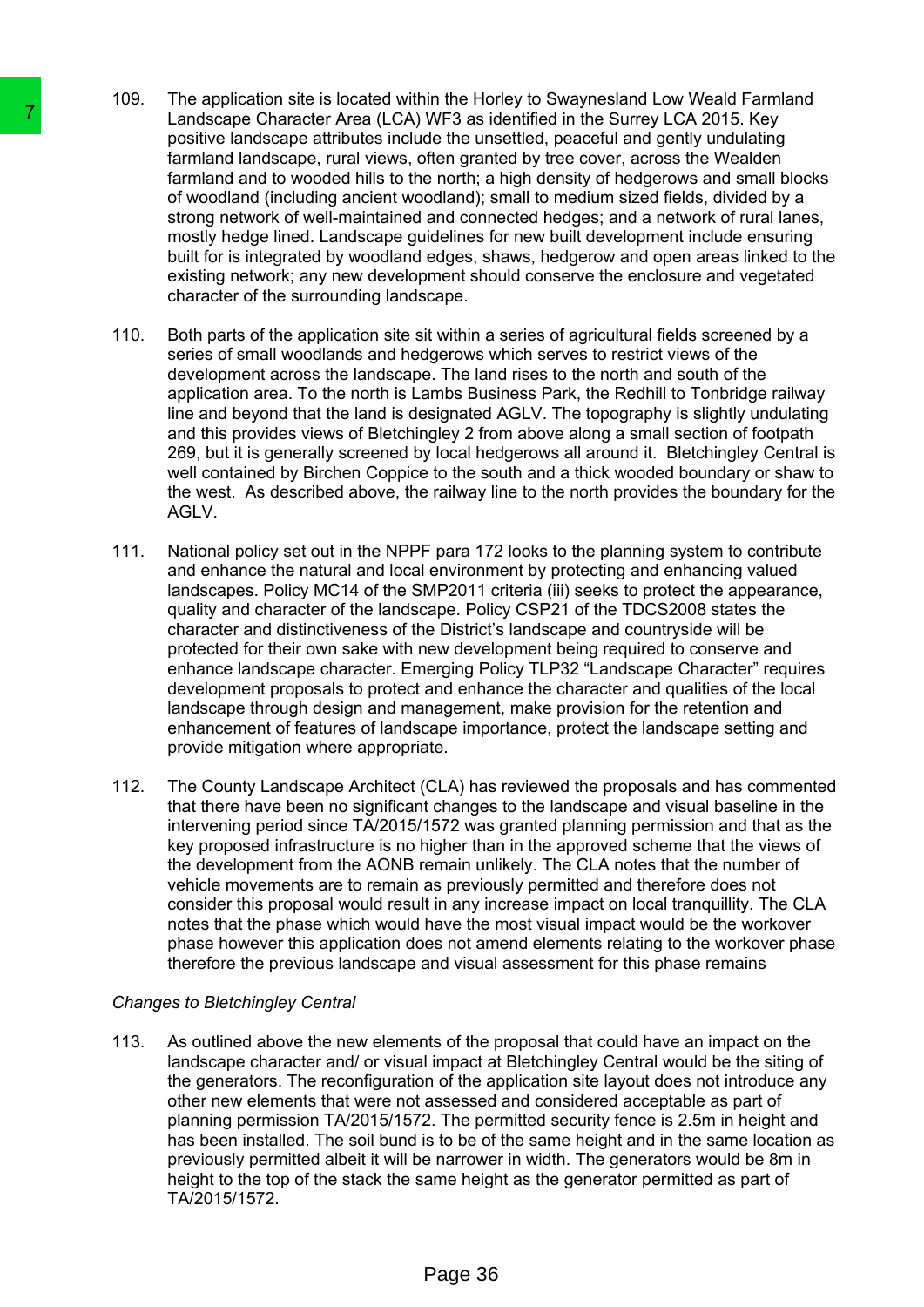- 
- 114. With regards to visual impact, the CLA has commented that there have been no significant change in the visual baseline since the permitting of TA/2015/1572 in terms of the introduction of new visual receptors into the surrounding area. The CLA notes that there would be a greater concentration of taller plant within the compound than previously approved, notably the gas generators which would project above the perimeter fence and the 3.5m soil bund along the northern boundary; and that this would increase the contrast between the discrete industrial site and the surrounding rural area. However, the CLA comments that the plant/ infrastructure/ soil bund would be sited within the established wellsite compound, would be no higher than previously approved and would not encroach onto any of the surrounding agricultural land or woodland. The CLA has gone on to comment that the significant visual containment of Bletchingley Central by the surrounding woodland assists in limiting the effects of the proposal, taking into account the additional taller plant, on the local landscape character. The height of all the plant would remain well below that of the surrounding woodland canopy. Due to the surrounding topography and enclosure by woodland blocks, shaws and mature hedgerow, open views into the wellsite compound are only possible from the discrete agricultural field to the immediate north east which is private land with no public access or rights of way. selline since the permitting of TA/2015/5/15/22 in terms of<br>selline since the permitting of TA/2015/15/22 in terms of<br>plots into the permitting mean The CLA motes that<br>also disting plan to the permitting the compound than<br>

# *Changes to Bletchingley 2*

- 115. This proposal seeks to reduce the physical area of Bletchingley 2 from that permitted by TA/2015/1572 consequently there would be less development proposed as part of this application than that currently approved. The applicant proposes that the soil bunds formed from soils stripped from the wellsite be placed along the northern boundary rather than the western boundary; a single cabin and a floor mounted transformer. The post and wire fencing and hedgerow planting proposed as part of TA/2015/1572 has been installed and can be seen in photographs appended to this report. No changes are proposed as part of the wellhead.
- 116. The key change to Bletchingley 2 from a landscape character/ visual impact perspective would be the removal of the 9 trees that are proposed to be planted within the hedgerow that runs along the eastern and western boundary of Bletchingley 2. The applicant has stated the hedgerow which has been planted will grow to such a height so as to screen the wellsite and the trees would provide little additional screening benefit to this. Additionally the applicant states the landowner no longer wishes for these trees to be planted as the long term aim, once operations have ceased, is for the land to be returned to agricultural use and the trees would prevent this from being practical. The landowner has also raised concerns that the trees would also block views of the land from the farmhouse which the landowner states is necessary to retain for security and livestock monitoring purposes. The trees were proposed as part of the previous application to provide some screening from public views from Tilburstow Hill Road and to help integrate the application site into the character of the landscape.
- 117. Discussions have been held with the applicant with regards to the provision of the trees to maintain the spirit and intention of the original planning application but also accommodate the functional needs of the landowner. The CLA has reviewed the applicant's comments and has commented that taking into account the limited operational activity which would occur during the production phase at Bletchingley 2, it is understood that the wellhead itself, the kick out pot and the new utilities cabin will be the main physical elements subject to views from the surrounding area. The lower parts of these features would be substantially screened once the new hedgerow planting has become established (approximately Year 5 onwards, subject to appropriate aftercare), and in addition by the security fencing immediately surrounding the well head (albeit this is not a characteristic landscape feature). Ideally, while some new hedgerow trees around the well site would be welcome, the CLA understands this could be problematic when avoiding the key line of sight towards the neighbouring field. The CLA has commented that on balance the absence of hedgerow trees is unlikely to result in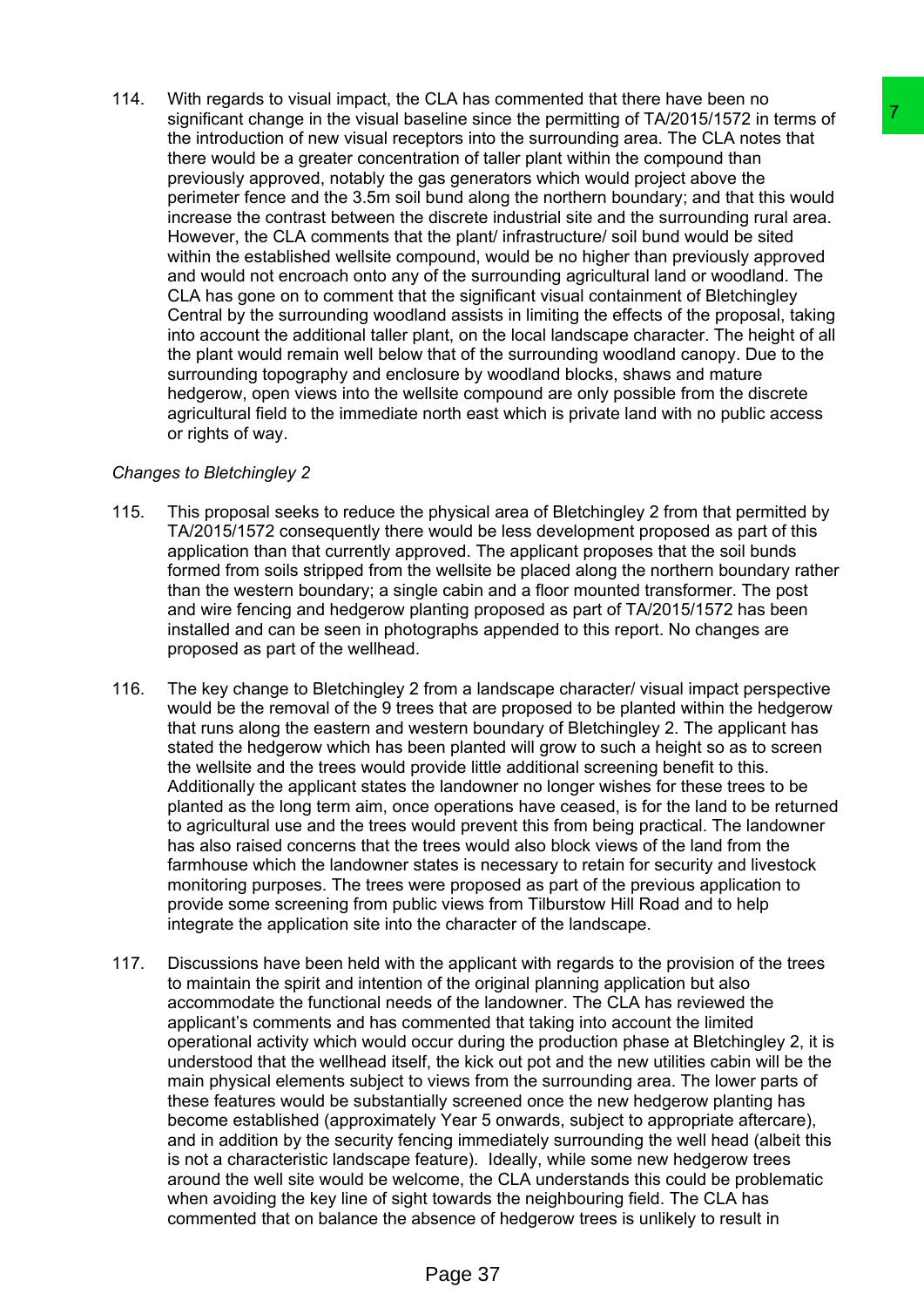significantly greater visual exposure of the well site during its operational phase. The CLA raises no objection to the removal of these trees from the hedgerow in terms of visual impact or landscape character. However the CLA has requested that the trees be accommodated elsewhere on the planning application site.

118. Following further discussions with the applicant and given the tightly drawn red line boundary (the land the applicant has control over for the planning application), the applicant has proposed to plant trees along the western boundary of Bletchingley Central. There is sufficient space for these trees to be planted as the compound area is no longer being physically increased along this boundary. These trees would also be in close proximity to existing woodland. The CLA has commented that swapping the location of new tree planting from Bletchingley 2 to Bletchingley Central is considered acceptable, on balance. The detail of the actual locations of the tree planting, species mix and specification will need to be provided and agreed at a later date and Officers agree this can be secured by condition. Providing these trees will ensure maintenance of the number of trees as proposed by TA/2015/1572. This would accord with emerging Policy TLP37 "Trees and Soft Landscaping".

### *Conclusion*

- 119. The proposal is for a temporary period of 15 years and therefore whilst the proposal would be in the landscape for some length of time; it would not result in a permanent change in the local landscape. Quite clearly during the period of construction and the rig being in place there would be temporary visual disturbance arising from the activity, in particular, the height of the rig and the lighting during night hours. It is accepted that during this period the development would not protect and enhance the character of the landscape nor visual amenities. A condition is proposed that a lighting scheme shall come in to ensure the detail of what lighting would be used during this phase, is provided to ensure minimum disturbance on visual amenities and landscape character.
- 200. Nevertheless, during production Bletchingley Central and access route would be only partially visible as a result of the intervening woodland and field boundary vegetation. Bletchingley 2 would be more visible given its position in the landscape however mitigation measures would be in place in the form of the hedgerow and by minimising the amount of plant and equipment on site. The CLA's concerns regarding the provision of the trees has been resolved. Having carefully considered the application it is the CLA's view that given the location, the extent and nature of the works and temporary nature of the development, visual implications would be minimal. As such, Officers do not consider that either the construction or production phases or the development as a whole would have a significant or permanent impact on the character of the landscape or that the harm is so great as to justify refusing the proposal on the grounds of visual impact.

### **Noise**

120. Kings Farm is situated in a rural area where the background noise levels are normally low. The proposal seeks to amend the internal arrangements at both Bletchingley 2 and Bletchingley Central. As the proposal does not propose to amend the installation of the pipeline underneath the track this report will not cover noise issues associated with works to the track as that was considered as part of TA/2015/1572 and there is a condition solely relating to noise generated from the construction and decommissioning of the track that is proposed to be carried forward for this application. Planning permission ref: TA/2015/1572 imposed nine conditions relating to noise: three for Bletchingley 2, three for Bletchingley Central, one relating to the track and two which covered plant and machinery. As the proposal involves alterations to the internal arrangements of both wellsites, consideration needs to be given to the character of the noise generated by a development at the same time as looking at the actual noise level alongside the Authority being satisfied that the construction, production and then finally The contract of the most of the moving of the most of the control of the ferromal of the control of the control of the control of the control of the control of the control operator because to accommodate desember on the p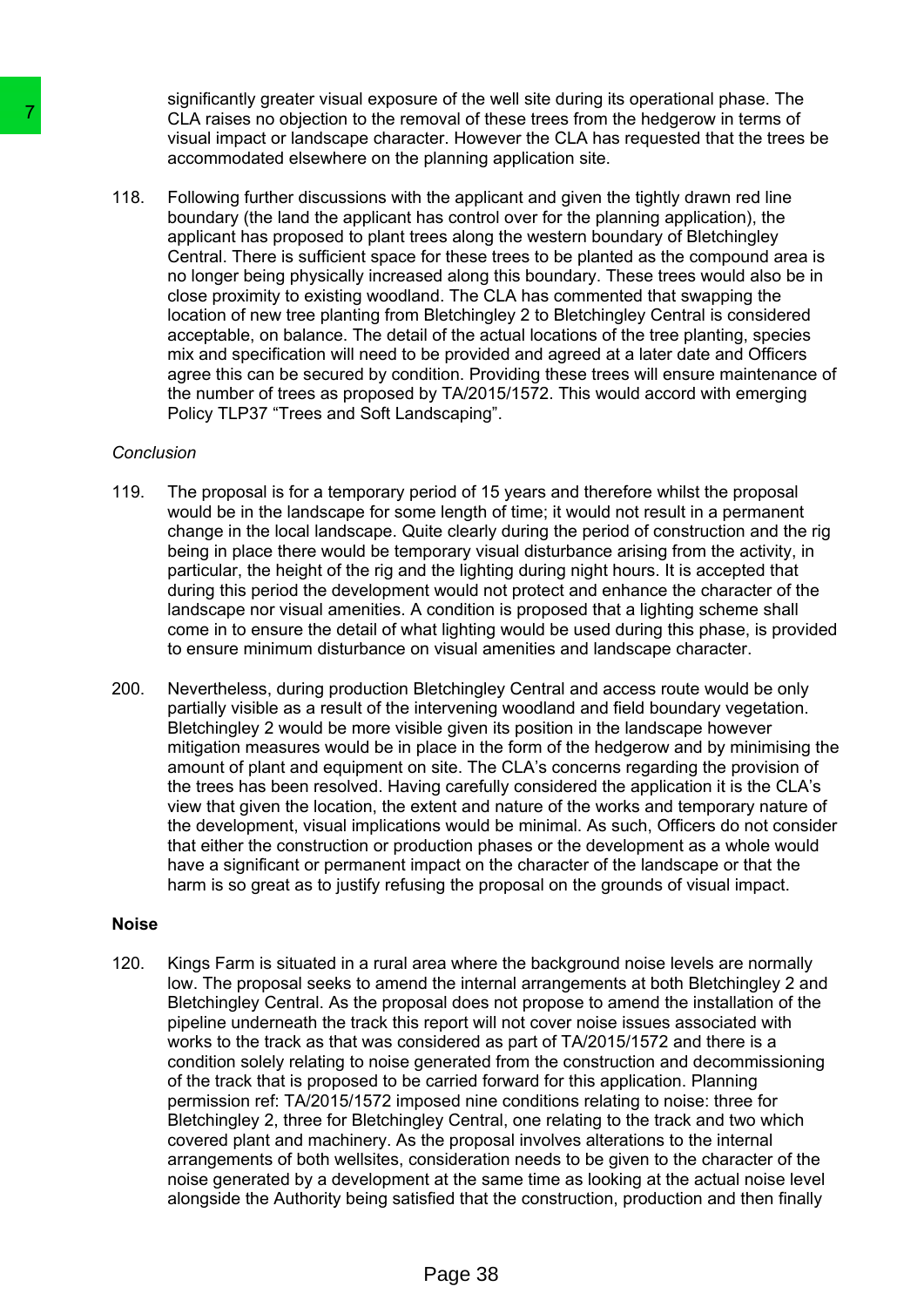the decommissioning phases can achieve appropriate noise levels, particularly in terms of night-time noise.

- 121. As outlined in paragraph 6 above, the closest residential properties to Bletchingley 2 are Kings Farm (at 100m), properties at Le Grand Chene (some 145m), Lakeside (170m) and residential properties on Water Lane (some 190m) alongside Orchard Bungalow to the south of the application site. With regards to Bletchingley Central, the wellsite is some 650 metres distant from the closest residential property, which is situated to the north of Lambs Business Park. Properties at Rushton Avenue, Terracotta Road, and the closest property on Tilburstow Hill Road, are all situated over 750 metres from the wellsite. Birchen Coppice sits between the wellsite and the Lower South Park, which is some 630 metres distant. The closest residential properties to Bletchingley 2 are<br>the closest residential properties to Bletchingley 2 are<br>the Caraft Chene (some 145m), Lakeside (170m)<br>tilth regards to Bletchingley Central, the wellste is<br>closest
- 122. Unwanted sound can have a significant effect on the environment and on the quality of life enjoyed by individuals and communities. The NPPF at para 180 states that planning decisions should ensure new development is appropriate for its location taking into account the likely effects of pollution on health, living conditions and the natural environment, as well as the potential sensitivity of the site or the wider area to impacts that could arise from the development. The paragraph sets out bullet points that state that planning decisions should aim to:
	- mitigate and reduce to a minimum potential adverse impacts resulting from noise from new development – and avoid noise giving rise to significant adverse impacts on health and the quality of life
	- identify and protect areas of tranquillity which have remained relatively undisturbed by noise and are prized for their recreational and amenity value of this reason
- 123. Para 205 more specifically in relation to noise from minerals development proposals states that when determining planning applications, local planning authorities should ensure that unavoidable noise is controlled, mitigated or removed at source. The nPPG sets out further guidance on the consideration of noise when determining planning applications. Para 003<sup>4</sup> states in decision taking this should take into account the acoustic environment and in doing so should consider whether or not a significant adverse effect is occurring or likely to occur; whether or not an adverse effect is occurring or likely to occur; and whether or not a good standard of amenity can be achieved.
- 124. Paragraph 005<sup>5</sup> of the nPPG outlines how it can be established whether noise is likely to be a concern. The paragraph states that at the lower extreme, noise is not perceived to be present, however noise has no adverse effect so long as exposure dos not cause any change in behaviour, attitude or other physiological responses. The paragraph goes on to state that increasing noise exposure will at some point cause a material change in behaviour and that the planning process should be used to avoid this and/ or provide mitigation measures.
- 125. Para 006<sup>6</sup> recognises that some types and level of noise will cause a greater adverse effect at night than if they occurred during the day or because there is less background noise at night; that noise may be more noticeable if it is non-continuous and may have a tonal nature to it. The paragraph additionally notes that the local topography should also be taken into account and the cumulative impact of more than one source.
- 126. The nPPG also includes guidance specifically on noise emissions from minerals development. Para 019<sup>7</sup> states that those making mineral development proposals should carry out a noise impact assessment which should identify all sources of noise and, for

<sup>4</sup> Paragraph: 003 Reference ID: 30-003-20190722

<sup>5</sup> Paragraph: 005 Reference ID: 30-005-20190722

<sup>6</sup> Paragraph: 006 Reference ID: 30-006-20190722

<sup>7</sup> Paragraph: 019 Reference ID: 27-019-20140306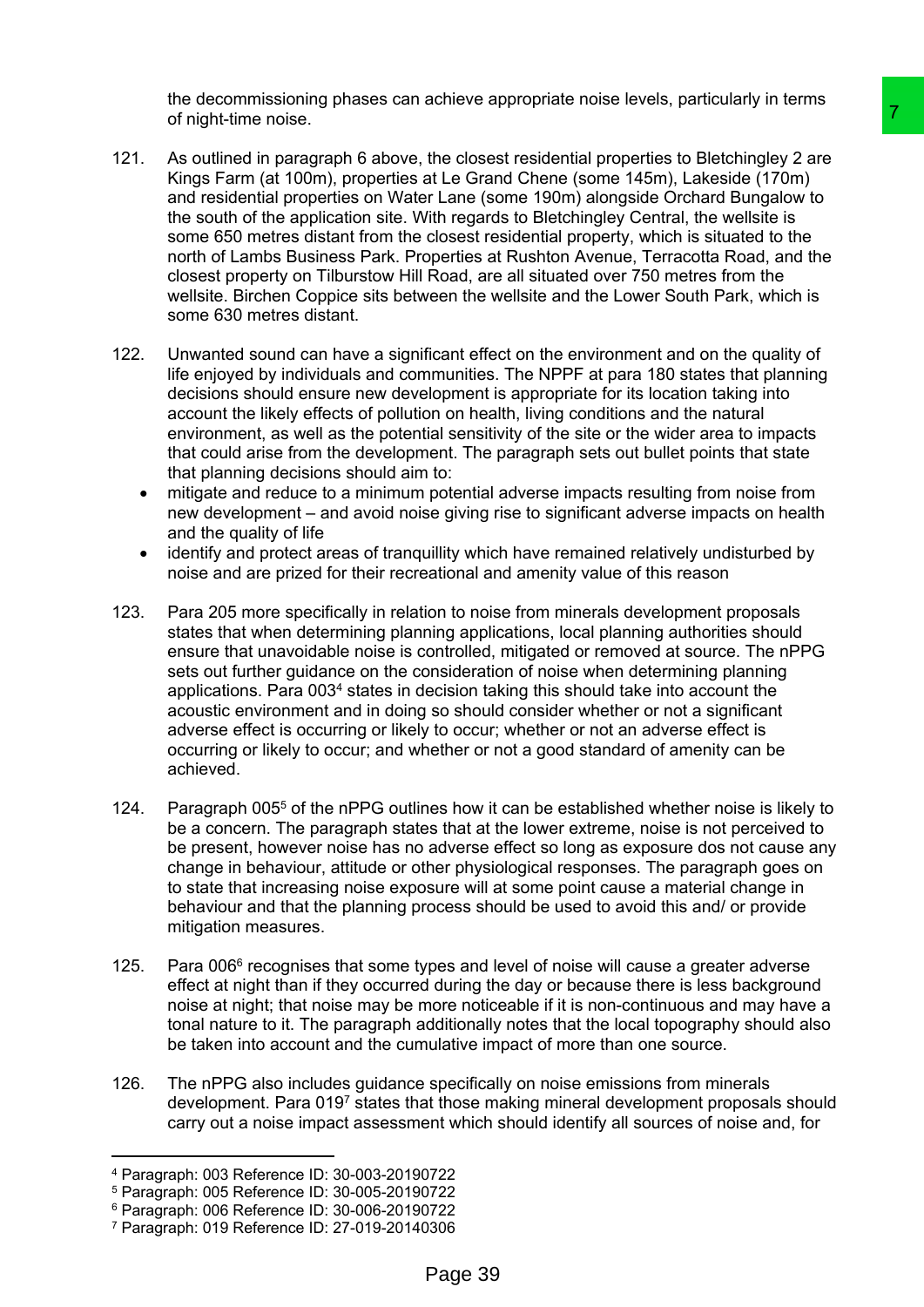each source, take account of the noise emission, its characteristics, the proposed operating locations, procedures, schedules and duration of work for the life of the operation and its likely impact on the surrounding neighbourhood. Para 020<sup>8</sup> goes on to state that in determining planning applications for minerals development, the mineral planning authority should take account of the prevailing acoustic environment and determine whether the proposal would give rise to a significant adverse effect. The nPPG sets out in para 021<sup>9</sup> what are considered to be appropriate noise standards for mineral operators for normal operations being a noise limit that does not exceed the background noise level (LA90, 1h) by more than 10dB during normal working hours with a total noise from the operations not exceeding 55 dB(A) LA eq, 1h. For night time noise limits these should not exceed 42dB (A) LAeq, 1h at a noise sensitive property.

- 127. Para 022<sup>10</sup> of the nPPG recognises that there may be particular noisy short term activities such as soil stripping or the construction of soil storage mounds. In these cases, a temporary daytime noise limit is recommended of 70dB(A) LAeq 1h (free field) for periods of up to 8 weeks in a year and be specifically for these forms of activities. The paragraph goes on to state that where work is likely to take longer than 8 weeks a lower limit over a longer period can be considered.
- 128. Policy MC14 of the SMP2011 requires consideration of noise in the determination of minerals development applications. Para 6.10 of the Plan recognises that factors such as proximity of the proposed development to housing, schools or other sensitive land uses and the topography of the site and surrounding area alongside the location of plant on site, should be taken into account. Policy DP22 of the TDLP2014 requires noise generating forms of development or proposals that would affect noise sensitive development to be accompanied by a statement detailing noise generation levels and any mitigation measures proposed to ensure noise is reduced to an acceptable level. The policy goes on to state that where a development proposal is able to demonstrate that acceptable noise levels will be achieved, the application will be supported.
- 129. Surrey has produced its own 'Guidelines for Noise and Vibration Assessment and Control' (the Guidelines) dated March 2019. These Guidelines echo the approach set out in the NPPF and nPPG. The Guidelines specifically address oil and gas related development and recognises the three stages of onshore oil and gas, exploration, appraisal and production. This application is for the production stage and the Guidelines advise that the production phase normally involves the drilling of a number of wells which may be wells used at the sites of exploratory and/or appraisal phases of hydrocarbon development the Guidelines further advise that associated equipment such as processing facilities or temporary storage tanks are also likely to be required and may remain operational for many years. Ongoing maintenance would be required, along with Well workovers to maintain production levels. The Guidelines recognise there a number of activities associated with production activities that may give rise to noise. Many of these aspects were considered as part of application TA/2015/1572 and found to be acceptable. The element of this proposal that varies from TA/2015/1572 with regards to noise are the three generators. To constrain (pcalmons, procedures, schedules and constrained pcalmons and constrained in the armore operation and its likely impact on the surrou planning authority should all the arc constrained pair and the proposal wo
	- 130. Planning permission TA/2015/1572 sets out 9 conditions relating to noise. These include:

The whole application area: a condition for the construction and decommissioning of the site access road, that all plant and machinery shall be adequately maintained and silenced in accordance with the manufacturers recommendations; and failure to comply with set noise limits a scheme of attenuation of the noise to be submitted:

<sup>8</sup> Paragraph: 020 Reference ID: 27-020-20140306

<sup>9</sup> Paragraph: 021 Reference ID: 27-021-20140306

<sup>10</sup> Paragraph: 022 Reference ID: 27-022-20140306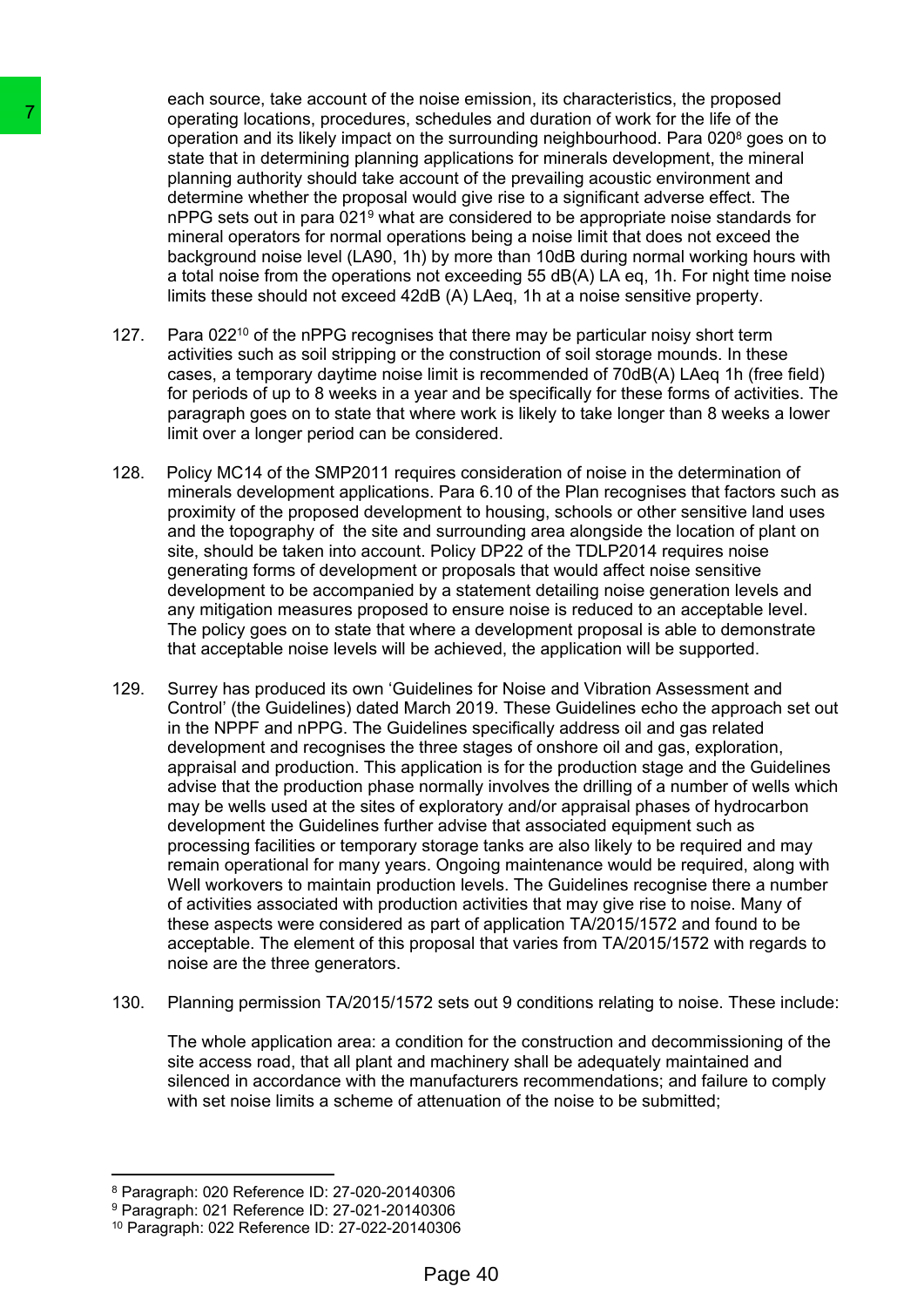Bletchingley Central: noise levels during daytime hour operations (not to exceed 45 dB LAeq), noise levels for night time operations (not to exceed 40LAeq<sup>11</sup>); and that the acoustic barrier remain in place and be maintained.

Bletchingley 2: noise levels for temporary operations such as site preparation, decommissioning of the site and workover rig (not to exceed 65 dB LAeq), noise levels during daytime hour operations (not to exceed 47 dB LAeq) ; and noise levels for night time operations (42 dB LAeq).

- 131. Work on Bletchingley 2 would be the aspects of the proposal that would take place closest to noise sensitive locations as there are 12 residential properties plus a nursing care home within a 200m radius of Bletchingley 2. Whilst the proposal involves the bringing on to Bletchingley 2 a workover rig and flare for a temporary period these aspects were assessed in terms of noise and considered as part of TA/2015/1572 to be acceptable subject to three conditions specifically for this wellsite including noise levels from the workover rig, night time noise levels and daytime noise levels for activities outside the workover rig. The proposed changes to Bletchingley 2 include reducing the pad area, changing the type of fencing and landscaping. None of these aspects would materially affect noise levels from this wellsite and as such Officers consider that through the provision of previously imposed noise conditions as set out in TA/2015/1572 noise levels from Bletchingley 2 should not give rise to a significant adverse impact on residential amenity. operations (not to exceed 40LAeq<sup>11</sup>), and that the<br>operations (not to exceed 40LAeq<sup>11</sup>), and that the<br>user maintained.<br>The maintained such as site preparation,<br>nontwover rig (not to exceed 65 dB LAeq), noise levels<br>to th
- 132. The proposal does not change the construction and decommissioning works to the access track. Officers are satisfied that no new noise impact would be introduced that was not previously assessed as part of TA/2015/1572 and the previous conditions can be imposed for this application to safeguard amenity and the environment.
- 133. With regards to Bletchingley Central, this does include new development in the form of three generators along the northern boundary. The applicant has provided a Noise Assessment as part of this application which sets out what modelling has been carried out to determine noise levels from the plant and then what impact this may have on nearby residential properties. The Noise Assessment outlines that the proposed change increasing the 'gas to wire' capacity (three 2MW containerised generators) would be a 24/7 operation alongside oil production also being 24/7. Whereas HGV deliveries and workover activities would be restricted to between 0800 – 1900 hours Monday – Friday; and 0800 – 1300 hours Saturdays. The Noise Assessment has modelled the 'gas to wire' operations both individually and cumulatively with other typical site operations.
- 134. The Noise Assessment identifies that noise levels that would be experienced from the proposed generators would range between 23.1 dB  $L_{AEG, 1hr}$  and 30.4 dB  $L_{Aea, 1hr}$  at the closed residential receptors. These levels are all below both the daytime limit of 45 dB  $L_{Aea}$  and the night-time limit of 40 dB  $L_{Aea}$ . When assessed cumulatively these ranged between 30.9 dB L<sub>Aeq, 1hr</sub> and 43.5 dB L<sub>Aeq, 1hr</sub> for daytime operations and 27.2 dB L<sub>Aeq, 1hr</sub> and 32.3 dB  $L_{Aeq, 1hr}$  for night time operations. These limits are also within the noise limits set for Bletchingley Central.
- 135. The application and Noise Assessment has been considered by Tandridge District Council Environmental Health Officer who has raised no objections or concerns with regards to the Noise Assessment or the proposal. Officers are satisfied that the applicant has demonstrated that the proposed changes to Bletchingley Central, namely the 'gas to wire' generators, would not result in a significant adverse harm with regards to noise from these elements both individually and cumulatively with the rest of the wellsite. Officers are satisfied that previous conditions with regards to noise limits should be imposed with regards to this application and these conditions would safeguard the

<sup>11</sup> Leq is the equivalent continuous sound level in [decibels](http://www.acoustic-glossary.co.uk/definitions-d.htm#decibel)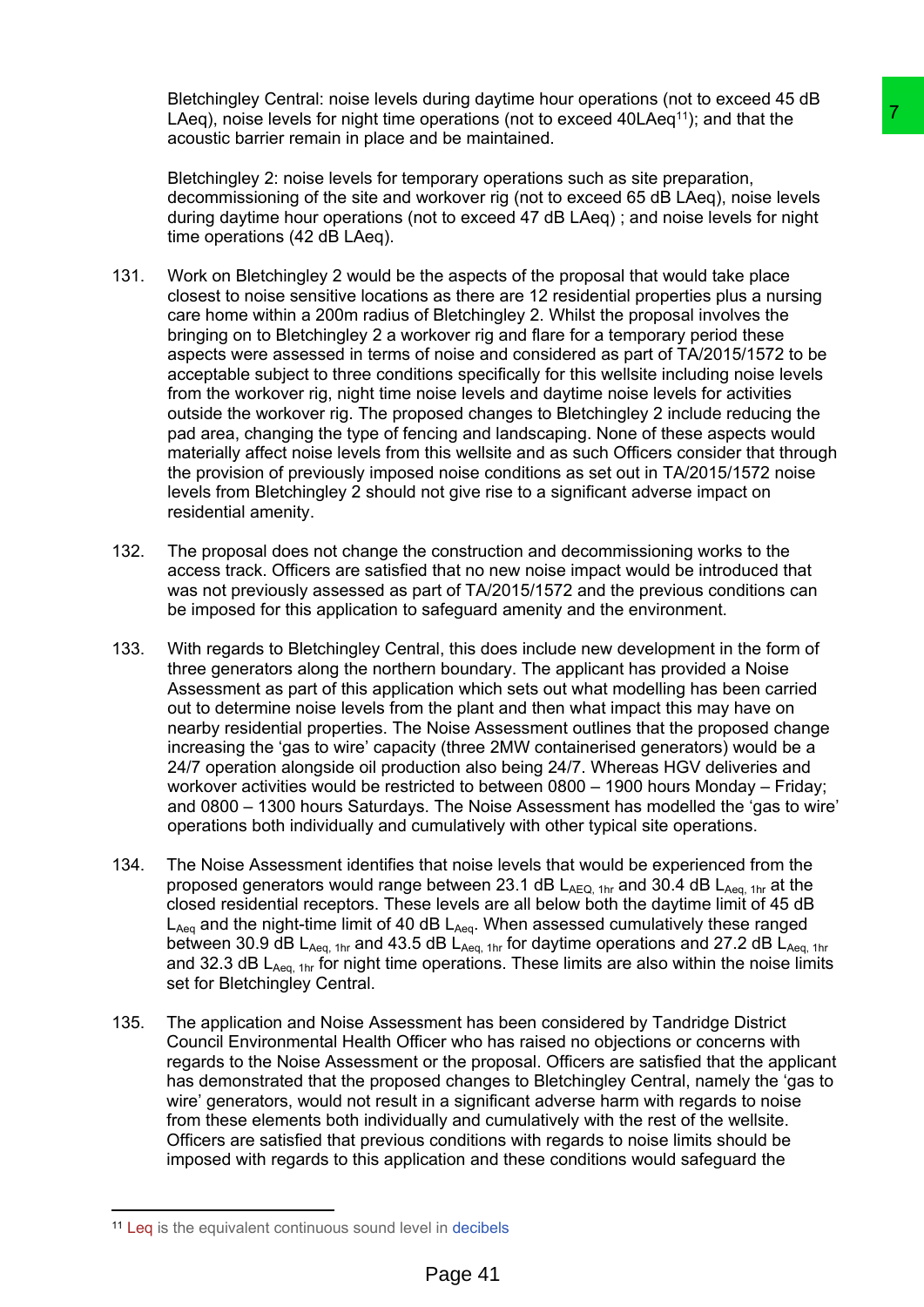environment and amenity and in doing so, the proposal would meet the requirements of Development Plan policy with regards to noise.

### **Lighting**

- 136. The site lies within a rural area with limited illumination. Criteria i) of Policy MC14 of the SMP2011 requires no significant adverse impacts from illumination from minerals development proposals. Policy DP22 of the TLP2014 requires the applicant to demonstrate that for external lighting, the lighting scheme proposed is the minimum necessary for security, safety, working or recreational purposes and that it minimises the potential pollution from glare or spillage. The policy goes on to state that particular attention will be given to proposals that are in open countryside or intrinsically dark landscapes, close to residential properties or are important nature conservation areas.
- 137. Guidance notes by the Institution of Lighting Engineers for the reduction of obtrusive light (2011) set out guidance on controlling light to avoid light pollution. The guidance states obtrusive light is a form of pollution and may also be a nuisance. The guidance goes on to state that care should be taken when selecting luminaires to ensure appropriate products are chosen to reduce the upward spread of light so that it is near to and above the horizontal to reduce spillage and glare to a minimum. The guidance advises that the angle of light should not be greater than 70 degree angle in order to avoid any potential glare. In accordance with this guidance note, the relevant zone for this site would be E2: Rural low district brightness. For proposals within the E2 zone, the guidance sets out limitations of lux levels as follows:

| Environmental<br>Zone | <b>Sky Glow ULR [Max</b><br>%] (upward lighting) | Light Intrusion (into windows) Ev [lux]<br>(maximum & should take into account existing<br>light intrusion) |             |
|-----------------------|--------------------------------------------------|-------------------------------------------------------------------------------------------------------------|-------------|
|                       |                                                  | Pre-curfew                                                                                                  | Post-curfew |
| F2.                   | 2.5                                              | 5                                                                                                           |             |

138. Lighting was considered as part of TA/2015/1572. As part of that application, the applicant proposed to install four security lights with PIR mounted on to cabins and 20 horizontal 35w strip lights around the plant and equipment at Bletchingley Central; and one security light and one horizontal strip light at Bletchingley 2. This proposal does not change the types of lighting that were considered acceptable as part of TA/2015/1572 and increases the number of horizontal strip lights at Bletchingley Central from 20 to 21. As such, Officers consider that the assessment carried out and the conclusions reached by Officers as part of TA/2015/1572 remains valid and that no significant adverse impact from lighting from this proposal would occur. Conditions with regards to lighting can also be imposed as part of this proposal. The site is the site within a rural area with limited and the page of the SMP2011 requires no significant adverse in development proposals. Policy DP22 of the endomorphic processor of the mechanical mechanic processor of

### **Surface Water Drainage**

- 139. The application site lies within Flood Zone 1 and as it is greater than 1ha, a Flood Risk Assessment was submitted as part of the planning application. The application site does not lie within a Groundwater South Protection Zone. As outlined above, criteria ii of Policy MC14 of the SMP2011 is relevant in the consideration of this proposal with regards to flooding, surface water and groundwater.
- 140. Policy CSP15 of TDCS2008 states that in order to minimise the impact on the natural environment from development proposals, sustainable drainage systems (SuDS) should be required as necessary. Policy DP21 of the TLP2014 states that proposals should seek to secure opportunities to reduce both the cause and impact of flooding through the use of SuDS suitable to the scale and type of the development ensuring the discharge of surface run off is restricted to that of the pre-development site. Maintenance of SuDS schemes should also be considered. The policy goes on to state that for sites in Flood Zone 1 that are greater than 1ha will only be permitted where the sequential test has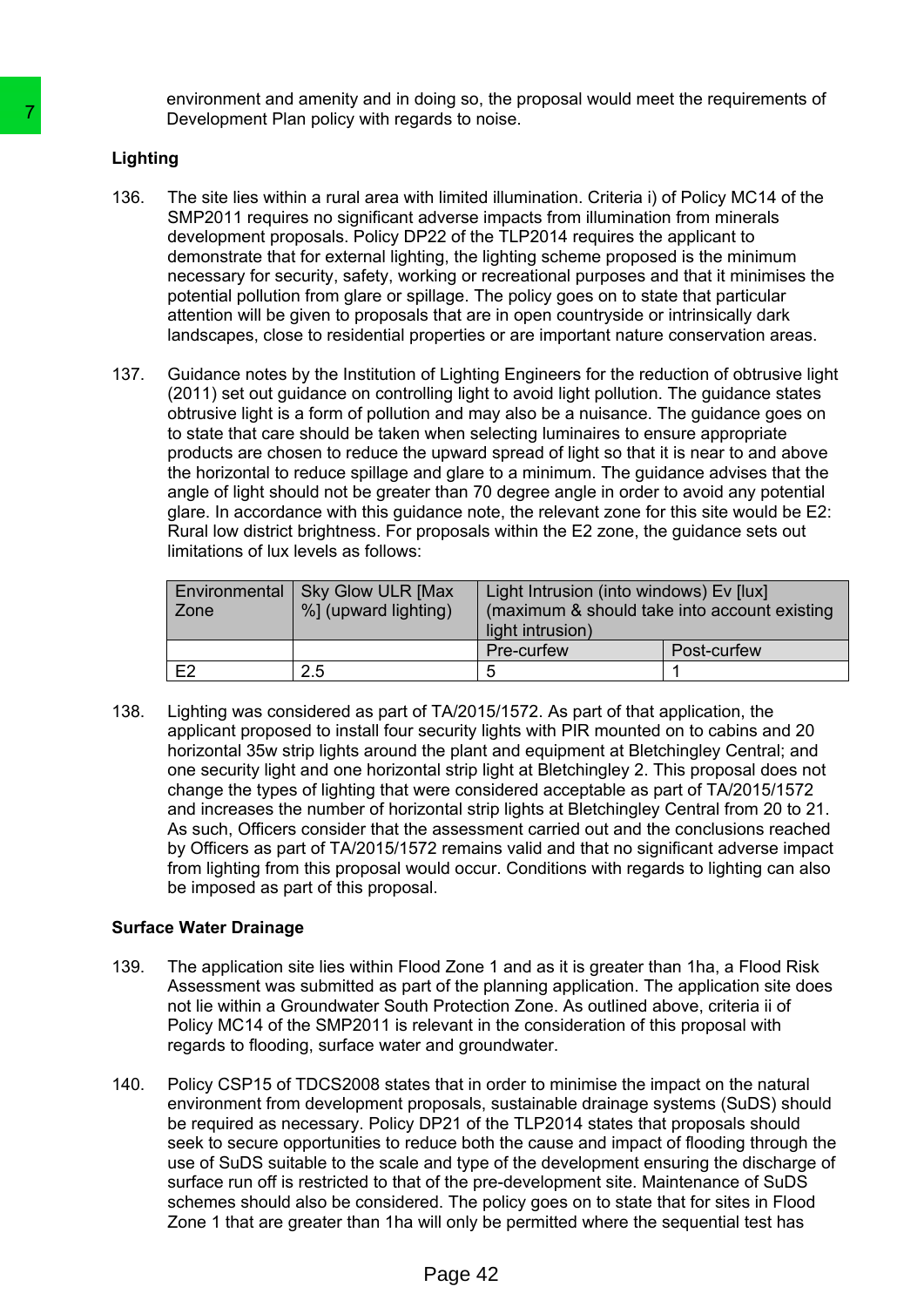been applied and passed; the proposal is a development form compatible with the level of risk and that a FRA would reduce flood risk both to and from the development or would be flood risk neutral. The policy also requires appropriate flood resilient and resistant design to reduce any level of risk identified through a site specific FRA.

- 141. As set out in the NPPF, the main principle with regard to flood protection is that inappropriate development in areas at risk of flooding should be avoided by directing development away from areas at high risk using the Sequential Test. The NPPF also states at para 100 that development proposals should not increase flood risk elsewhere. Para 102 of the nPPG notes a site specific FRA should "*demonstrate that the development will be safe for its lifetime taking account of the vulnerability of its users, without increasing flood risk elsewhere, and, where possible, will reduce flood risk overall"*. As the proposal is for minerals working and processing (but is not sand and gravel) it would be classified as less vulnerable as outlined in Table 2: Flood Risk Vulnerability Classification in the NPPG<sup>12</sup> . Consequently in accordance with Table 3:Flood risk vulnerability and flood zone 'compatibility' of the NPPG<sup>13</sup> which sets out what development is acceptable within flood zones 1,2,3a and 3b; the proposal is acceptable in Flood Zone 1. be flood risk both the and from the development of the specifies that be the condition and form the development of the specifies that of this derivative the paper of the off in the statistical through a state specific FRA.
- 142. The drainage system for Bletchingley Central is currently a sealed drainage system where all surface water in the main process area is retained in constructed perimeter drainage ditches which have an impermeable membrane underlying the drainage ditches as well as the hard-core on the site. Excess water is pumped off site by a road tanker. At Bletchingley 2, there is also an underlain impermeable membrane but there are no drainage ditches. There are no watercourses or sewers in the vicinity of the site for disposal of surface water.
- 143. Drainage was considered as part of planning application TA/2015/1572 and the applicant had proposed drainage ditches to collect surface water runoff collected on the wellsites which would be held in the ditches. Water within the ditches would be pumped out on when water levels approach bank full and transported off of site in a tanker. This was to ensure the ditches have a storage capacity of 1 in 100 year plus 20% climate change rainfall event. The details included measures for incidents where there could be consecutive rainfall events or a delay in tanker arrivals. This was approved as part of application TA-2015/1572 approved in April 2017.
- 144. This current application proposes changes to the surfaces and drainage system at both wellsites. The application as submitted did not include drainage calculations, proposes to remove the drainage ditch from Bletchingley 2 and to amend the drainage ditch layout for Bletchingley Central. The CGC has queried the applicant's statements that the drainage has been designed to provide adequate capacity without any drainage calculations as part of the application. These calculations were requested alongside (for Bletchingley Central) information to show how potentially polluted water from the oil area would not mix with the unpolluted water from the 'dry' area. The Lead Local Flood Authority (LLFA) also commented that the applicant should demonstrate that where surface water run-off occurs from impermeable areas, that this water is safely contained and dealt with on site without causing a risk to site users or increasing flood risk off site.
- 145. With regards to Bletchingley 2, both the CCG and the Lead Local Flood Authority requested information to justify the lack of a drainage ditch around Bletchingley 2. The applicant responded stating that the drainage ditch as previously permitted has not been constructed and that there has not been a ditch at this wellsite. With regards to drainage for Bletchingley 2, the CGC has commented that he accepts that the reduction of the hardstanding area to a minimum extent will minimise any flood risk from surface water runoff as the land will, in effect be returned to its greenfield state. The CGC states that

<sup>12</sup> Paragraph: 066 Reference ID: 7-066-20140306

<sup>13</sup> Paragraph: 067 Reference ID: 7-067-20140306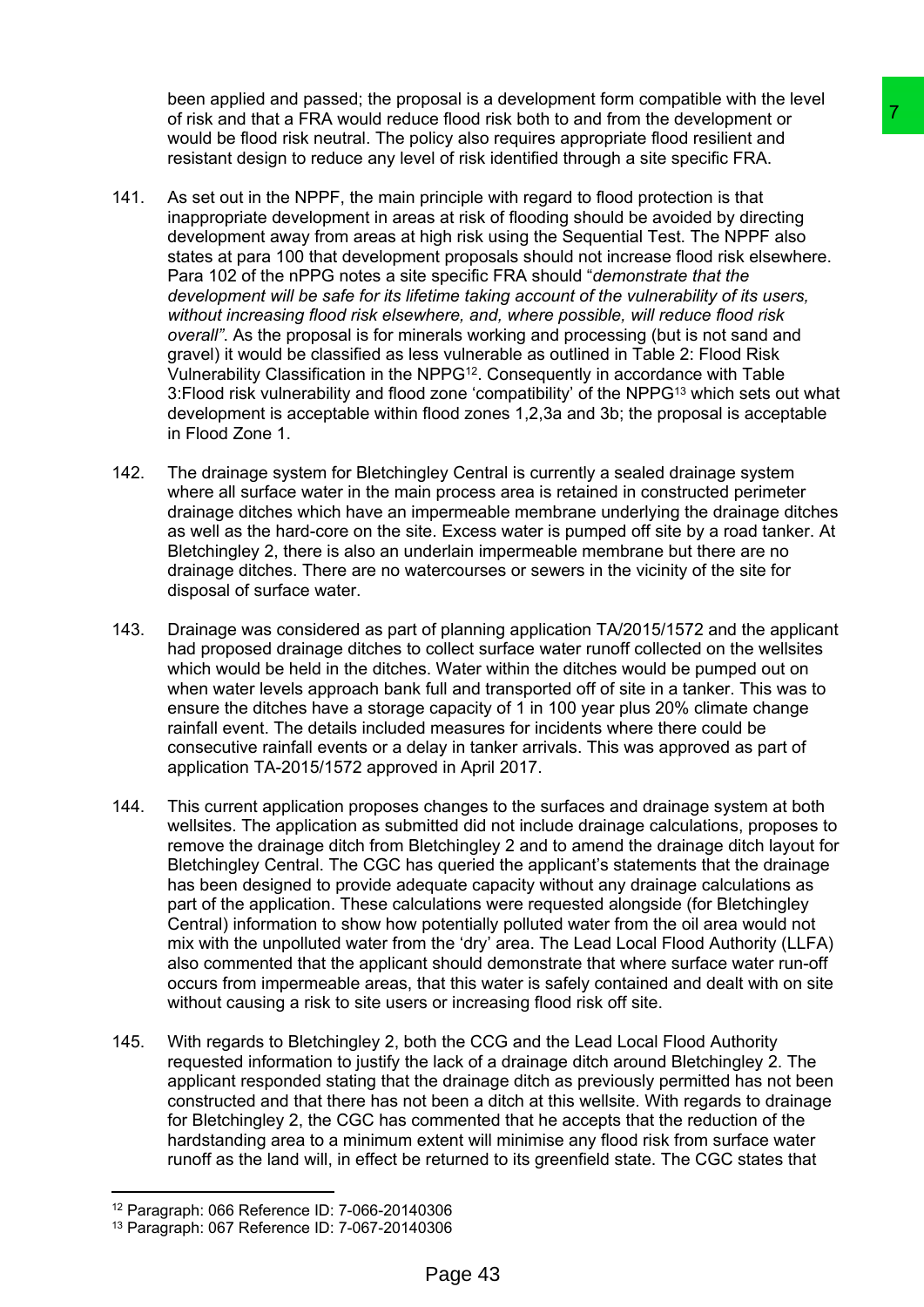provided the pollution concerns during the short term workover stage are addressed the proposals are acceptable in drainage terms.

- 146. The applicant submitted a FRA with the application which sets out the objective to assess the flood risk to the existing development and to demonstrate the proposal would not increase flood risk elsewhere. The FRA identified that the key area of flooding would be from surface water runoff with all other forms of flooding (fluvial/ tidal/ groundwater and artificial drainage systems) being of low risk to the proposal. The FRA states that the proposal is to retain and extend the two appraisal wellsites. However as the physical extension of Bletchingley 2 is  $85m<sup>2</sup>$  the FRA states this increase is negligible and the existing drainage strategy will be maintained as is with no changes. With regard to the access road between the two sites, this would remain unchanged and the FRA states it has not been considered within the assessment. The FRA has therefore assessed the impermeable area at Bletchingley Central of 0.51ha and the need to attenuate surface water runoff from this area. Transpossals are acceptable in drainage terms.<br>The papicalism is chemical and FRA with the applicantic and FRA with the applicantic and infected food risk televents. The FRA with the applicant proposal is to relation and e
	- 147. For Bletchingley Central, the FRA states that the surface water runoff from the containment area of the site would be entirely attenuated and pumped via a road tanker for regular disposal off site as currently occurs. However, as the containment site area is increasing, the FRA has calculated an attenuation volume accommodating this increase in area (and climate change) that the drainage ditches will be required to hold  $(271m<sup>3</sup>)$ .
	- 148. The Environment Agency have reviewed the FRA and comment that they acknowledge that the only areas planning to allow water to discharge to open ground would be from areas outside of the contained areas and no discharge of water from well pads or storage tank areas will occur. The Environment Agency raise no objection to this and comment that as part of the Environmental Permit review this matter will also be addressed at that stage as well.
	- 149. The CGC comments that for Bletchingley 2, it is proposed that the impermeable area at this site will effectively be zero and as such this will minimise any flood risk from surface water runoff as the land is in effect its greenfield state. The CGC states that provides the pollution concerns during short term workover stage are addressed, the CGC raises no objection to the surface water drainage for Bletchingley 2. With regards to the track, as this is outside of the containment areas and remains unchanged, the CGC raises no concerns about surface water drainage of the track.
	- 150. With regards to Bletchingley Central the CGC comments that further information is required with regards to the cross sections of the ditches and the CGC raises concerns with regards to the volumes calculated. The CGC requests further information on the drainage calculations to demonstrate that for the design rainfall event and disposal regime of monitoring and tinkering away is adequate. However the CGC has commented that this can be subject to the imposition of a condition provided within an Operational Management Plan for the site.
	- 151. The LLFA have reviewed the proposal and are satisfied with the submitted information provided conditions are applied to ensure that the SuDS Scheme is properly implemented and maintained throughout the lifetime of the development. Condition 8 of TA/2015/1572 requested details of who would own and maintain the drainage systems for the site for the duration of the development and Condition 9 required a verification report to be submitted to demonstrate that the drainage system had been constructed to the agreed scheme. Both these elements can be carried forward with this application to ensure the requirements of the LLFA are met.
	- 152. Officers recognise that this proposal would alter the approved drainage scheme for the site and whilst the applicant has provided much of this information, further detail is required for Bletchingley Central which can be the subject of a condition. Officers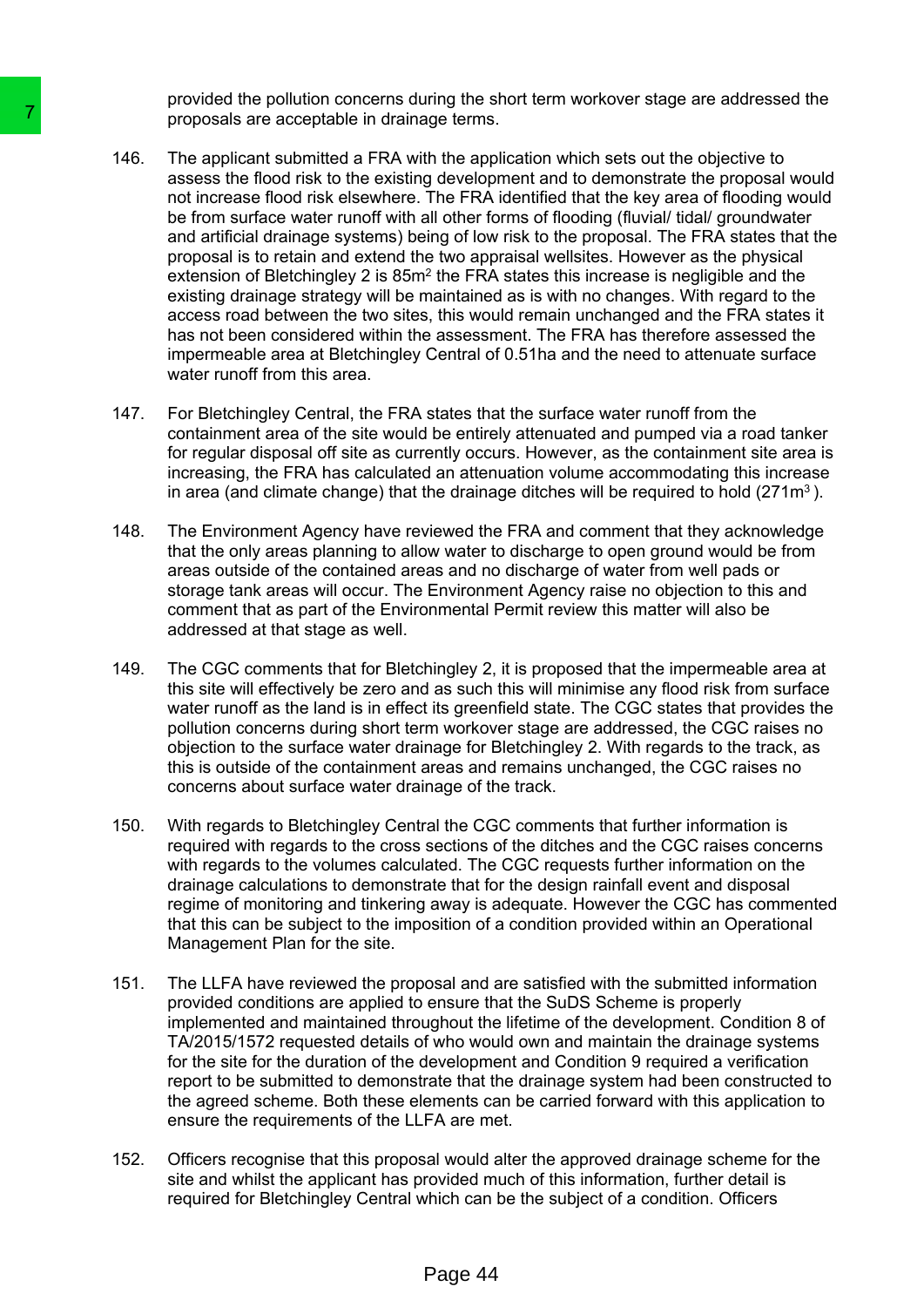consider the application meets the requirements of the Development Plan with regards to surface water drainage and management.

### **Contamination**

- 153. Policy MC14 of the SMP2011 criteria (ii) water quality and (x) any other matter relevant to the planning application requires consideration in the determination of this application. Criteria A of Policy DP22 of the TLP2014 states that proposals for development on land that is or may be contaminated will be permitted provided that there will be no unacceptable risk to health or the environment. The policy also requires adequate remedial measures to mitigate against any contamination. Para 170 of the NPPF states that to prevent unacceptable risks from pollution, planning decisions should ensure that new development is appropriate for its location and the effects of pollution on health, the natural environment or general amenity should be taken into account.
- 154. Both the Environment Agency and the County Geological Consultant have raised queries with regards to potential for contamination for both wellsites. There is currently a hardstanding pad at Bletchingley 2 which includes a membrane and the applicant is not proposing to extend this. The applicant states this is not necessary because it is a gas well rather than an oil producing well. The applicant has stated when a workover rig is due to come to the site protective measures would be implemented with secondary containment provided for any plant and equipment.
- 155. The CGC has commented that these secondary containment measures have not been provided and stated that information on what the storage and use of potentially contaminative liquids at the wellsite should be provided. The CGC has also commented that the extent of any impermeable membrane at Bletchingley 2 should also be provided. The Environment Agency have commented that as Bletchingley 2 is a gas well they are satisfied that there would be a negligible risk to the ground surrounding the well during normal production periods and therefore they have no objection to the proposal to decrease the area. However, like the CGC, the Environment Agency raise concern about times when a workover rig would visit the site and the increased risk of potentially polluting fluids impacting the ground. The Environment Agency have also requested details for the installation of temporary containment systems prior to any maintenance work or workovers. Transmitted (ii) water quality and (x) any other matter relevant<br>somestions in the determination of this application.<br>Payabra states that proposeds for development on land<br>129 for modifical technology also credite provided
- 156. The applicant has responded stating that the workover at Bletchingley 2 would be for a two week period and that as not all the associated equipment required for a workover would be stored on this hardstanding area, some would have to be stored on land surrounding the hardstanding pad. The applicant has said that any elements with the potential for environmental harm, through leakage or spillage, would be kept within a temporary containment system during the workover operations. Any equipment positioned outside of the hardstanding area would not carry a risk of pollution.
- 157. The CGC considers that further information on this matter is required but that such details can be provided prior to the bringing on to site any workover rig. The Environment Agency state they will be addressing containment infrastructure proposals under the Environmental Permitting regime. Officers recognise that during the workover stage at Bletchingley 2 there is a requirement for pollution control however Officers are satisfied that this information can be provided as part of a condition.
- 158. With regards to Bletchingley Central there is currently an existing membrane at the site. The CGC has asked what the extent is of the existing membrane at Bletchingley Central and how the existing membrane would connect to the proposed new membrane required for the extended well pad area.
- 159. The applicant responded in November 2019 stating that the extent of the membrane at Bletchingley Central would cover all the oil operations i.e. the wellhead, the oil tanks and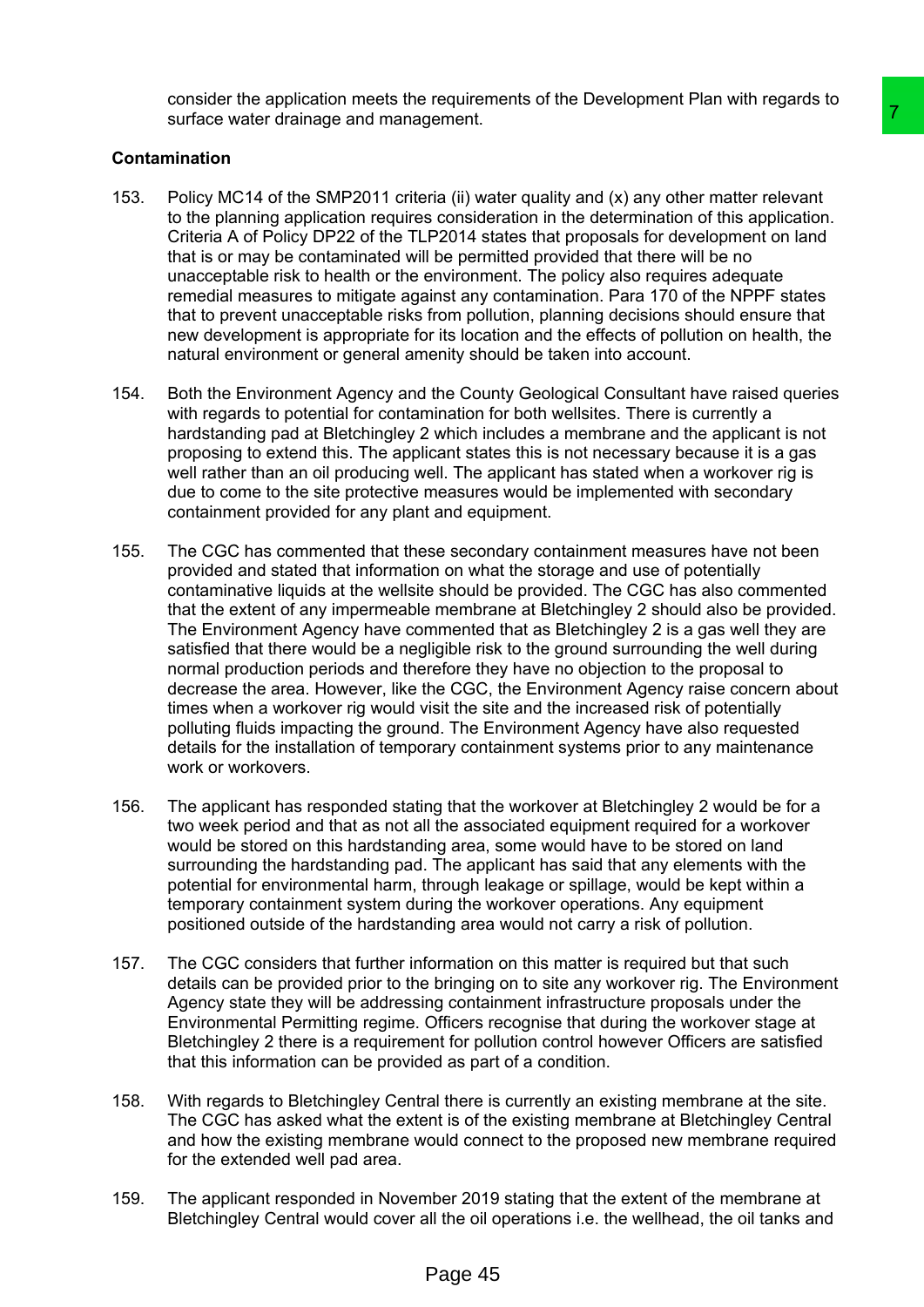loading area, the separator, triplex and gas treatment and this would include an area of the extension area. In doing so, this would provide tertiary containment for extension area. This part of the site would be surrounded by a drainage ditch and part of this area would also be surrounded by an oil and gas bund. The applicant has stated that the 'dry' parts of the site, i.e. the generators, transformers, heat exchangers, stores and utilities, office and staff parking would not be covered by a membrane or a drainage ditch. This can be seen on plan 7262 PR 03 rev E attached to this report. The applicant has said that the method of joining the new impermeable membrane would involve overlapping the new membrane over the old by a minimum of 1 metre length and then a sealant would be used to join them.

- 160. The CGC reviewed the details provided and commented that it was unclear as to whether the impermeable membrane is currently present or not and requested confirmation of this. And if in place, details of the edges to show it provides containment and information on the joining of this to any new additional membrane to ensure its integrity. The Environment Agency also comment that whilst the principle of the need to join the old and new membrane is established this must be done by an approved method to ensure a waterproof seal continuously along the length of the join.
- 161. As such, details are still required for how the membranes will join for Bletchingley Central. The CGC has stated that such details can be the subject of a condition provided they are submitted and approved before any works to the extension area at Bletchingley Central take place. The applicant is satisfied that such details are still required and raises no objection to the imposition of a condition.
- 162. The Environment Agency also requested information regarding the barriers to be installed along the length of the cable/ pipeline ducts to prevent migration of water or potential contaminants. The applicant responded that the Bletchingley 2 wellsite and the 'gas to wire' elements are gas facilities and therefore there is no source of water contamination and as such no prevention measures are required. The applicant has also confirmed that the foul sewerage this would be tankered off site using a vacuum truck as previously permitted as part of TA/2015/1572.
- 163. Officers recognise there are elements of the proposal that could give rise to pollution control issues. However, Officers recommend conditions be imposed that further detail be provided as to how pollution issues at both Bletchingley 2 and Bletchingley Central would be addressed. The CGC is satisfied with this approach. Officers consider this approach complies with the requirements of Development Plan policy.

### **Ecology and biodiversity**

- 164. The NPPF para 170 requires the planning system to contribute and enhance the natural environment by minimising impacts on biodiversity and providing net gains to biodiversity where possible. Paragraph 175 states that when determining planning applications a number of principles should be considered in order to conserve and enhance biodiversity. These principles, which are relevant to this proposal, include if significant harm from a development cannot be avoided or mitigated then the proposal should be refused; opportunities to incorporate biodiversity in and around development should be encouraged; and that planning permission which would result in irreplaceable habitat, such as ancient woodland and veteran trees being lost, should be refused unless there are wholly exceptional reasons and a suitable compensation strategy exists. The extension area. In doing so, this would the summan<br>area. This part of the summan and the summan<br>area. This part of the site would be surrounded with a parts of the site. i.e. the generators, transfor<br>office and staff p
	- 165. As outlined above, Policy MC14 of the MLP2011 requires consideration to be given to the natural environment including biodiversity. Policy CSP17 of the TDCS2008 requires development proposals to protect biodiversity and provide for the maintenance, enhancement and restoration and, if possible, the expansion, of biodiversity. Policy DP19 of the TLP2014 has a presumption in favour for promoting the natural environment and its management and also state that proposals that are in conflict with this should be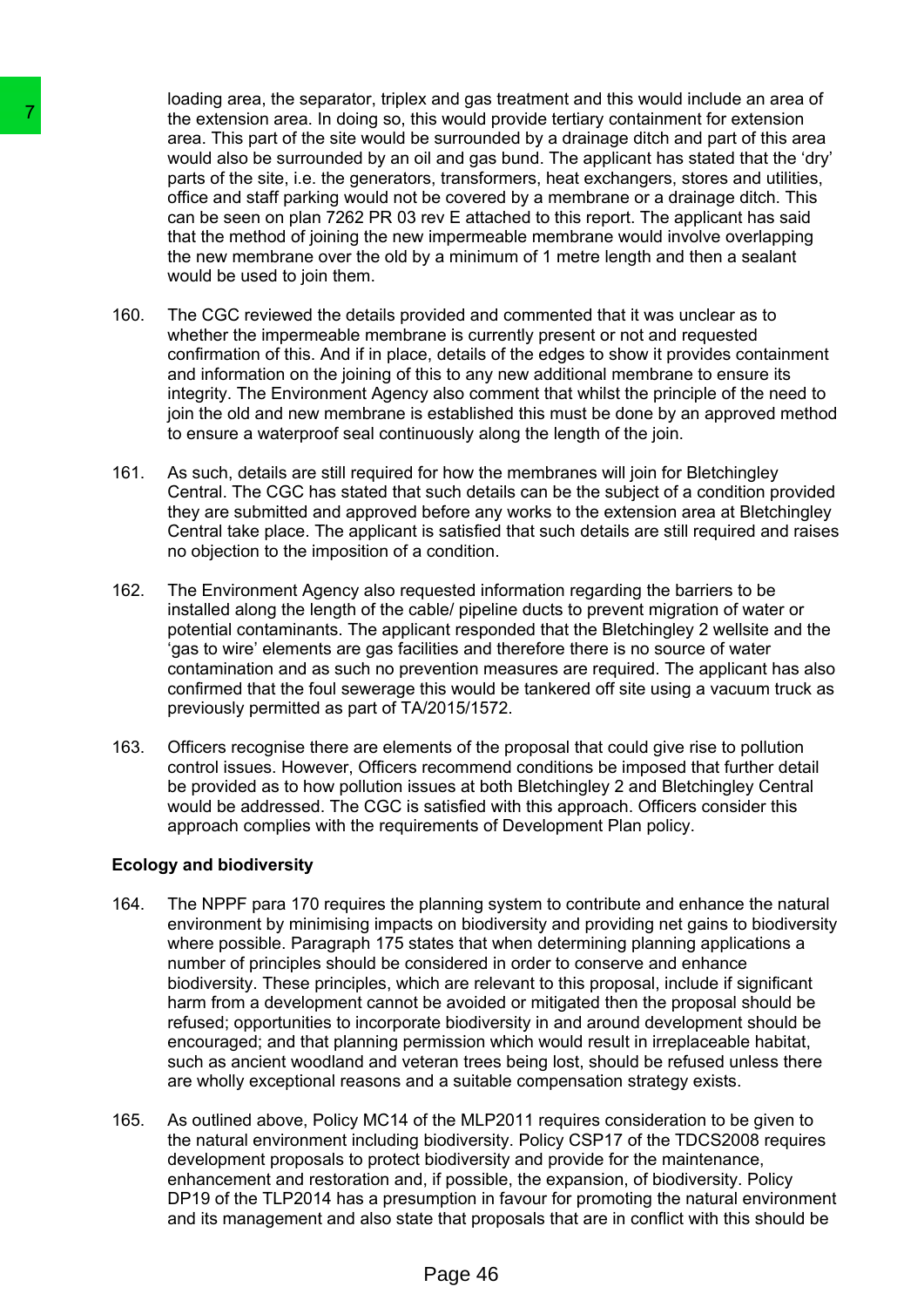refused. Draft Policy TLP35 of the emerging Tandridge Plan states that schemes should provide for the maintenance, enhancement and if possible, expansion of important assets by aiming to restore or create appropriate priority wildlife habitats and ecological networks to sustain and recover biodiversity.

### *Great Crested Newts*

- 166. An ecological report submitted with application TA/2015/1572 identified that there were two ponds within 1km of the site that hosted breeding populations of Great Crested Newts (GCNs) but that the risks to these populations from the proposal would be very low and that there is no need for a Conservation Regulations licence to be sought. The report recommends that this low risk can be managed further down to negligible by constructing a temporary herptile barrier fence along the pipeline route during its construction; and for any exposed trenches to be provided with wooden exit ramps overnight so that if any transiting fauna did fall into the trenches, they could escape. The Natural Environment and Assessment Team Manager has queried whether the fencing has been installed and if it was effective.
- 167. The pipeline has yet to be installed. As such the herptile fence has not been installed. However, the applicant has confirmed that they raise no objection to conditions previously imposed on planning permission TA/2015/1572 being imposed, including the requirement for the installation of the herptile fence on construction of the pipeline. The Natural Environment and Assessment Team Manager raises no objection and is satisfied with the comments provided by the applicant.

### *Ancient Woodland*

- 168. Additionally the application site lies adjacent to ancient woodland (Birchen Coppice) and woodland to the west, which whilst not classified as ancient woodland, is connected to Birchen Coppice. At the time of application TA/2015/1572 the potential impact on the adjacent ancient woodland was assessed as the applicant was proposing to install a new perimeter fence around Bletchingley Central and to store the soils stripped from extending the site northwards close to the woodland. That application subsequently involved moving the soil stockpile to the northern boundary of the site away from the woodland to avoid harm to the woodland and the soil stockpile remains in that location. The second component involving the laying of perimeter security fencing, a condition was imposed requiring the details of how this fencing would be installed so not as to damage the rootzones.
- 169. The applicant submitted these details and these were approved (ref: TA.2015/1572) in May 2017 following consultation with the Natural Environment and Assessment Team Manager and the County Landscape Architect both being satisfied. The information submitted stated that the new fence would follow the line of the previous fencing to minimise disturbance to the ground, that none of the fencing would be located closer to the woodland; and that posts of the fencing would be hollow. The applicant had confirmed that the post holes would be excavated by hand and that protective barriers would be constructed in accordance with BS 5837:2012<sup>14</sup> being positioned a minimum of 2m from the trunk of any tree. The fencing has been installed in accordance with this approved scheme. As part of this application the applicant has installed an emergency gate in the southern corner to provide an emergency exit for staff unable to exit the site via the main entrance. The gate is to remain closed and secured. Installation of the gate. The gate was installed in accordance with the approved scheme with regards to ensuring no harm to the ancient woodland. The Natural Environment and Assessment Team Manager raises no objection and is satisfied with the comments provided by the applicant. moment and if possible, expansion of important<br>
ancement and if possible, expansion of important<br>
the appropriate priority wildlife habitats and ecological<br>
the appropriate priority wildlife habitats and ecological<br>
the ap

<sup>&</sup>lt;sup>14</sup> Trees in relation to design, demolition and construction".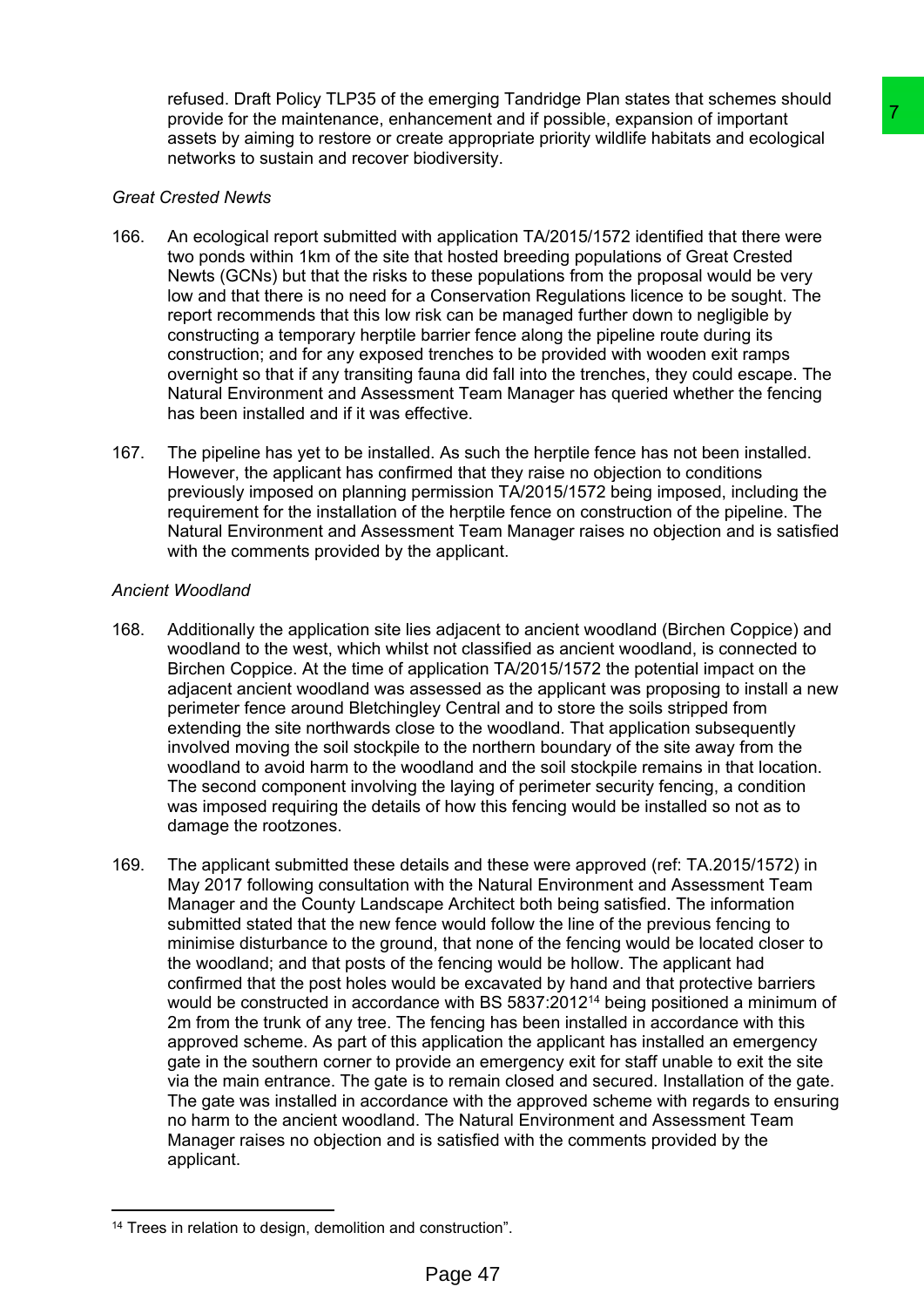#### *Hedgerow*

170. As part of the construction phase, the applicant proposes to lay the pipeline from Bletchingley 2 to Bletchingley Central, underneath an existing hedgerow which is adjacent to the existing trackway. The proposal does not seek to remove the hedgerow and the applicant proposes to 'mole' the pipeline underneath the hedgerow. To ensure protection of the hedgerow a condition was imposed requiring details as to how the pipeline would be laid beneath the hedgerow to ensure it is protected during that work. These details were submitted (ref: TA2015.1572) and approved in April 2017 subject to consultation with the Natural Environment and Assessment Team Manager, the County Landscape Architect and the County Geological Consultant. The proposal does not seek to remove any further hedgerows.

### *Conclusion*

171. Application TA/2015/1572 incorporated a number of measures to reduce the ecological impact of the proposal. Whilst the development would take place over a total period of 15 years, the applicant set out mitigation measures to ensure no harm to ecological aspects from any of the phases of the development. Officers are satisfied that the proposed changes to the scheme would not significantly adversely affect any ecological designation or protected species or change the mitigation measures put forward as part of TA/2015/1572. Conditions previously imposed can be brought forward as part of this application. It is concluded that subject to the imposition of conditions, the ecological impact aspect of this application complies with the relevant development plan policies.

### **Heritage Assets**

- 172. Policy MC14 of the SMP2011 requires information sufficient for the mineral planning authority to be satisfied that there would be no significant adverse impact arising from the development on the historic landscape, sites or structures of architectural and historic interest and their settings, and sites of existing or potential archaeological interest or their settings. Policy DP20 of the TLP2014 aligns with the NPPF stating that "*only where the public benefits of a proposal significantly outweigh the harm to, or loss of a designated heritage asset or its setting, will exceptional planning consent be granted. These benefits will be proportional to the significance of the asset and to the level of harm or loss proposed*"; and "*where a proposal is likely to result in substantial harm to, or loss of, a designated heritage asset of the highest significance (i.e. scheduled monuments, grade I and grade II\* listed buildings, and grade I and grade II\* registered parks and gardens), granting of permission or consent will be wholly exceptional*". The policy also requires an archaeological desk top assessment where any proposal or application which is considered likely to affect a County Site of Archaeological Importance, or an Area of High Archaeological Potential (AHAP), or is for a site larger than 0.4 hectares. The applicant has submitted as part of this proposal a desk top archaeological assessment. The absolution of the construction phase, the application and the construction phase, the application and the applicant to the elember and the applicant and the applicant process to mole the pipe propertient of the Higger
	- 173. The NPPF states at para 189 that "*local planning authorities should require an applicant to describe the significance of any heritage assets affected, including any contribution made by their setting*". The NPPF recognises that such a description should be proportionate to the assets importance and *"no more than is sufficient to understand the potential impact of the proposal on their significance".* With regards to archaeology, the NPPF requires that where a site has the potential to include heritage assets with an archaeological interest, a desk based assessment should be submitted and, where necessary, a field evaluation. Para 190 of the NPPF requires local planning authorities as part of the determination process, to identify and assess the particular significance of any heritage asset that may be affected by a proposal including the potential to affect its setting, taking account of the available evidence and necessary expertise. This assessment should then be taken into account when considering the impact of a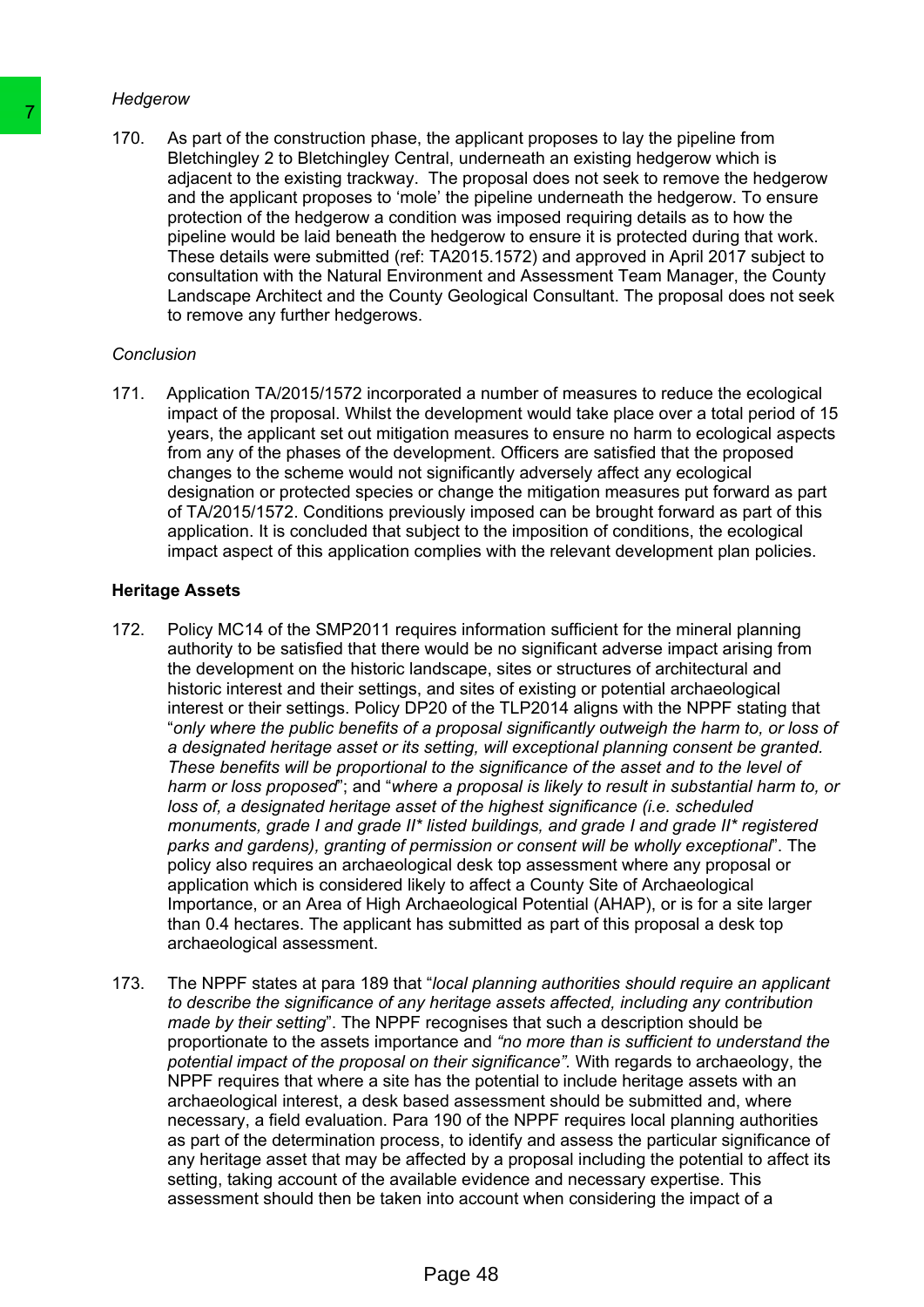proposal on a heritage asset, to avoid or minimise conflict between the heritage asset's conservation and any aspect of the proposal.

- 174. Para 193 goes on to state that "*when considering the impact of a proposed development on the significance of a designated heritage asset, great weight should be given to the asset's conservation (and the more important the asset, the greater the weight should be). This is irrespective of whether any potential harm amounts to substantial harm, total loss or less than substantial harm to its significance".* Paragraph 194 goes on to state that harm or loss should require clear and convincing justification with substantial harm or loss of a grade II listed building, part of garden being exception; and substantial harm or loss of designated heritage assets of the highest significance should be wholly exceptional.
- 175. Para 195 discusses where a proposed development will lead to substantial harm to or total loss of significant of a designated heritage asset, planning permission should be refused. Para 196 outlines that "*where a development proposal will lead to less than substantial harm to the significance of a designated heritage asset, this harm should be weighed against the public benefits of the proposal"*. Para 197 deals with non-designated heritage assets stating these should be taken into account in determining planning applications that may affect directly or indirectly such assets, a balanced judgement will be required having regard to the scale of any harm or loss and the significance of the heritage asset.
- 176. The nPPG provides guidance on the assessment of heritage assets when considering planning applications. Para 007<sup>15</sup> states that heritage assets may be affected by direct physical change or by change in their setting. The paragraph goes on to state that being able to properly assess the nature, extent and importance of the significant of a heritage asset, and the contribution of its setting, is very important to understanding the potential impact and acceptability of development proposals. Para  $018^{16}$  states that what matters in assessing if a proposal causes substantial harm is the impact on the significance of the heritage asset which derives not just from its physical presence but also its setting. The paragraph goes on to state that it is the degree of harm to the asset's significance rather than the scale of the development that is to be assessed. **Paying the matrice of a proposal entired and the matric of a proposed development<br>
the important the asset three of a proposed development<br>
in the important the asset the regreter the weight should be given to the<br>
import**
- 177. Historic England has published a series of guidance notes to assist in the determination of planning applications that could have an impact on heritage assets. These are Good Practice Advice in Planning: 2 "Managing Significance in Decision-Taking in the Historic Environment" and Good Practice Advice in Planning: 3 "The Setting of Heritage Assets". Advice note 3 para 4 recognises the extent of a setting cannot have a fixed boundary and may alter over time due to changes in circumstance. Para 5 recognises that views can contribute to setting of heritage assets e.g. viewing points or where a view is a fundamental aspect of the design of the asset or where assets were meant to be seen by one another for aesthetic, functional, ceremonial or religious reasons.
- 178. Advice note 2 para 4 outlines that the first step is to understand the significance of any affected heritage asset and, if relevant, the contribution of its setting to its significance. The significance of a heritage asset is the sum of its archaeological, architectural, historic and artistic interest.
- 179. The application site is located adjacent to the Godstone/ Bletchingley Parish boundary to the south west of what was known as the Great Broad Field and is in an area which contains a number of historic features. The two closest historic features are the earthwork enclosures in Birchen Coppice and Prickle Shaw which are Sites of Archaeological Importance and thought to be medieval in nature. Prickle Shaw is also classified as an Area of High Archaeological Potential. To the north is the former

<sup>15</sup> Paragraph 007 Reference ID: 18a-007-20190723

<sup>16</sup> Paragraph: 018 Reference ID: 18a-018-20190723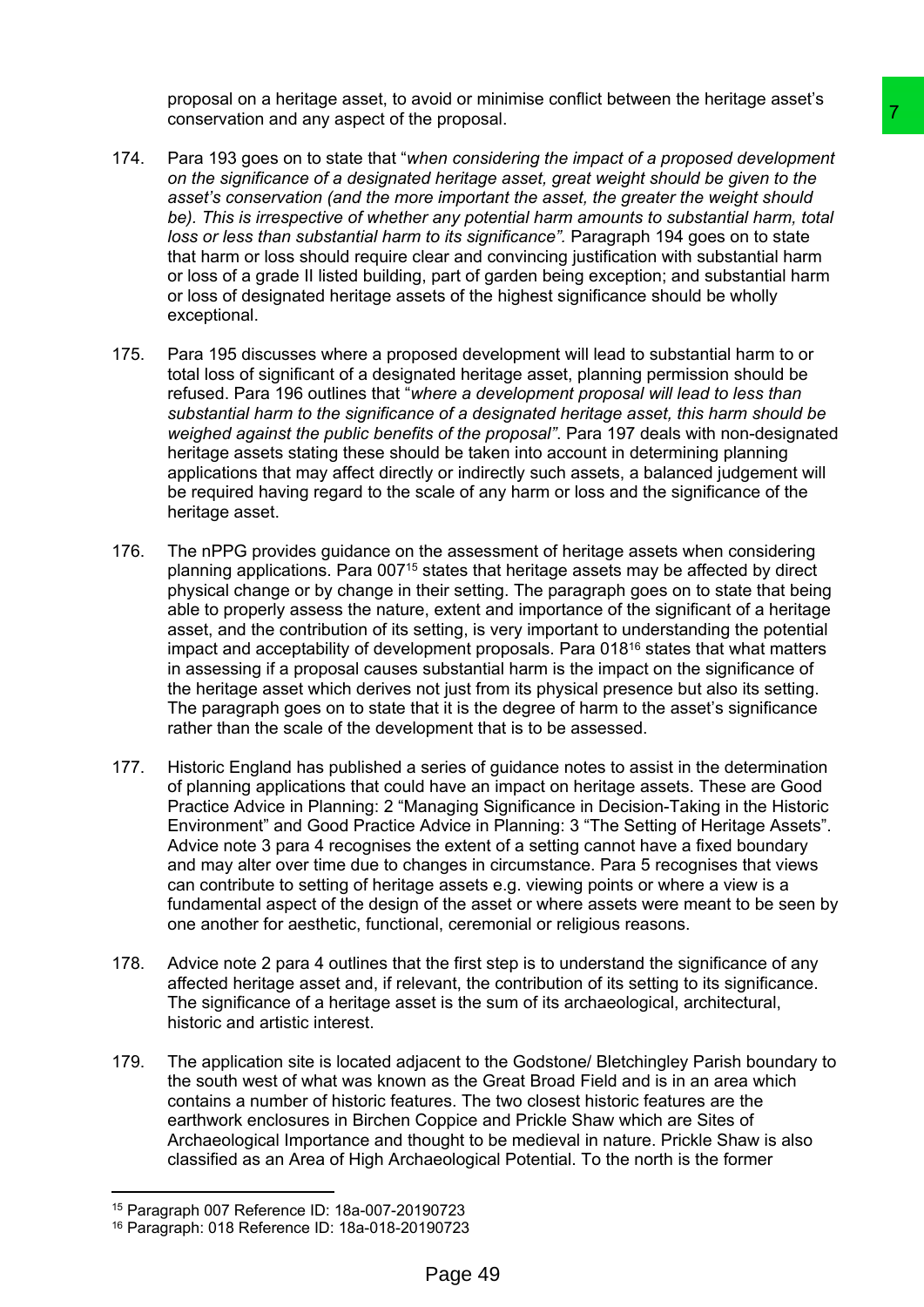Godstone Brickworks (now Lambs Business Park) where kilns used in the firing process for producing bricks, still remain on site and these are recorded on the Historic Environment Record. Approximately 650m south east of Bletchingley 2 lies Yewtree Farm (including a barn) which is a Grade II listed building. Approximately 1km south east of Bletchingley 2 is Godstone Place which is Grade II listed. Approximately 700m east of Bletchingley 2 is Lagham Manor which is Grade II\*, has a brew house which is Grade II listed, and is surrounded by an Area of High Archaeological Potential and a County Site of Archaeological Importance for its medieval moat. Approximately 600m south of Bletchingley Central is Lower South Park Farm a Grade II listed building. Approximately 880m north west of Bletchingley Central is South Park Conservation Area which also includes the Chapel of St Mark which is Grade II listed.

180. Given the location of the application site, planning application TA/2015/1572 was accompanied by a Historic Assessment of the historic assets in the locality. Officers carried out an assessment of this document and the proposal on the historic assets and concluded that no setting associated with any of the listed buildings in the vicinity as of Bletchingley Central and in relation to that specific wellsite, would be harmed by the construction, operational or restoration phase and therefore affect the significance of the designated asset. This is because all the plant and buildings to be placed on Bletchingley Central would be below the tree line of Birchen Coppice so that the site would be well screened by the existing heavy woodland of Birchen Coppice. As such Officers consider that due to the well screened nature of Bletchingley Central that the operational and restoration phases of the proposed development would not interrupt views from these heritage assets nor interrupt the agricultural and woodland and hedgerow setting which many of the listed buildings sit within. Officers are also satisfied that the proposal would not create noise emissions from any phase at Bletchingley Central that would affect the setting or significance of the listed buildings.

### *Archaeology*

181. Archaeology was considered as part of TA/2015/1572 because that application proposed to physically extend both wellsites and also works to the existing access track which is in close proximity to an earthwork enclosure in Prickle Shaw is at its northern extent and is probably a medieval moated site. The County Archaeologist had recommended that a condition for a watching brief to address any archaeological concerns be imposed due to the works proposed and this would include not just the wellsites but the trackway as well. Condition 7 was imposed on TA/2015/1572 and details were submitted and approved (ref: TA2015/1572) in March 2017. The County Archaeologist has commented that the application site has previously been the subject of an archaeological evaluation in respect of Planning Condition 7 (Archaeology) attached to approval TA/2015/1572. The evaluation was negative and given this, and that the proposed alterations to the wellsites are largely, if not wholly, contained within the previously approved and evaluated development areas, as such the County Archaeologist has no archaeological concerns. With regards to the earthwork enclosure, Officers carried out an assessment of this as part of TA/2015/1572 and the details of this planning application will not affect or alter that previous assessment. The producing bridge, still remain on site and either producing bridge barrier Emm (including a barri) en Emm (including a barri) of Bletchingley 2 is Godstone Place at the lift of Herbinghey 2 is Godstone Place which is a

# **Restoration**

- 182. The importance of securing a good quality restoration is central to the consideration of mineral working and associated proposals. The provision of timely restoration and aftercare at mineral sites is sought by paragraph 205 of the NPPF which states that such activities should be carried out at the earliest opportunity to high environmental standards through the application of appropriate conditions.
- 183. Policy MC17 of the SMP2011 states that "mineral working will be permitted only where the mineral planning authority is satisfied that the site can be restored and managed to a high standard". The policy goes on to require restored sites to be sympathetic to the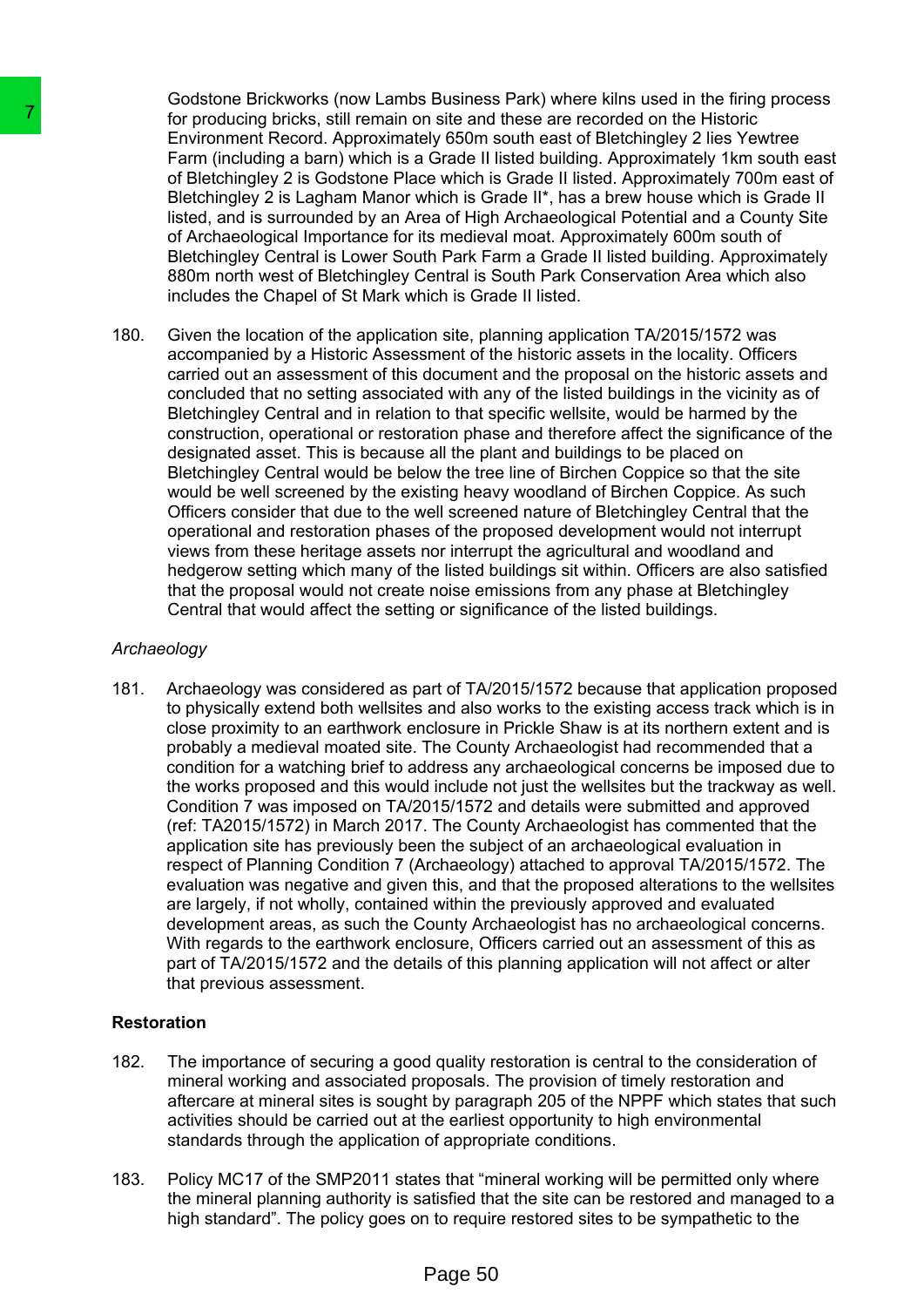character and setting of the wider area and capable of sustaining an appropriate afteruse. The policy requires restoration to be carried out at the earliest opportunity. Policy MC18 requires restoration to deliver benefits such as enhancement of biodiversity interests, improved public access and provision of climate change mitigation such as greater flood storage capacity.

- 184. This S73 application does not seek to amend the restoration and aftercare proposals for the application site from those previously permitted as part of TA/2015/1572. This would involve on cessation of operations, all the above ground plant, structures, equipment and the pipeline would be removed and the site would be restored back to agriculture with the original soils being recovered from the storage bunds on site. At Bletchingley 2 the proposed new hedgerow would remain in place providing a biodiversity gain. The western section of the access track would also be restored to pasture however the eastern section would be retained to allow continued agricultural access. The access to the highway (Tilburstow Hill Road) would be removed and boundaries would be reinstated through the planting of hedgerows. The wells on site would be abandoned in line with best practice and checking the integrity of the wells and their abandonment would be the responsibility of the Environment Agency. The applicant outlines that all concrete would be broken up and removed, the impermeable membrane removed, all potentially hazardous materials would be disposed of appropriately and all pipes, cabling and ducting disconnected and removed. In the bearried out at the earliest opportunity. Policinal to the transform of the carrier of the transform of the mention of the mention of the mention of the mention of the mention of the mention of the mention of a man
- 185. Once this is carried out soils from the soil bunds would be placed back over the compound areas and western part of the track. If any pan has been created underneath the compound areas these areas would be ripped prior to the placement of the soils. After this the soil bed would be levelled by Cambridge roller or similar and any large materials brought to the surface would be removed. The applicant outlines that seeding would take place during the spring or early summer. The aftercare period for the site would be five years.
- 186. A condition was imposed on TA/2015/1572 (condition 41) requiring the submission of a restoration scheme for the whole application site setting out actions to restore the site to a suitable agricultural aftercare use. As this application does not seek to amend any elements of the restoration or aftercare scheme or approaches that were previously considered, Officers are satisfied that the requirements of Condition 41 be carried forward for this application. There has been no technical objections from statutory consultees with regards to the restoration of the application site back to agriculture therefore Officers are satisfied that the proposal would offer restoration of the site back to agricultural use corresponding with the surrounding land use and would comply with the requirements of the Development Plan.

### **HIGHWAYS AND ACCESS**

### **Surrey Minerals Plan 2011**

Policy MC15 – Transport for Minerals **Tandridge Local Plan Detailed Policies 2014** Policy DP5 – Highway Safety and Design

187. The SMP2011 recognises that one of the most significant impacts of mineral working in the county, and the one that usually causes the most public concern, is the lorry traffic generated from transporting the minerals. The plan goes on to say the nature of the market in Surrey means that lorries are used for transportation in the overwhelming majority of cases as this is the most cost effective means of transport. But as a consequence lorries also contribute to overall traffic congestion. Para 7.3 recognises that pipelines can be an effective alternative to lorries with the lowest visual impact. Para 7.9 states that it is important to ensure the effects of traffic generated by mineral development on local communities, the environment and the local road network, are carefully considered. Para 7.10 goes on to state that the movement of minerals by road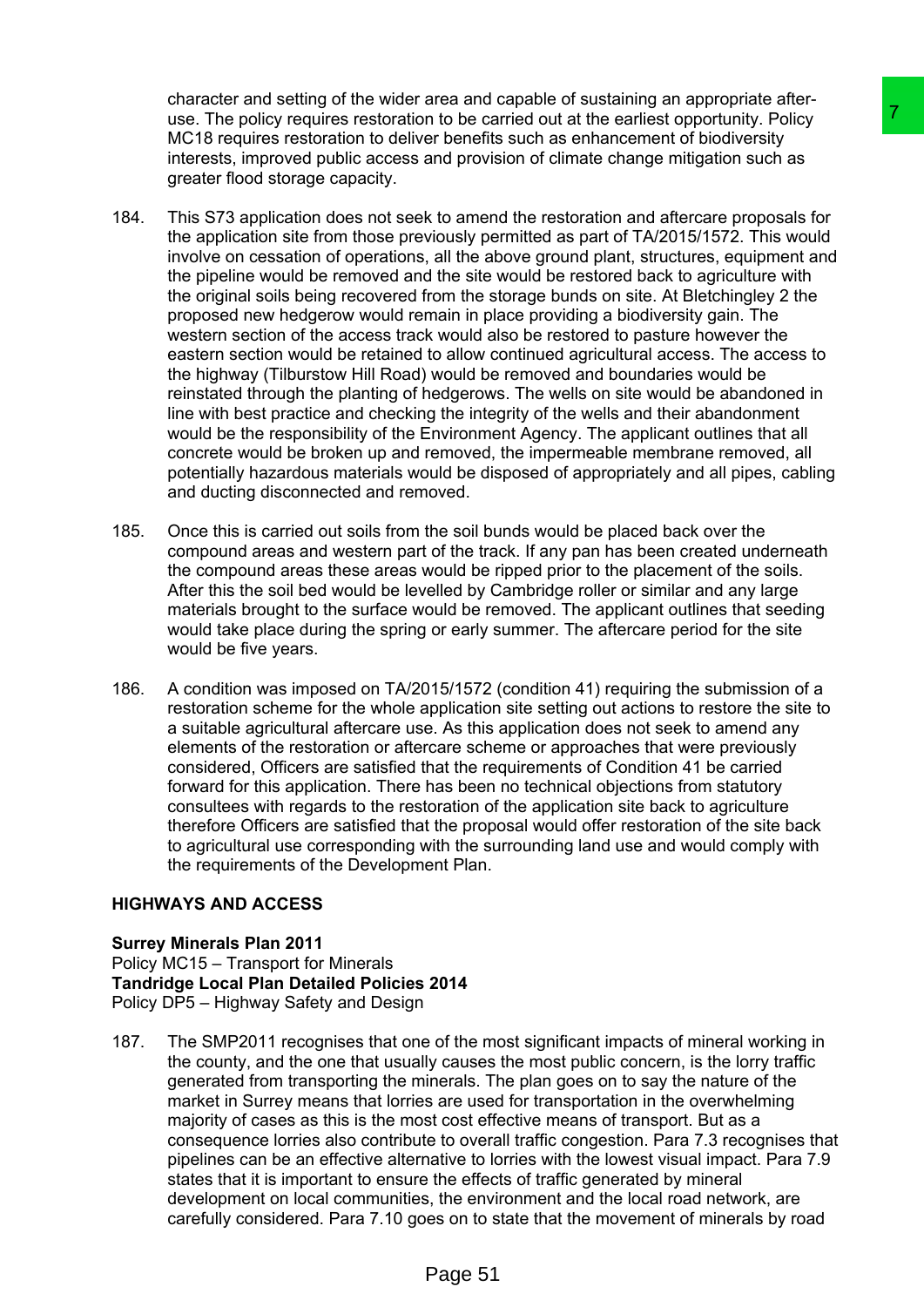should as far as possible be confined to the motorway and primary route network with attention being given to the routeing of vehicles between the proposed development and the motorway and primary route network.

- 188. Policy MC15 of the SMP2011 requires a transport assessment of the potential impacts on highway safety, congestion and demand management to be provided as part of applications for minerals development. The policy requires applicants to address alternatives to road-based methods of transport and sets out criteria whereby minerals development involving transportation by road will be permitted including:
	- i) there is no practicable alternative to the use of road based transport that would have a lower impact on communities and the environment
	- ii) the highway network is of an appropriate standard for use by the traffic generated by the development or can be suitably improved; and
	- iii) arrangements for site access and the traffic generated by the development would not have any significant adverse impacts on highway safety, air quality, residential amenity, the environment or the effective operation of the highway network.
- 189. Policy DP5 of the TLP2014 states that development will be permitted provided the proposal meets the following criteria: complies with the relevant highway authority design guidance; does not necessarily impede the free flow on the existing network or create hazards to that traffic and other road users, retains or enhances existing footpath and cycle links; provides safe and suitable access to the site; and fully funds where appropriate any measures required to mitigate significant impacts.
- 190. With regards to transportation and access in the NPPF, it is clear that the policy document wishes for the transport system needs to be balanced in favour of sustainable transport modes giving choice about travel. However this aspect is not relevant to this proposal. What is relevant in the NPPF at para 109 states that "*development should only be prevented or refused on highways grounds if there would be an unacceptable impact on highway safety, or the residual cumulative impacts on the road network would be severe"*. Para 111 requires development proposals that are to generate significant amounts of movement should be required to provide a travel plan and be supported by a transport assessment or statement to assess the implications of the proposal. Paragraph 108 bullet points b) and c) also require that development proposals ensure there is safe and suitable access to the site for all users and any significant impacts from the development on the transport network or on highway safety can be cost effectively mitigated to an acceptable degree.
- 191. Access to the application site is from an existing track to Tilburstow Hill Road which was improved as part of the previous application (ref: TA06/1788). The County Highway Authority (CHA) consider the access track and the visibility splays in terms of geometry and visibility for the current proposal are adequate and would not need any improvement. Tilburstow Hill Road measures approximately 5.8m in width adjacent to the entrance to the application site before widening to over 6m in width. There is a speed limit of 50mph on Tilburstow Hill Road with grass verges and trees situated on either side at the point of access to the application site. The access road to the wellsite is gated approximately 20m back from the edge of the carriageway of Tilburstow Hill Road. The access road is hard surfaced and is just over 1,000m in length and approximately 5.5m wide and leads from Tilburstow Hill Road to Bletchingley Central. There is sufficient width to allow the simultaneous movement of entering and exiting vehicles. Given the above both the access road, its point of entry on to Tilburstow Road; and the local highway network are of an appropriate standard for the proposal and would provide a safe and suitable access to the application site. Officers are satisfied the requirements of Policy MC15 (ii) and Policy DP5 (1 and 4) are met. **Example 12**<br>
attention being given to the couteing of vehicles the motoway and primary crost neutron to the motor and the motor and the motor and the motor and the motor and the motor and the dependince and the developme
	- 192. Tilburstow Hill Road links with the A22 Eastbourne Road approximately 350m south of the site. The existing weekday 24 hour traffic flow on Tilburstow Hill Road is 3338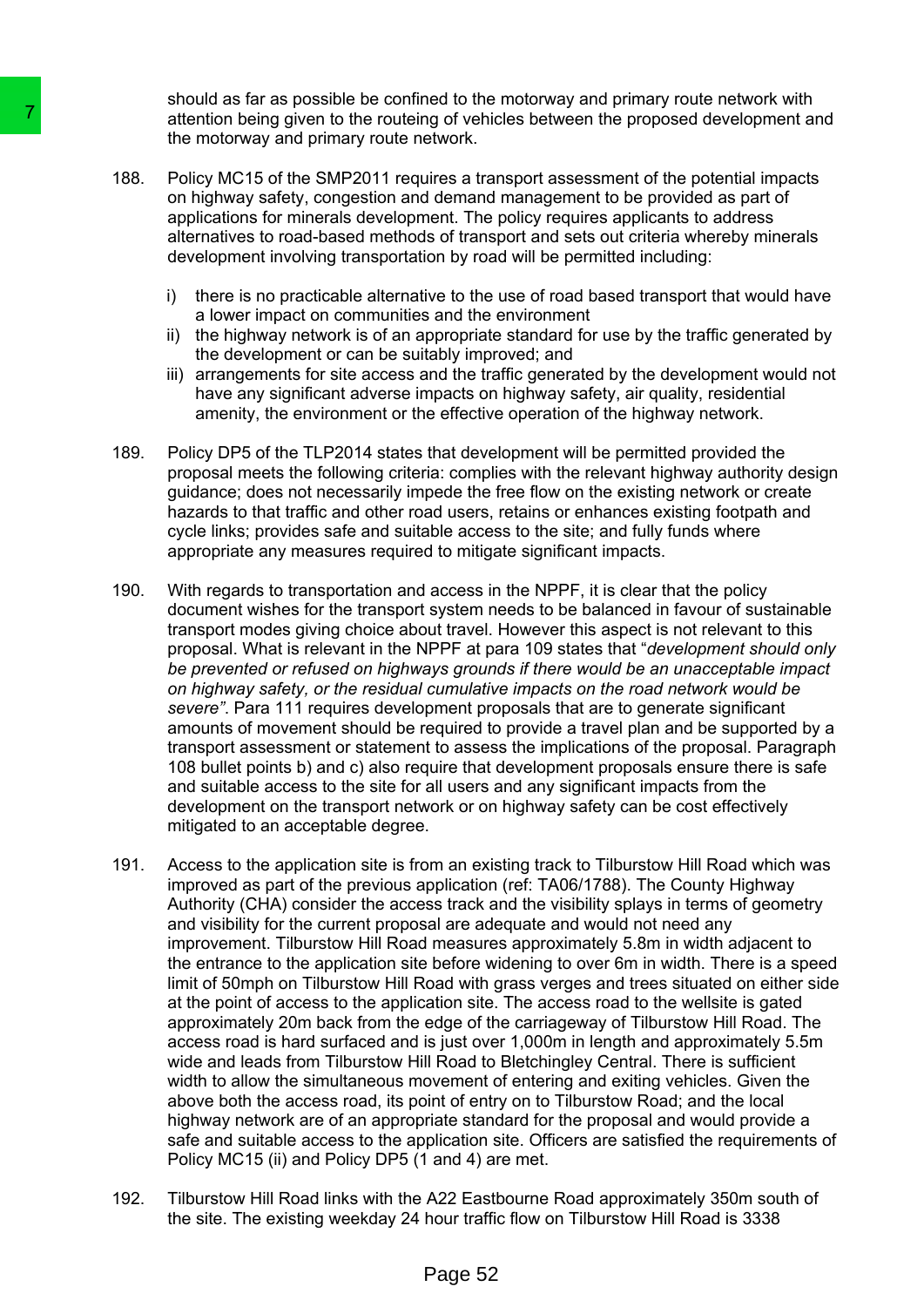vehicles of which 113 are HGVs. The A22 Eastbourne Road carries 17963 vehicles of which 936 are HGVs. Traffic levels and HGV proportions are reduced on a Saturday. The existing operation at the site currently generate 3 cars per day (6 movements) and 2 HGV/ tankers per day (4 movements).

- 193. As part of planning application TA/2015/1572, the CHA had commented that Surrey Police recommended that HGVs accessing Tilburstow Hill Road from the north on the A22 avoid the right turn in and drive to the Newchapel Roundabout to U turn and then turn left in. This was identified in the Construction Transport Management Plan submitted with that planning application. The Construction Transport Management Plan also proposed measures to ensure that conflict does not occur at the site access that would result in vehicles parked up on Tilburstow Hill Road, waiting to enter the site. The plan proposed that HGVs would have to contact the site in advance to ensure that they can be accommodated on site upon arrival. It is suggested that Cobham or Clackett Lane services be used as parking facilities until vehicles are given the go ahead to journey to the site. Officers accepted these measures as part of application TA/2015/1572 and the applicant does not propose to amend these measures as part of this proposal. is and HGV proportions are reduced on a Saturday.<br>
In and HGV proportions are reduced on a Saturday.<br>
Transmarty generate 3 cars per day (6 movements) and 2<br>
Tasks is example to the New half continented that Survey<br>
Tasks
- 194. The construction phase of bringing the application site into production and the decommissioning phase were assessed as part of application TA/2015/1572. As this application does not propose to amend any aspect of these phases, Officers are satisfied that the highways assessment carried out as part of application TA/2015/1572 remains unchanged and is valid in respect of this application.
- 195. Gas from the proposal is proposed to be exported from the site via gas to wire therefore that element need not be considered but complies with the requirements of Policy MC15(i) for alternative methods of transportation to be used to transport minerals off site.
- 196. Oil is proposed to be exported by road tanker and taken from the site to the Holyborne railhead in Hampshire via Tilburstow Hill Road (travelling southwards), the A22 northwards, the M25 at junction 6, the A3 southbound and the A31. This is the same as that proposed as part of TA/2015/1572. During production there would be one oil tanker movement in and one out per day, less than one water tanker movement in and one out per day and between 4 and 8 car or light van movements per day. Therefore the production stage would generate the same number of HGVs and an additional car to the existing activities on site. Given the existing traffic levels on Tilburstow Hill Road and the A22, the CHA have commented that these proposed levels are insignificant and would not impede the free flow of traffic on the local highway network.

### *Rights of Way Network*

- 197. As described above at paragraph 3, there are three rights of way within the immediate vicinity of the application site, bridleway 293 and footpath 269. There is also bridleway 537 which runs along the route of Water Lane which is found on the eastern side of Tilburstow Hill Road running down towards the A22. Therefore it is clear that there is the potential for walking, cycling and equestrian activity in and around the application site. SMP2011 Policy MC14 (vi) requires in the determination of planning applications for mineral development, potential impacts related to the rights of way network be considered.
- 198. The TA for application TA/2015/1572 identified that the number of movements associated with vulnerable road users in the vicinity of the application site was small. The access track to the application site is gated and is not a public right of way therefore there would be no vulnerable road users using the access track to bring about any conflict. Additionally the closest rights of way are some distance away from both the access track and the wellsites themselves. Consequently the only potential for conflict would be from vehicles using Tilburstow Hill Road.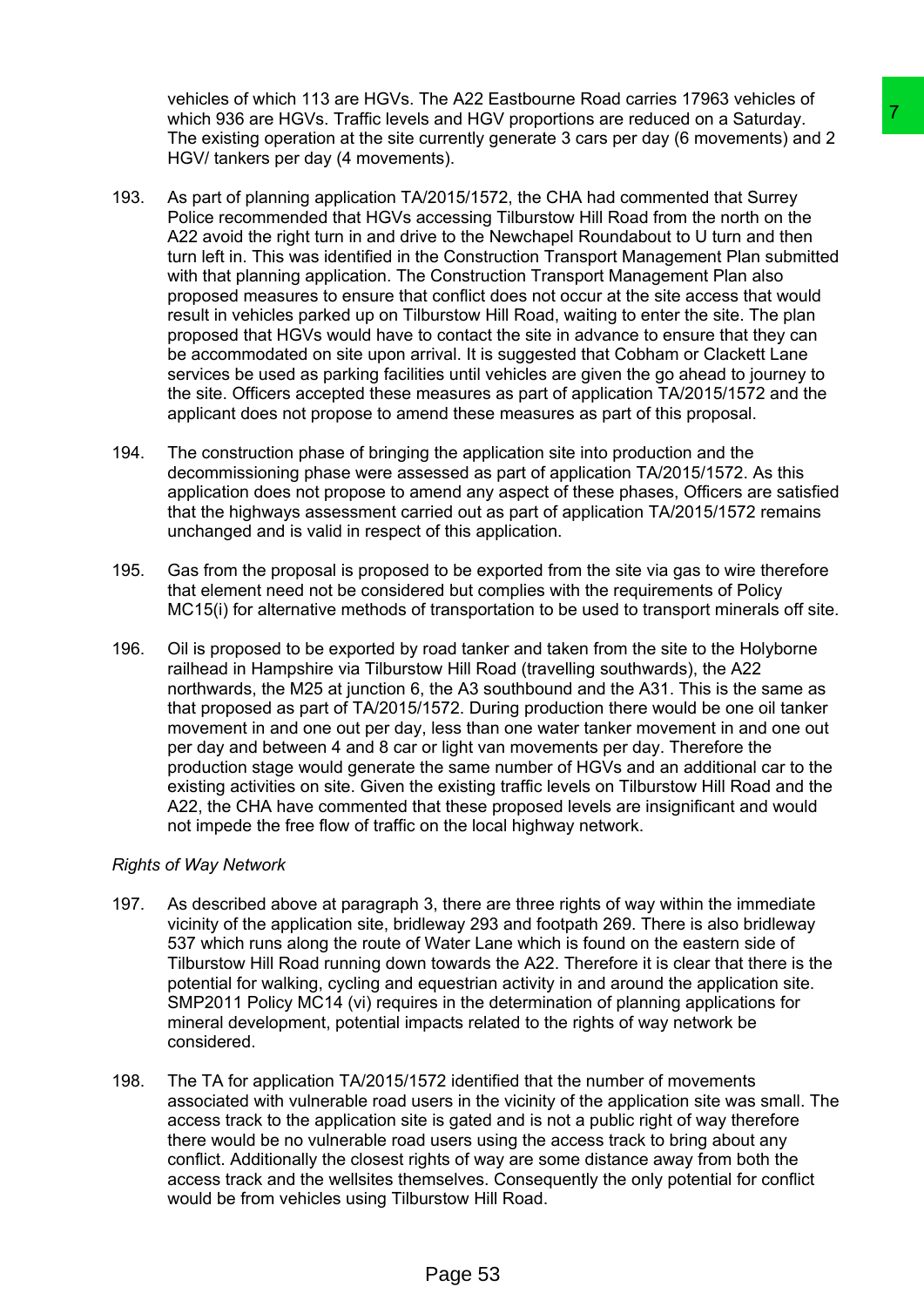- 199. In view of the above, the CHA raise no objection to this proposal in terms of likely net additional traffic generation, access arrangements and parking provision and are satisfied that the application would not have a material impact on the safety and operation of the adjoining public highway. The County Highway Authority has no highway requirements. The CHA recommend conditions previously attached to any planning permission be re-imposed. Officers consider that given the limited number of HGVs proposed as part of the proposal and that some of the hydrocarbons extracted at the site would be converted in to electricity on site and removed via wire, and that the local highway network has the capacity to accommodate the proposed vehicle movements and size and that no highway upgrade works are required; that the proposal meets the requirements of Policy MC15 and Policy DP5 (1, 2 and 4). With regards to DP5 (5) previously the CHA have commented that the number of movements generated by the proposal is low, particularly when compared with the numbers of HGVs generated by Lambs Business Park, which is the main HGV generator on Tilburstow Hill Road and that in this case, it would not be reasonable for the applicant to provide funds to mitigate damage to the highway with specific reference to Policy DP5 (5). This point remains valid for this application. The additional traffic generation, access arrange and statistical ration and the application would not have a statistical traffic inpulsibility injery. The requirements. The CHA recommend condition is re-imposed. Offices c
	- 200. Given the number of HGVs and light vehicle movements that are proposed as part of the proposal (which the CHA raise no objection to) and that there are a limited number of users of the public footpaths in the vicinity of the application site, Officers are satisfied that the proposal would not have any significant adverse impact on users of the rights of way network. Furthermore the proposal does not propose to carry out any works to or on the public rights of way network therefore the proposal would not be in conflict with Policy DP5(3). The Rights of Way team have raised no objection to the proposal. Officers are satisfied the proposal meets the requirements of the Development Plan.

### **GREEN BELT**

### **Surrey Minerals Plan 2011**

Policy MC3 – Spatial Strategy – mineral development in the Green Belt **Tandridge District Local Plan Detailed Policy Document 2014** Policy DP10 – Green Belt

- 201. The Bletchingley wellsites are located within the Metropolitan Green Belt where policies of restraint apply. National planning policy with regards to Green Belt is set out within the NPPF which states at paragraph 133 that "the fundamental aim of Green Belt policy is to prevent urban sprawl by keeping land permanently open; the essential characteristics of Green Belts are their openness and their permanence". Paragraph 134 goes on to state that Green Belt serves five purposes. These are:
	- To check unrestricted sprawl of large built-up areas
	- To prevent neighbouring towns merging into one another
	- To assist in safeguarding the countryside from encroachment
	- To preserve the setting and special character of historic towns; and
	- To assist in urban regeneration

The most relevant for this planning application is to assist in safeguarding the countryside from encroachment.

202. Green Belt policy guards against inappropriate development. The NPPF states at paragraph 143 that "inappropriate development is, by definition, harmful to the Green Belt and should not be approved except in very special circumstances". The NPPF requires at paragraph 144 that substantial weight is given to any harm to the Green Belt and that very special circumstances will not exist unless the potential harm other Green Belt by reason of inappropriateness, and any other harm, is clearly outweighed by other considerations.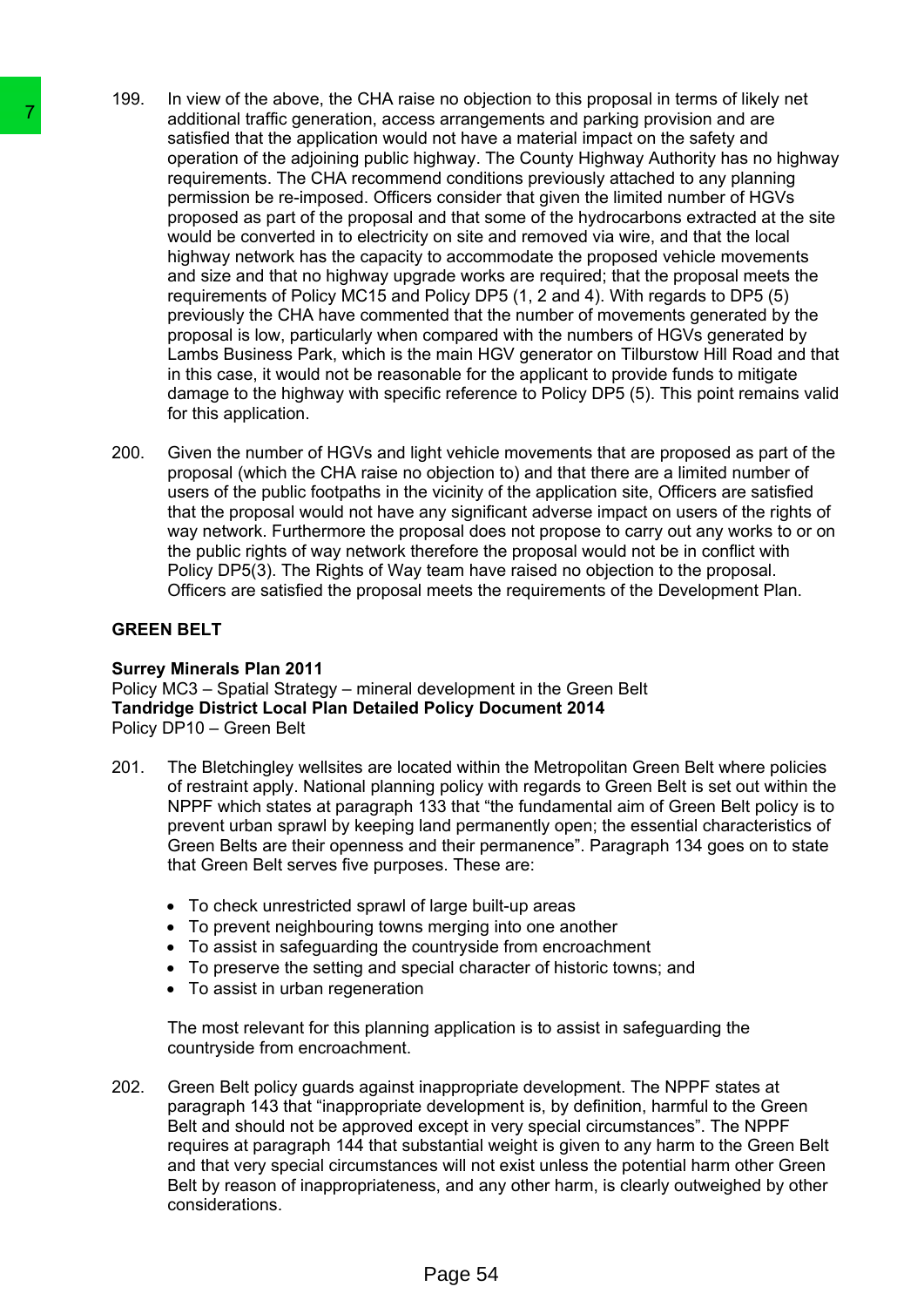- 203. Paragraph 146 of the NPPF sets out certain forms of development that are not considered to be inappropriate development in the Green Belt provided they preserve the openness of the Green Belt and do not conflict with the purposes of including land in Green Belt. One of these forms of development is mineral extraction. Whilst this proposal does include mineral extraction in the form of extracting oil and gas from the wellsites, it also includes the transference of the gas to the grid to form electricity which is a secondary process and would therefore not fall into this category and can be considered inappropriate development. Furthermore, para 145 states that new buildings should be considered inappropriate development unless they fall within the list of exceptions set out in the paragraph. Of the exceptions listed, those relevant to this proposal are the following as a number of buildings are proposed: velopment in the Green Belt provided they preserve<br>the doment in the Green Belt provided they preserved to the sumpled to the contribution that the proposes of including land in<br>the form of extracting oil and gas from the
	- "*the extension or alteration of a building provided that it does not result in disproportionate additions over and above the size of the original building*" and
	- "*the replacement of a building, provided the new building is in the same use and not materially larger than the one it replaces*"
- 204. The NPPG provides planning guidance with regards to assessing development proposals within the Green Belt. Paragraph 001<sup>17</sup> provides guidance on how impact on openness can be assessed stating that it requires a judgement based on the circumstances of the case. The paragraph goes on to state that "*the courts have identified a number of matters which may need to be taken into account in making this assessment. These include, but are not limited to:*
	- *openness is capable of having both spatial and visual aspects – in other words, the visual impact of the proposal may be relevant, as could its volume;*
	- *the duration of the development, and its remediability – taking into account any provisions to return land to its original state or to an equivalent (or improved) state of openness; and*
	- *the degree of activity likely to be generated, such as traffic generation*"
- 205. As outlined above, paragraph 103 of the nPPG outlines that the life of production sites can be up to 20 years and, on the cessation of extraction, the facilities should be dismantled and the site restored to its former use.
- 206. The SMP2011 recognises that nearly three quarters of Surrey is designated as Metropolitan Green Belt and that almost all workable mineral deposits in Surrey are within the Green Belt. The Minerals Plan recognises that mineral extraction need not be inappropriate in Green Belts as it is a temporary operation, however proposals for other forms of mineral development in the Green Belt will need to identify very special circumstances. This is reflected in Policy MC3 of the Surrey Minerals Plan which states that proposals in the Green Belt for mineral development other than extraction and primary treatment, will only be permitted where the applicant has demonstrated that very special circumstances exist to outweigh the harm by reason of its inappropriateness and any other harm.
- 207. Policy DP10 of the TLP2014 states that development that is inappropriate development in the Green Belt and is by definition harmful to the Green Belt, will normally be refused. The policy goes on to state that proposals involving inappropriate development in the Green Belt will only be permitted where very special circumstances exist, to the extent that other inappropriateness and any other harm. Emerging Policy TLP03 of the Tandridge Local Plan "Green Belt" states that planning permission for any inappropriate development which is, by definition, harmful to the Green Belt, will normally be refused. Proposals involving inappropriate development in the Green Belt will only be permitted where very special circumstances exist, to the extent that other considerations clearly

<sup>17</sup> Paragraph: 001 Reference ID: 64-001-20190722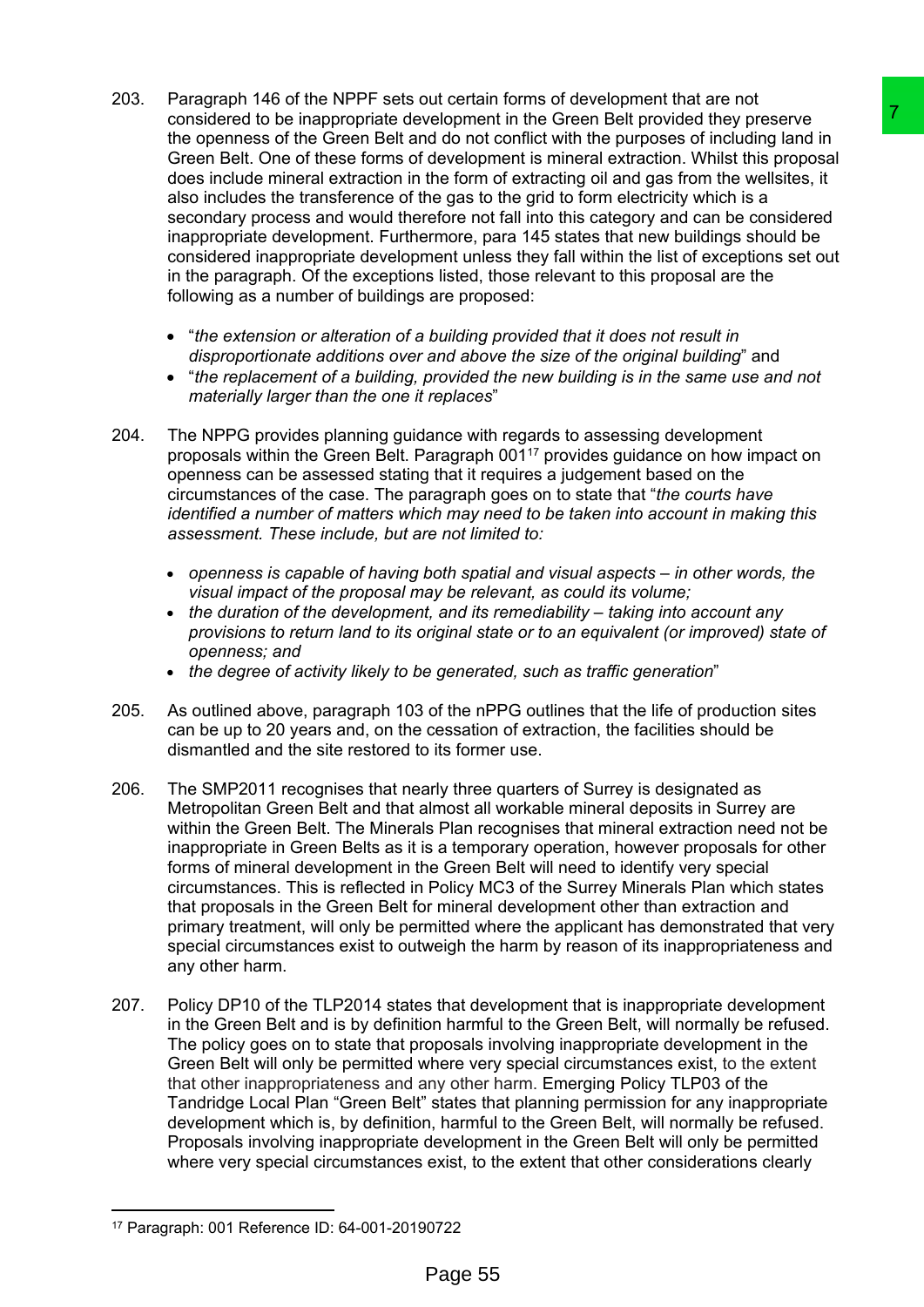outweigh any potential harm to the Green Belt by reason of inappropriateness and any other harm.

208. The assessment for Green Belt for planning application TA/2015/1572 was to treat the whole development as a single development and because of the gas to wire element not being appropriate development in the Green Belt, Officers considered at that time, in light of relevant case law relating to Green Belt<sup>18</sup>, that the correct approach on that application was to treat the whole development as a single development and consequently the whole single development is considered to be inappropriate development. As this application is for a modification of the gas to wire element, increasing production of electricity on site for off-site export, alongside other changes, Officers consider an assessment of the impact on the Green Belt of these changes is appropriate.

#### *Harm*

- 209. This proposal seeks to physically extend the built area of Bletchingley Central and to commence the production phase; and for works to be carried out at Bletchingley 2 so that it too can enter the production phase. Currently at Bletchingley 2 there is stockproof fencing and hedgerow planting carried out in accordance with TA/2015/1572 alongside the wellhead and Heras fencing surrounding the wellsite (as seen in the photographs). As part of this proposal a workover rig and flare would be brought onto site for a very limited period of time followed by cabins and Heras style fencing during the production phase. These would be the only built development elements brought to this site. Two soil bunds would be created from soils stripped from the site. These measure 114m<sup>2</sup> and 126.5m<sup>2</sup> respectively.
- 210. With regard to Bletchingley Central there is more development currently in place including the existing wellheads, a water tank, a gas tank, two oil storage tanks, a water storage tank, a tool store, a mess room, an office, a KOV, a FG, two separators, a power fluid vessel, a heater, a generator and compressor unit; a flare stack and security fencing (installed in accordance with approved details for TA/2015/1572). The proposal would include in addition to the above the installation of the following plant and equipment: three new oil storage tanks (replacing the existing two on site), two separators, a utilities unit, two knock out pots, gas tank, heater, a flare, gas treatment, triplex, three 2Mw generators and transformers, a power fluid vessel, heat exchangers, substation/ switch, a store (replacing the existing), a utilities cabin, an office (replacing the existing) and a water tank. There would also be a bund along the northern boundary made up of the stripped top and subsoils from the extension area measuring 4.5m wide, 77m in length and 3.5m in height. The proposal also includes the provision of security camera to replace an existing camera. In addition to this, the proposal also involves the laying of three pipelines in one trench alongside the existing access track. 7<br>
other hamn.<br>
2008. The assessment for Green Belt for planning<br>
whole development as a single development<br>
being appropriate development<br>
light of relevant case law relating to Green Ein (the Green in the Green planning
	- 211. This would bring onto Bletchingley Central compound structures and plant amounting to approximately 593m<sup>2</sup> in surface area of development compared to the existing structures amounting to some 318m<sup>2</sup> in surface area. In addition to surface area there is a need to consider the height of the structures within the Green Belt. The tallest structures would be the temporary workover rig at 31m in height. After this, the tallest structure at Bletchingley Central for the duration of the operations would be the flare stack (as existing) which is some 10m in height followed by the gas engines at 5m in height although 8m in height to their exhausts. The majority of the remaining plant and equipment would be 2.5m in height. At Bletchingley 2 the tallest item would be the KO pot at 1.8m in height. The applicant has stated that due to issues associated with gas processing to meet grid specification, it is no longer viable to proceed with the gas to grid

<sup>&</sup>lt;sup>18</sup> (Kemnal Manor Memorial Gardens Ltd. v The First Secretary of State & Anor [2005] EWCA Civ 835 (14 *June 2005) and Timmins & Anor, R (On the Application Of)v Gelding Borough Council [2015] EWCA Civ 10 (22 January 2015*).)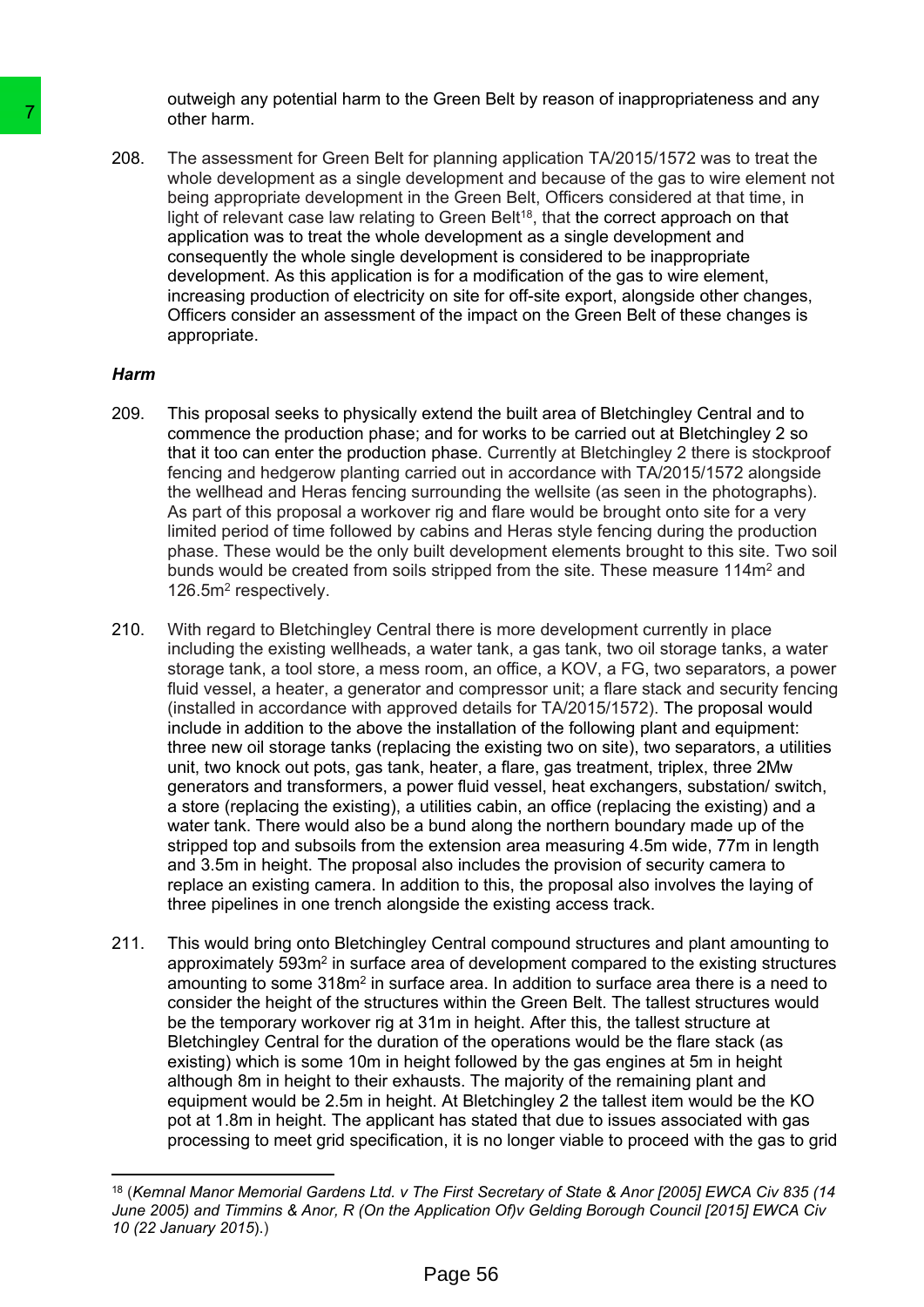element of TA/2015/1572. As such the gas processing and drying towers would not be installed.

- 212. The harm caused to the openness of the Green Belt must be considered as a worst case against a well restored site, although the potential for natural gas and oil extraction remains a possibility and so a material planning consideration. Officers consider that the built form of the proposal amounts to significant harm to the Green Belt by virtue of inappropriateness and the loss of openness and may only be permitted where very special circumstances are demonstrated which clearly outweigh the harm caused. In line with policy the applicant should seek to demonstrate that there are factors which amount to very special circumstances which justify the grant of planning permission.
- 213. Given the site's Green Belt location it is necessary to consider whether the proposed development would maintain high environmental standards during operation and whether the restoration of the site can be achieved to a good standard and will provide an acceptable afteruse consistent with Green Belt objectives. Much of the consideration of whether high environmental standards could be maintained and whether an appropriate and acceptable restoration can be achieved has been covered in above sections of the report. Where there is need for a mineral and the site can be well restored and harm otherwise controlled acceptably by design or mitigation, then development can be considered to accord with Green Belt policy. The Green Belt must be considered as a worst case<br>of the Green Belt must be considered as a worst case<br>of the Doenhalid for natural gas and oil extraction<br>the field planning consideration. Officers consider that the<br>to to

### *Very Special Circumstances*

- 214. The applicant has put forward what they consider to be factors that amount to very special circumstances to clearly outweigh the harm caused by the proposal by reason of inappropriateness and any other harm. The factors put forward are:
	- It has been determined that the site is capable of increased electricity generation.
	- The UK faces security of supply challenges.
	- There is significant national need to ensure secure future energy supplies and projects such as this, sourcing natural gas and producing electricity domestically are key to securing this. This ensures carbon dioxide reduction through reduced transport, reliable energy supplies, competitive markets and affordable energy.
	- The achievement of secure and reliable energy supplies is a key part of Government policy, as reiterated in the NPPF, and is vital to the current need to promote the availability of cost effective energy to support economic growth.
	- National policy makes clear the economic priority to achieve growth in the economy and a presumption in favour of sustainable development is a material consideration.
	- A key principle of Government and development plan policy is to optimise the recovery of viable resources from existing infrastructure. This helps ensure the efficient utilisation of resources, maximise the contribution to UK production and help avoid the unnecessary sterilisation of resources that would otherwise not be economic to work if not recovered as part of the current operations.
	- The increase in electricity generated at the site will have a positive benefit to local energy supply providing power for a larger number of properties than would have been associated with the previously approved scheme.
	- There is a continuous demand that securing domestic production should be encouraged.

### *Conclusions*

215. Officers recognise the proposal would encroach on the openness of the Green Belt by virtue of the plant, equipment and bunds proposed at both compounds alongside the new pipeline route under the access track. As with TA/2015/1572, for the gas to be transferred to wire, there would be a requirement for a new switchgear enclosure near to the access track however this would be covered by Permitted Development Rights and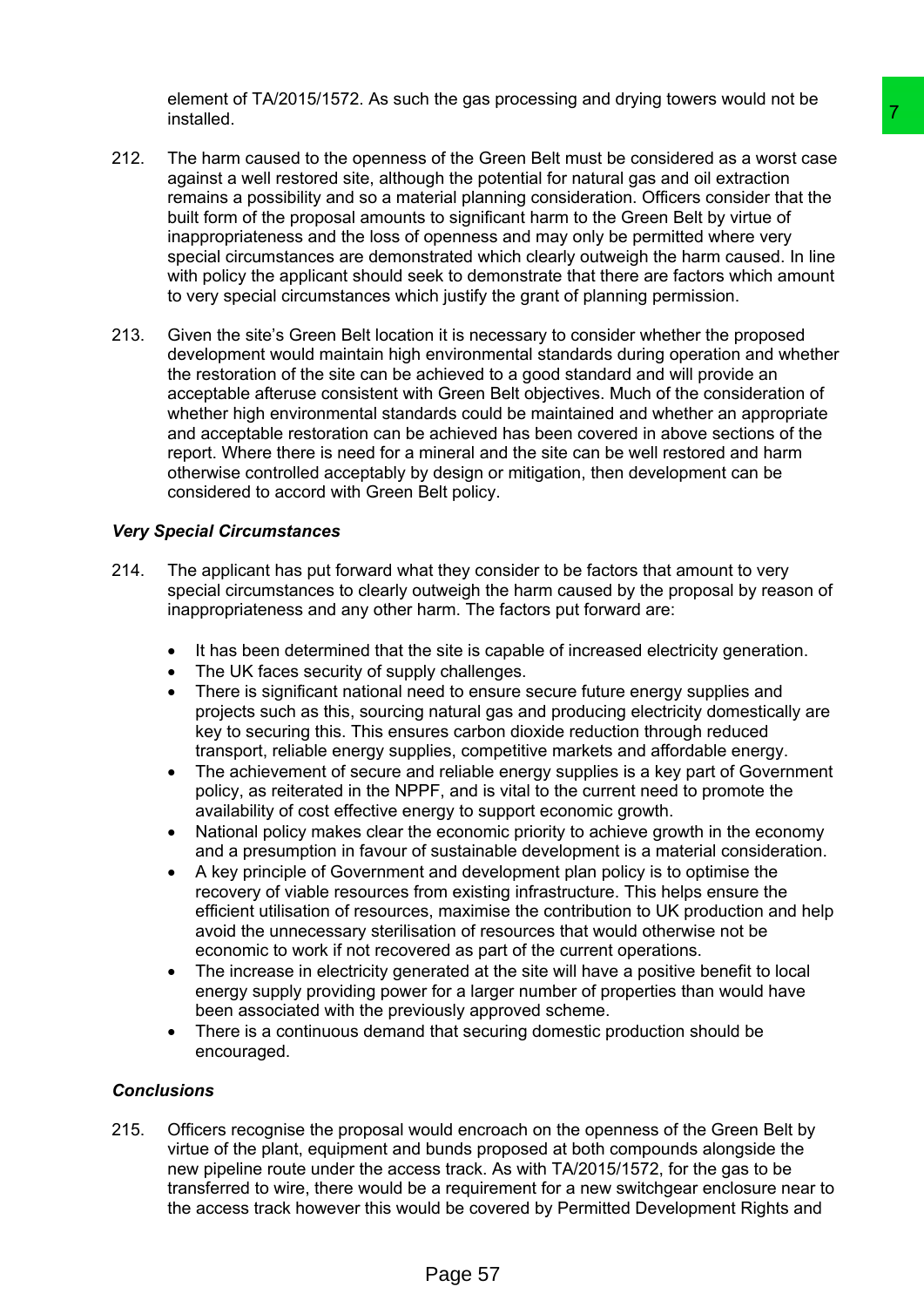therefore does not form part of this discussion. Furthermore, the gas to wire would require the use of a transmission pole and power cable both of which already exist so again, do not form part of this discussion. Whilst there are two compounds in place which both have wellheads and also some plant at Bletchingley Central, these structures are much less in square footage and height than the structures being proposed and the new bund sizes would be greater than the existing soil bunds. Furthermore, both compounds are temporary development with planning permission having expired in August 2015 so this proposal should be considered against the backdrop that there should be no plant or equipment on the site at present.

- 216. Officers consider the proposal does conflict with the openness of the Green Belt as the proposal seeks to install a number of plant and structures which would bring on to the application site structures greater in size (593m<sup>2</sup> from 318.5m<sup>2</sup> for Bletchingley Central; and 12m<sup>2</sup> for Bletchingley 2) and massing (the tallest structure on Bletchingley Central would be the flare at 10m in height; and Bletchingley 2 would be the KO pot at 1.8m in height) than both the existing compound structures and also that of a green undeveloped field. Furthermore the proposal seeks to increase the size of the existing soil bund at Bletchingley Central and also create a new bund at Bletchingley 2. These bunds would also be new features within the Green Belt harming openness. The proposal includes replacement security fencing at both sites and the introduction of stockproof fencing which all would be above that found at a Greenfield site (both these elements have now been installed). Additionally this the application seeks to increase the size of the compound area at Bletchingley Central by 0.3ha albeit it a strip 3m in width along the western boundary of Bletchingley Central would not be developed but would remain as is as grass. Thus, for the duration of the development proposed, the openness of the Green Belt would be materially compromised having a significant moderate impact. Furthermore the elements as described above, would encroach in this area of countryside that forms part of the Green Belt contrary to policy. The use the use of a transmission pole and properties the use of a transmission of a anglin, do not form part of this discussion. We much less in square footage and also some plant at but the velvel much less in square fo
	- 217. With regard to the other purposes of including land in the Green Belt, Officers consider the proposal would not cause sprawl of large built up areas, would not cause neighbouring towns to merge into one another, would not impact on the setting or special character of historic towns; and as no impact on influencing urban regeneration. Consequently Officers concur that the proposal does not conflict with these purposes of the Green Belt. With regard to permanence, Officers consider that as the proposal is for a temporary period the proposal would not result in a permanent loss of the qualities of the land to which it is designated for Green Belt. Given the site would be restored to a use compatible with the Green Belt, Officers consider the proposal would not impact on a loss of permanence in the Green Belt, but would none the less cause temporary encroachment on the countryside.
	- 218. Unlike other development proposals, minerals can only be worked where they are found as they are governed by geology. As the Green Belt covers 75% of Surrey consequently large mineral reserves will be situated within this designation. However, whilst mineral extraction may need to take place where the mineral deposit is located, the processing of the mineral could take place on land beyond the Green Belt. In terms of locating processing plant outside of the Green Belt and transporting the gas to such a processing plant, the Green Belt boundary is some 4.7km north east of the application site to the village of Oxted which is a built up area, 4.4km south east to the residential area of Edenbridge and Lingfield both built up areas with the Green Belt then extending beyond again to the Surrey/ West Sussex border some 7.8km away. The Green Belt boundary then extends to the south west towards Horley approximately 6.4km, westwards to Redhill approximately 7.24km; and northwards to Caterham approximately 6.79km. The use of a pipeline to transport the gas from the site (untreated) would also need to traverse either a motorway or a main A road and these areas are predominantly residential in nature.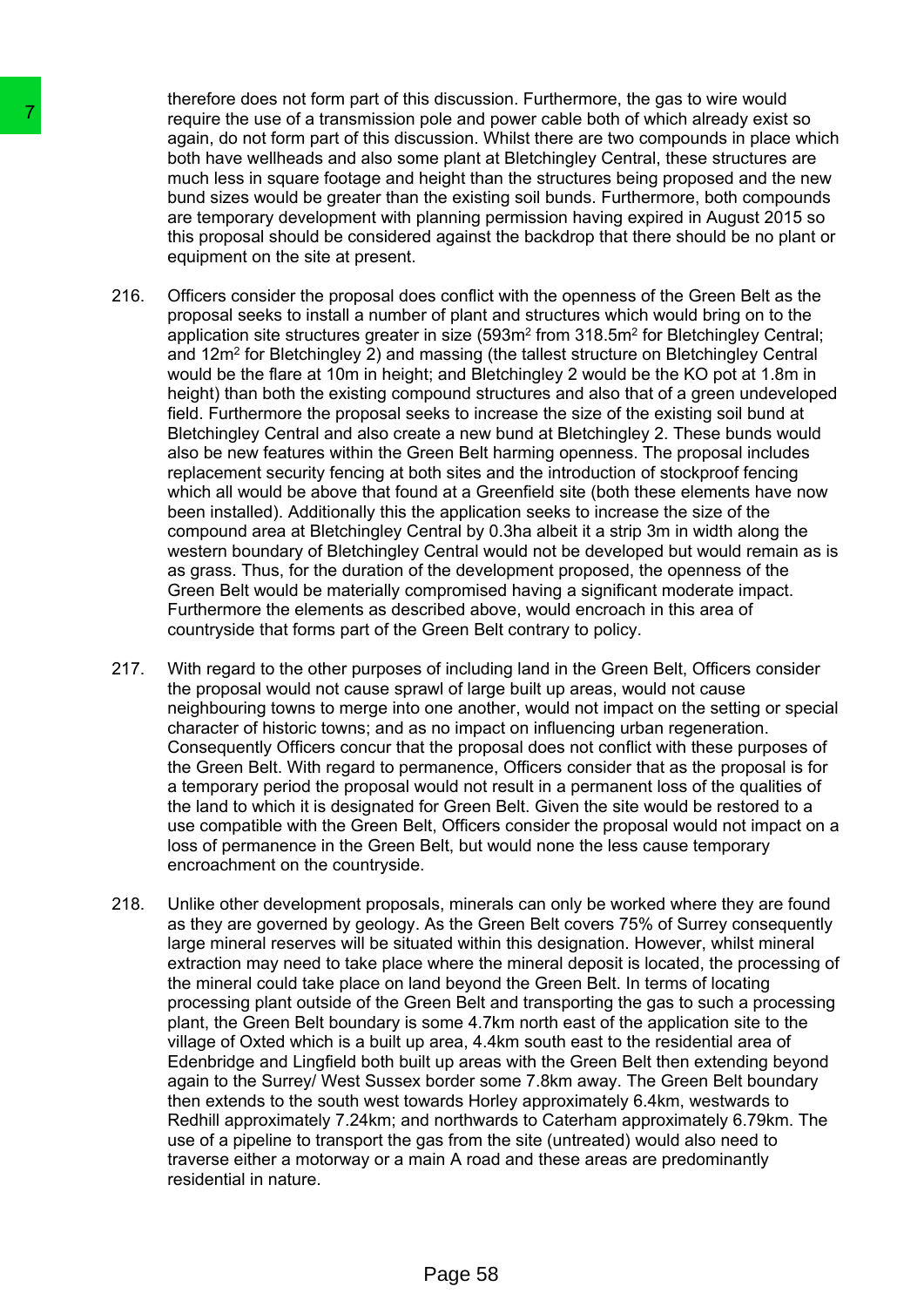- 219. The applicant has stated as part of TA/2015/1572 that any such pipeline carrying untreated gas would have to go to a transmission point of which the closest one is at Ripley which is some 37km from the application site. Transporting the gas from this site this way was said to be uneconomical for the reserve and the applicant is stating it is also unviable to transport the gas out to grid (the gas being treated and fed into the gas network).
- 220. The temporary nature of the development does not constitute a factor which contributes to very special circumstances. Whilst Officers are satisfied that the harm to Green Belt and its visual amenities has been minimised and the site can be restored to a good standard, the limited duration of the development cannot amount to a benefit. Nevertheless, the provision for restoration is an overall material consideration in determining the planning application and development cannot be permitted without appropriate provision for restoration. Officers consider that whilst the scheme may not actively assist in safeguarding the countryside from encroachment during the operational phase, the encroachment would be significantly mitigated by the restoration proposals and there would be a neutral effect in the longer term.
- 221. Officers consider that none of the factors identified in the application and considered above can, on their own be considered to constitute very special circumstances and clearly outweigh the harm by virtue of inappropriateness and the temporary loss of openness and encroachment on the countryside. However, Officers consider that the factors identified above when taken collectively and with other factors can amount to very special circumstances these of which include: the need for the energy resource; the sustainable nature of the product; the lack of realistic alternative methods to husband this resource which would not cause environmental or amenity harm. Officers attach significant weight to the need for husbanding domestic oil and gas resources and if not harvested now, it is likely this resource will be sterilised. As such whilst this proposal is contrary to the Development Plan Officers consider that planning permission can be granted as an exception to Green Belt policy subject to addressing other harm. a transmission point of which the docast one is at<br>a represention point of which the docast one is at<br>reapplication site. Transporting the gas from this site<br>ical for the reserve and the applicant is stating it is<br>clical f

# **HUMAN RIGHTS IMPLICATIONS**

- 222. The Human Rights Act Guidance for Interpretation, contained in the Preamble to the Agenda is expressly incorporated into this report and must be read in conjunction with the following paragraph.
- 223. It is recognised there would be short term slight adverse impacts in terms of visual disturbance during the construction and workover rig phase of the development. Officers consider that during the operational (production) phase and the restoration phase the impacts would be negligible. Nevertheless, it is Officer's view that the scale of any potential impacts are not considered sufficient to engage Article 8 or Article 1 and that potential impacts can be mitigated by planning conditions. As such, this proposal is not considered to interfere with any Convention right.

# **CONCLUSION**

224. The proposed development is to enable production, which is the final stage in oil and gas development, of a proven and economically viable oil and gas reserve at Kings Farm wellsites for a period of 15 years. The applicant is seeking to amend the current production planning permission, removing the gas to grid element, and replacing it with an increase to the gas to wire element, increasing the generators on site from 1 to 3, thereby enabling an increase in electricity production from 1Mw to 6Mw. This amendment would result in changes to the proposed internal layout of Bletchingley Central, removing plant that would have been associated with permitted gas to grid set up and changing the infrastructure on site. This results in a reduction in the size of the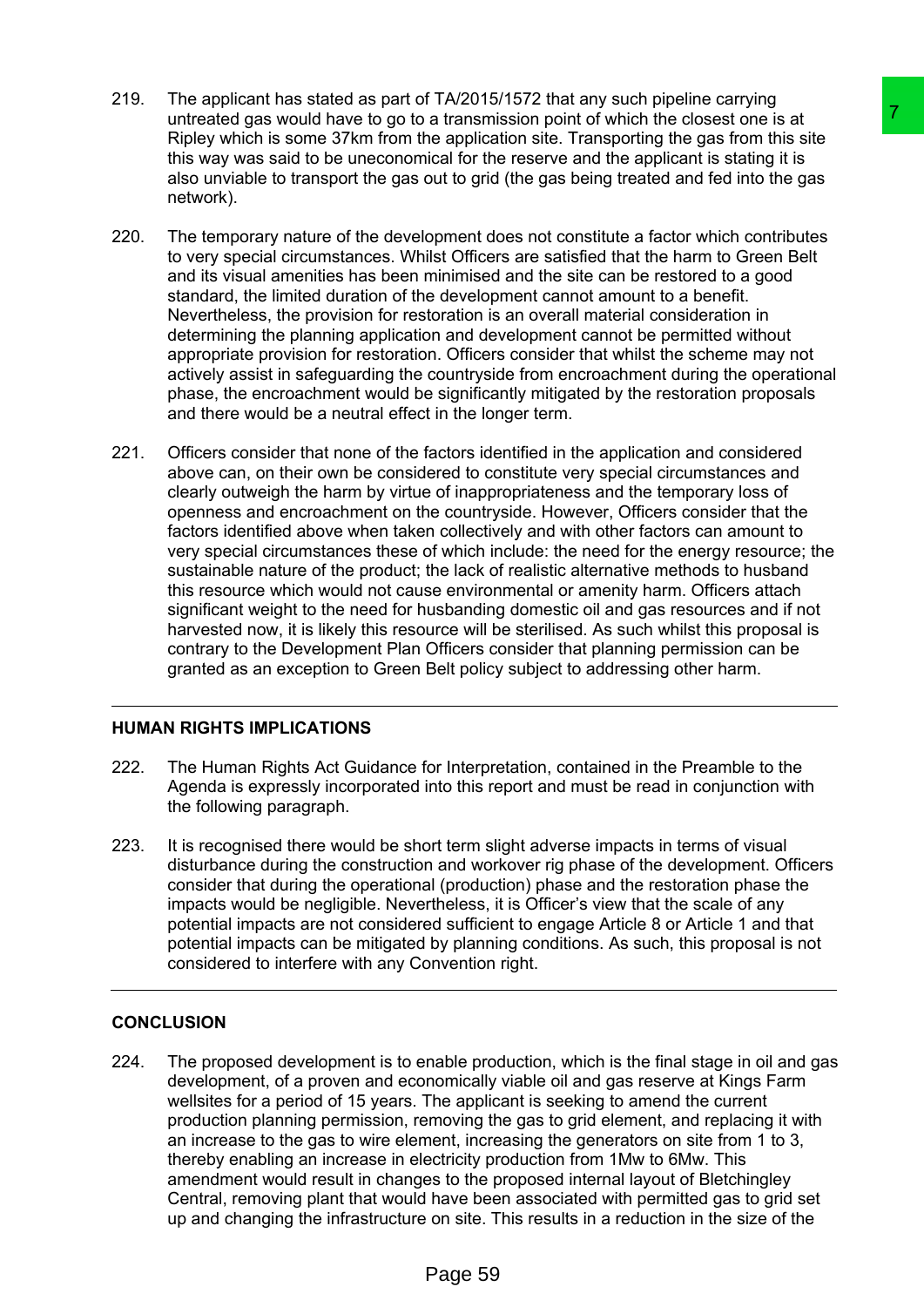wellsite areas as previously permitted by TA/2015/1572.

- 225. The application site is located in a rural area within the Green Belt, some 600m south of the AGLV and within an Area of Local Landscape Significance. Bletchingley Central abuts Birchen Coppice, classified as Ancient Woodland, alongside further woodland to the west. The access track would run adjacent to archaeological features of importance. The County Planning Authority must be satisfied that the proposal will not give rise to harm to features of importance and local environmental and residential amenity interest and accord with the Development Plan policies. It is necessary for the Authority to be satisfied that the proposal would not give rise to unacceptable impacts in terms of environment and amenity, including highways, which have been discussed in detail above.
- 226. In terms of the environmental and amenity issues, including highways as set out in detail within the report, technical consultees have raised no objection subject to appropriate conditions, to ensure that high environmental standards are maintained during the development. Officers therefore consider that the recommended planning conditions will ensure that any adverse environmental impacts can be suitably mitigated and provide for the appropriate protection of the environment.
- 227. The need for the development is one of the key issues in the determination of this application and the previously permitted consent for the production of hydrocarbons in 2016 has already provided clear information that there is an economically viable reserve in terms of quantity, quality and pressure in the gas field to warrant production of oil and gas from this application site. Whilst it is acknowledged there is a need to move towards renewable energy, until there is a more fundamental change in both policy and technology, there is a continued need to husband indigenous oil and gas reserves to meet the Government's position on energy security.
- 228. Officers are satisfied that there is a need for the development and that the need could be met at this site. Whilst the proposal is minerals development, the aspect of converting the gas to wire can be likened to an industrial process, as such Officers are of the view that the proposal is inappropriate development and factors should be put forward to demonstrate there are very special circumstances to outweigh any harm caused by the reason of inappropriateness and any other harm.
- 229. Officers are satisfied that there is a national need for extracting and utilising the natural gas and oil, and are satisfied with the evidence put forward by the applicant that there are no other viable alternatives to transport the gas and oil from the application site. There is a known gas and oil resource at Kings Farm wellsite which if not removed would remain in situ should the application site be restored. As such given the significant weight to be attached to need and lack of alternatives, Officers consider the application demonstrates there are factors that clearly outweigh the harm to Green Belt by virtue of its inappropriateness, the temporary loss of openness and encroachment on the countryside. Accordingly, the proposal meets the policy requirements for mineral development in the Green Belt. Taking account of the need for the development, and that the proposal accords with the policies of the Development Plan, Officers recommend that the application be permitted. 225. The application site is located in a rural area of the AGLV and within an Area of Local Land area and total Land area of Local Land area of the New St. The access track would run adjace the west. The County Planning A

### **RECOMMENDATION**

The recommendation is to PERMIT subject to the following conditions:

### **Conditions:**

**Approved Documents**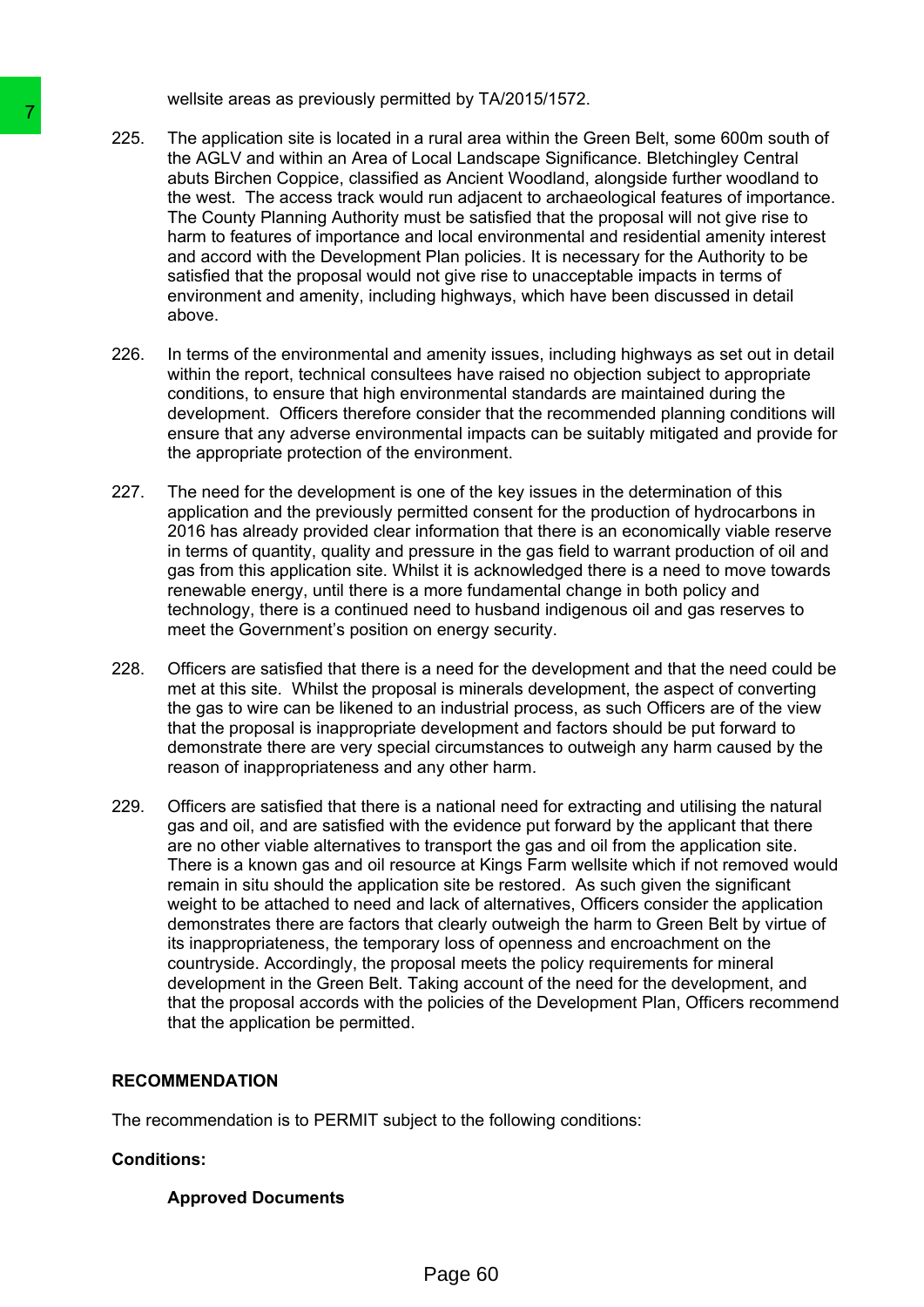1. The development hereby approved shall be carried out in all respects strictly in accordance with the following plans/drawings contained within the application:

Drawing no: BLEO-01 "Location and Sub-Surface Extent" dated 23 July 2015

Drawing no: 3827 P 01 rev D "Wellsite Location Plan" dated August 2015

Drawing no: 3827 P 02 rev C "Existing Site Layout Bletchingley Central" dated April 2015

Drawing no: 3827 P 03 rev D "Existing Site Elevations Bletchingley Central" dated April 2015 s/drawings contained within the application:<br>
S/drawings contained within the application:<br>
Misub-Surface Extent" dated 23 July 2015<br>
Ilsite Location Plan" dated August 2015<br>
Ilsite Location Plan" dated August 2015<br>
Bling

Drawing no: 3827 P 04 rev A "Existing Site Layout Bletchingley 2" dated April 2015

Drawing no: 3827 P 05 rev A "Existing Site Elevations Bletchingley 2" dated April 2015

Drawing no: 7262 PR 03 rev F "Preliminary Site Layout Bletchingley Central" dated November 2019

Drawing no: 7262 PR 05 rev A "Pleliminary Site Elevations Bletchingley Central" dated July 2019

Drawing no: 7262 PR 04 rev A "Proposed Site Layout Bletchingley 2 Gas Site" dated July 2019

Drawing no: 7262 PR 06 rev C "Proposed Site Elevations Bletchingley 2 Gas Site" dated August 2019

Drawing no: 7262 PR 08 "Proposed Pipeline Section Bletchingley 2 Gas Site" dated August 2019

Drawing no: 7262 PR 07 rev A "Connection to Wire Plan" dated July 2019

Drawing no: 3827 P 15 rev E "Temporary Flare Layout Bletchingley 2" dated November 2015

Drawing no: 3827 P 16 rev E "Temporary Flare Elevations Bletchingley 2" dated November 2015

Drawing no: 3827 P 17 rev D "Proposed Fencing Elevations" dated April 2015

Drawing no: 3827 P 18 rev F "Fencing Plan Layouts" dated November 2015

Drawing no: 7262 PR 09 "Proposed Workover Layout Bletchingley 2 Gas Site" dated Octobe r2019

Drawing no: 7262 PR 10 "Preliminary Site Layout Bletchingley Central" dated November 2019

Drawing no: 7262 PR 11 "General Lighting Plan Bletchingley Central" dated December 2019

Drawing no: 7262 PR 12 rev A "General Lighting Plan Bletchingley 2" dated December 2019

Drawing no: 7262 PR 13 "Proposed Restoration Layout Bletchingley Central" dated December 2019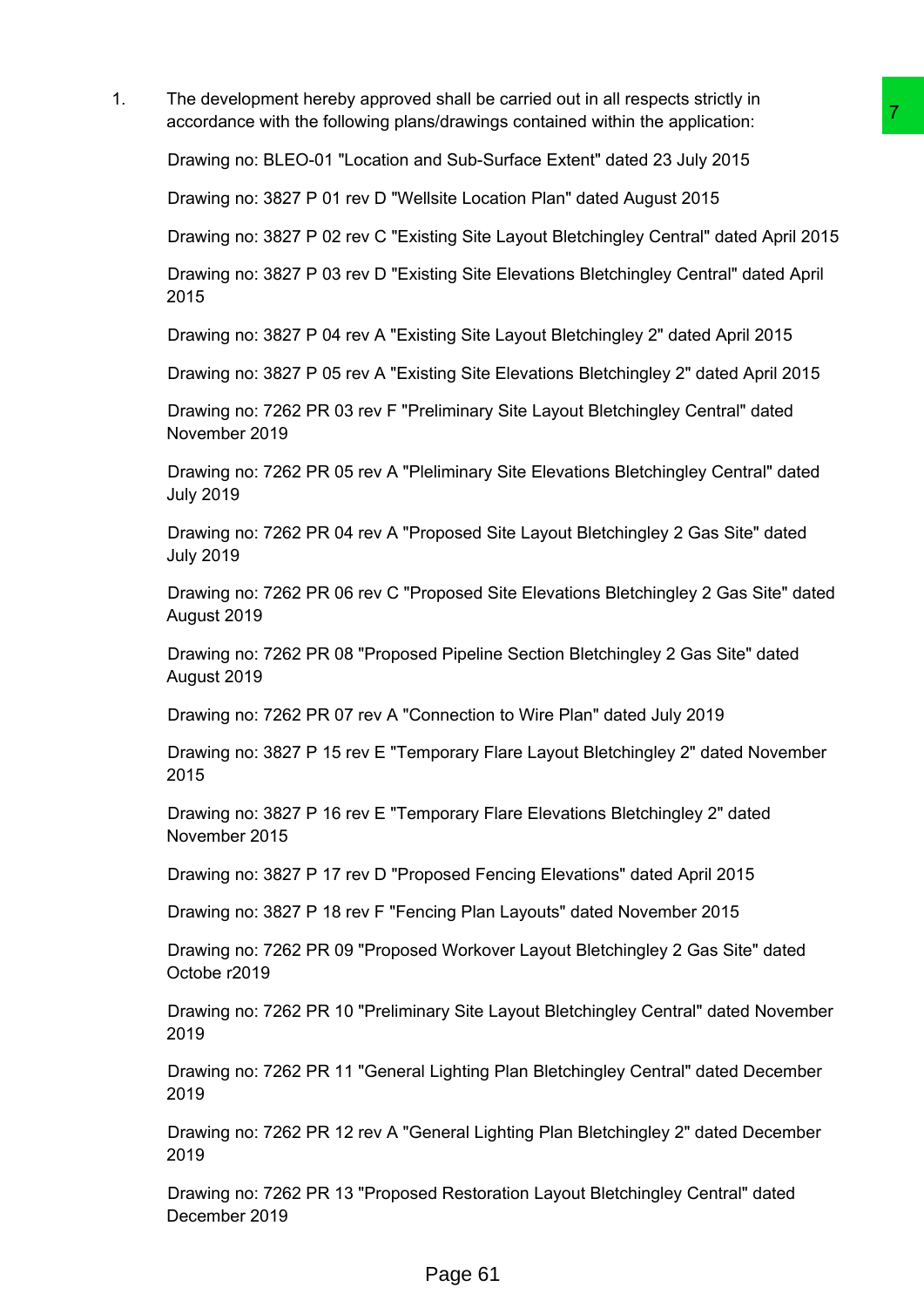Drawing no: 7262 PR 14 rev A "Proposed Restoration Layout Bletchingley 2" dated December 2019

Drawing no: plan 7262 PR 15 "Proposed Restoration Layout Access Track" dated January 2020.

### **Time Limits**

2. The development hereby permitted shall cease no later than 11 February 2034 or the depletion of the reservoir, whichever is the sooner. All buildings, plant and machinery (both fixed and otherwise) and any engineering works connected therewith, on or related to the application site (including any hard surface constructed for any purpose), shall be removed from the application site and the site shall be fully restored to a condition suitable for agriculture in accordance with the details set out in Conditions 42 and 43. Notwithstanding this, any plant or equipment required to make the site safe in accordance with DECC requirements at the time and agreed with the County Planning Authority, may remain in position. Transmitter 2019<br>
December 2019<br>
Drawing no: plan 7262 PR 15 "Proposed Re<br>
January 2020.<br>
Time Limits<br>
Time Limits<br>
2. The development hereby permitted shall cee<br>
depliction of the reservoir, whichever is the condition of

# **Displaying Site Notice**

3. From the date that any works commence in association with the development until the cessation of the development/ completion of the operations to which it refers, a copy of this permission including all documents hereby approved and any documents subsequently approved in accordance with this permission, shall be available to the site manager, and shall be made available to any person(s) given the responsibility for the management or control of operations.

# **Hours of Operation (excluding extraction and the processing plant)**

4. a) No lights shall be illuminated, nor shall any operations or activities authorised or required by this permission including access by HGVs, take place other than during the hours of:

0800 - 1900 hours Monday - Friday

0800 - 1300 hours Saturday

Apart from the exceptions referred to above and in b) below, there shall be no working at any time on Sundays, Public Holidays, Bank Holidays and National Holidays. This condition shall not prevent emergency repairs, engineering works and floodlighting being on for maintenance reasons.

b) Temporary gas flaring during workover stages shall take place for a one off period of no longer than four (4) consecutive days on a 24 hour basis.

# **General Permitted Development Order**

5. Notwithstanding any provision to the contrary under Part 17 (Class A, B, C, L & M) of the Town and Country Planning (General Permitted Development) (England) Order 2015 or any subsequent Order.

a. No plant, building or machinery whether fixed or moveable shall be erected on the application site without the prior written approval of the County Planning Authority in respect of the location, design, specification and appearance of the installation, such details to include predicted levels of noise emission and their tonal characteristics;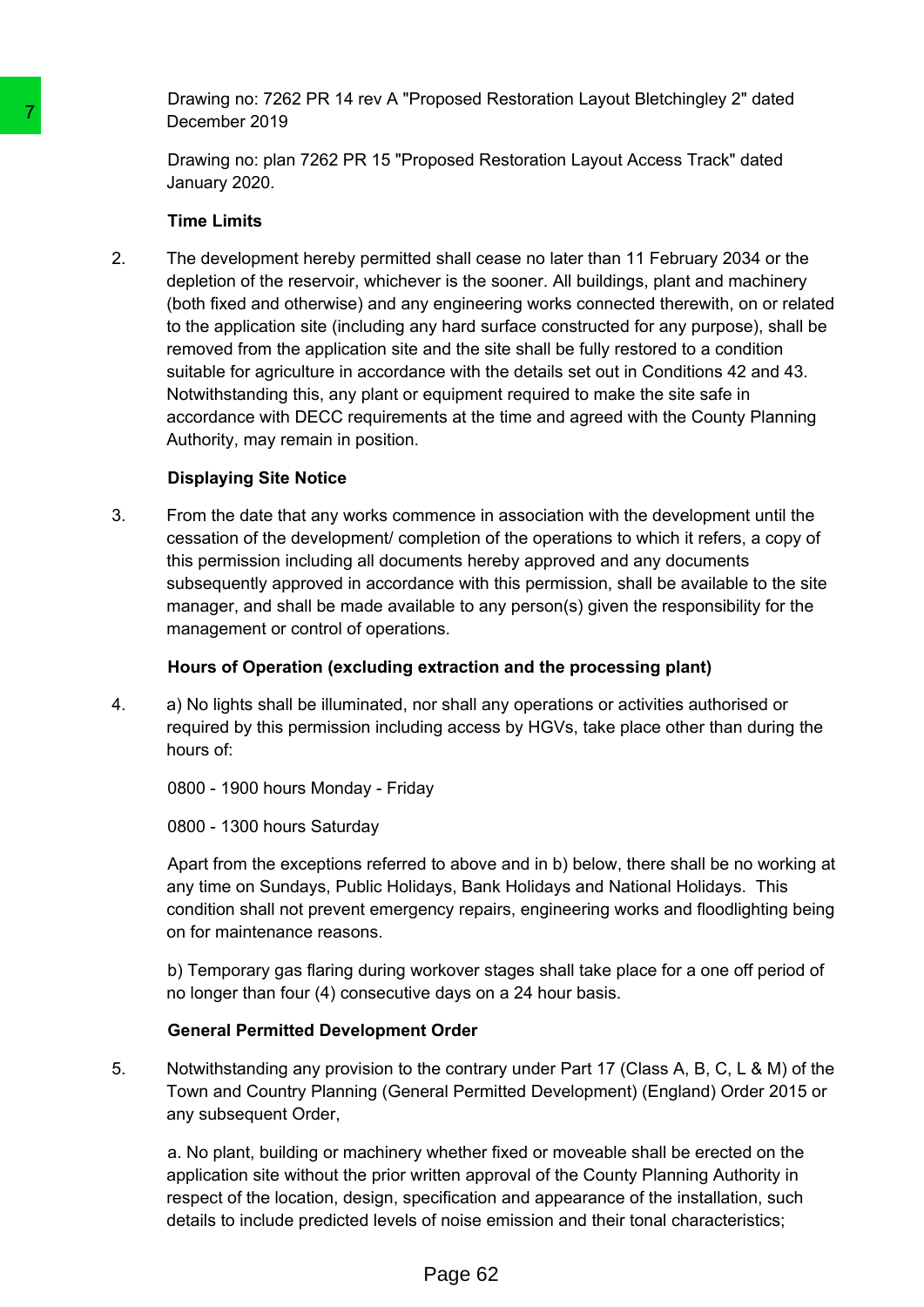b. No waste materials shall be deposited at the site without the prior agreement in writing of the County Planning Authority;

c. No external lights or fences other than those permitted by this application shall be installed or erected at the application site.

### **Workover Rig**

6. No workover rig shall be brought on to the site without prior written approval by the County Planning Authority of a scheme of work detailing the operations involved. Such a scheme shall make provision for notifying the County Planning Authority and neighbouring residents seven (7) days in advance of the operations, which shall include

a. details of all lighting to be used both on the workover rig and at the wellsite and mitigation measures to ensure no light spill or sky glow

b. details of the number of Heavy Goods Vehicle (HGV) movements per day over the workover programme

c. information of a programme of noise monitoring including details of noise measurement locations, the method of noise measurement and the maximum permissible levels of noise at each location alongside mitigation measures. Such a programme is to be agreed by the County Planning Authority, implemented thereafter, and further noise monitoring undertaken and results submitted to the County Planning Authority.

### **Drainage**

7. Before the stripping of any soils, before any earthworks or other engineering modifications of any kind to the compound (wellsite) at Bletchingley Central, a Surface Water Drainage Assessment shall be submitted to and approved in writing by the County Planning Authority.

The Surface Water Drainage Assessment shall include:

a) an assessment of both the containment area and the remainder of the site to demonstrate using appropriate drainage calculations that the proposed drainage strategy is sufficient to meet the desired objectives of controlling and disposing of run off without causing flooding or the risk of pollution. This shall include details of the drainage layout including the location of all sustainable drainage elements, ditches, chambers, pipe diameters and their respective sizes and levels, together with a plan showing the long and cross sections of each proposed drainage element. The three terms of painting the pair of the diality of the diality operation of the set of the set of the set of the set of the set of the set of the center of work detailing the operations involved. Such a between of work

b) an Operational Management and Monitoring Plan that provides the details of a system to manage the drainage ditches in the event of consecutive rainfall events/heavy storms or a delay in tanker arrival, details of how the drainage system will cater for system failure or exceedance events, both on and off site, and details of who will own and maintain the drainage features and the maintenance regime for each feature.

The drainage scheme shall be carried out in accordance with the approved details.

8. Prior to the operation of the development hereby permitted, a verification report carried out by a qualified drainage engineer, shall be submitted to the County Planning Authority for approval in writing. The verification report shall demonstrate that the Drainage System has been constructed to the agreed scheme.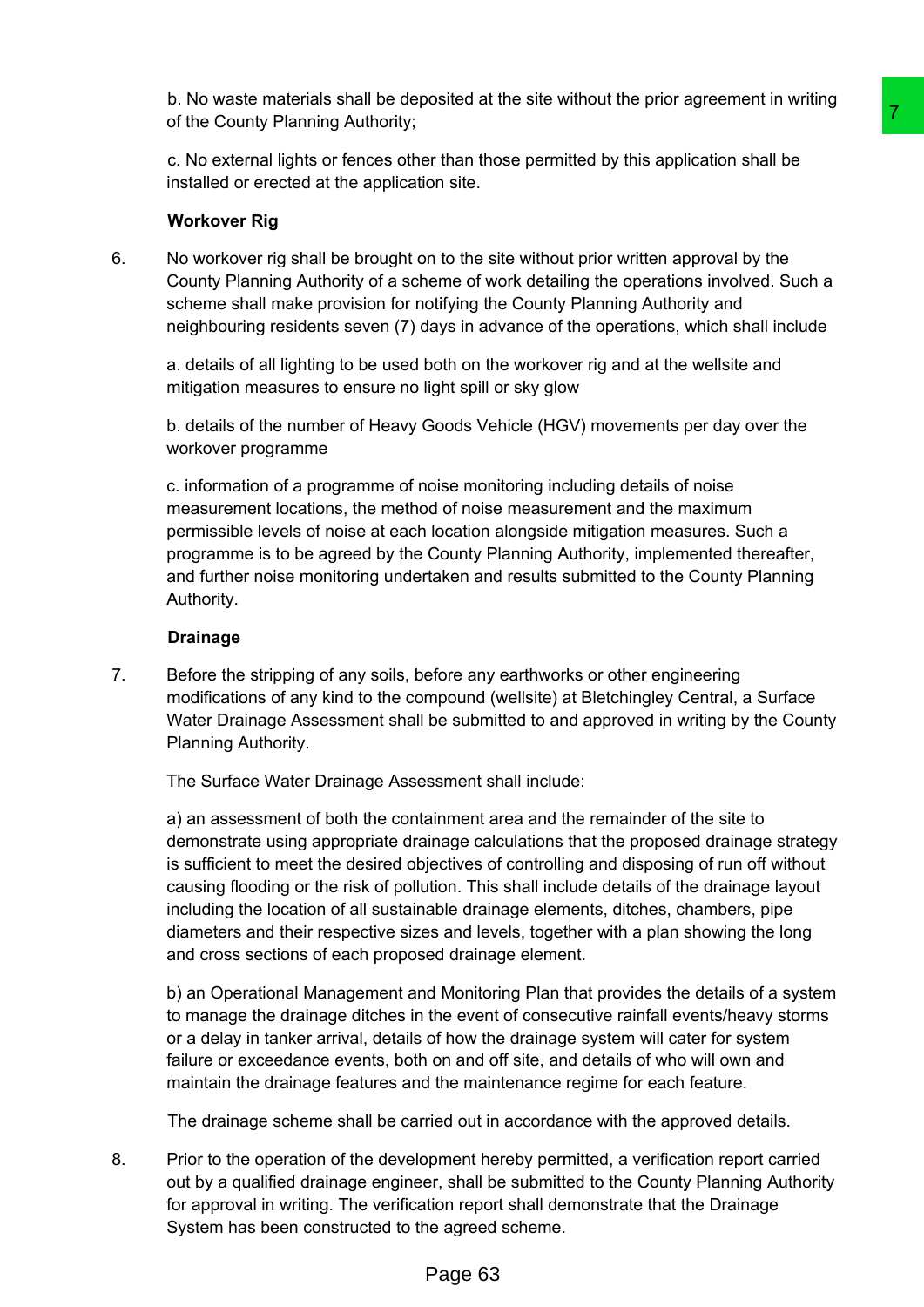#### **Long Term Containment**

9. Before the installation of the area of extended containment membrane at Bletchingley Central, as shown in red on plan 7262 PR 10 "Preliminary Site Layout Bletchingley Central" dated November 2019; and before any earthworks or other engineering modifications of any kind to the compound at Bletchingley Central; details shall be submitted to and approved in writing by the County Planning Authority of the type of existing membrane at Bletchingley Central, the type of membrane to be used for the extension, the dimensions of the overlap area, the method of cleaning the overlap area prior to joining, the method of joining the existing and extended areas of membrane, a Construction Quality Assurance (CQA) Plan, and containment system edge details demonstrating how the system will provide appropriate containment. This shall include details of the existing cellar and surrounding concrete apron (to the wellheads) and how the existing membrane interacts and seals against them. This shall also include details of the measures to be provided at the vehicle access point to the impermeable area, and how the containment is completed in this area. The scheme shall be carried out in accordance with the approved scheme. 9. Before the installation of the area of extend<br>Central, as shown in red on plan 7262 PR 1<br>Central case Nowember 2019; and before<br>contral cases Nown in red on plan 7262 PR 1<br>condifications of any kind to the compound a s

The installation of the extended area of membrane, jointing with the existing membrane and all other modifications to the containment system shall be recorded and shall be conducted in accordance with the manufacturers guidance and the approved CQA Plan. A CQA report shall be prepared within 1 month of completion of the works and the report shall be submitted to the County Planning Authority for written approval.

### **Temporary Containment**

10. Prior to commencement of any temporary workover operations at either Bletchingley Central or Bletchingley 2 sites, details shall be submitted to and approved in writing by the County Planning Authority of the proposed containment system to be used and materials, plant and equipment to be employed during workover operations. A detailed method statement and operational management plan for the works shall be included.

The containment provided and the materials, plant and equipment utilised during workover operations shall be carried out strictly in accordance with the approved details.

### **Laying of the Pipeline**

11. The laying of the pipeline beneath the hedgerow to the north of Bletchingley 2 shall be undertaken in accordance with the details submitted and approved under planning permission ref: TA2015/1572 dated 6 April 2017 and shall be maintained for the duration of the development hereby permitted.

### **Highways**

- 12. The Construction and Restoration/Decommissioning of the application site shall be carried out strictly in accordance with the Construction Transport Management Plan dated July 2015.
- 13. The applicant shall ensure that Tilburstow Hill Road is kept clear of mud, debris and any other extraneous material arising from the site at all times.
- 14. The visibility splay at the access to Tilburstow Hill Road shall be maintained at 2.4m x 160m in each direction until the restoration of the site has been completed.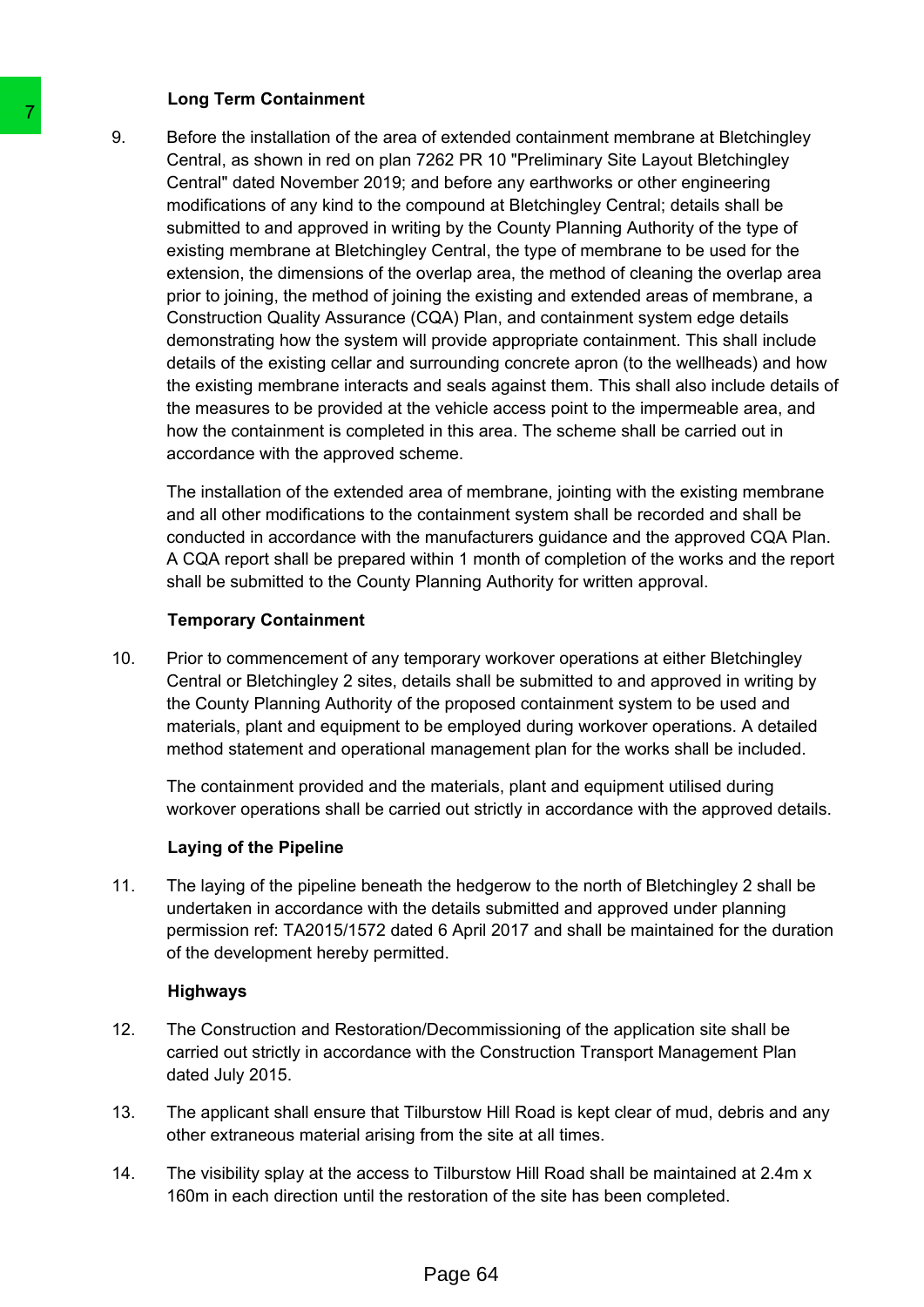- 15. After the site restoration is complete, the access shall be reinstated to conform with the existing adjoining surfaces
- 16. A sign shall be erected at the site exit which should not obstruct the sightlines, advising all drivers of HGVs exiting the site to turn right onto Tilburstow Hill Road. The sign shall be retained for the duration of the development.

### **Lighting**

|    | existing adjoining surfaces                                                                                                                                                                                                                                                                                                                                                                                                                                            |                                                                                                                                                           |                                                                                                                                                                                                                                                                           |            |                    |                              |
|----|------------------------------------------------------------------------------------------------------------------------------------------------------------------------------------------------------------------------------------------------------------------------------------------------------------------------------------------------------------------------------------------------------------------------------------------------------------------------|-----------------------------------------------------------------------------------------------------------------------------------------------------------|---------------------------------------------------------------------------------------------------------------------------------------------------------------------------------------------------------------------------------------------------------------------------|------------|--------------------|------------------------------|
| 6. | A sign shall be erected at the site exit which should not obstruct the sightlines, advising<br>all drivers of HGVs exiting the site to turn right onto Tilburstow Hill Road. The sign shall<br>be retained for the duration of the development.                                                                                                                                                                                                                        |                                                                                                                                                           |                                                                                                                                                                                                                                                                           |            |                    |                              |
|    | Lighting                                                                                                                                                                                                                                                                                                                                                                                                                                                               |                                                                                                                                                           |                                                                                                                                                                                                                                                                           |            |                    |                              |
| 7. |                                                                                                                                                                                                                                                                                                                                                                                                                                                                        |                                                                                                                                                           | The lighting hereby permitted shall be constructed and maintained such that at no time it<br>exceeds the limitations for Environmental Zone E2 given in the Institute of Lighting<br>Engineers (ILE) Guidance notes for the Reduction of Light Pollution 2005. These are: |            |                    |                              |
|    | <b>Sky Glow</b><br>ULR [Max %]<br>(upward<br>lighting)                                                                                                                                                                                                                                                                                                                                                                                                                 | Light Intrusion (into windows) Ev<br><b>Luminaire Intensity I</b><br>[lux] (maximum & should take into<br>[candelas]<br>account existing light intrusion) |                                                                                                                                                                                                                                                                           |            |                    | <b>Building</b><br>Luminance |
|    |                                                                                                                                                                                                                                                                                                                                                                                                                                                                        | Pre-curfew                                                                                                                                                | <b>Post-curfew</b>                                                                                                                                                                                                                                                        | Pre-curfew | <b>Post-curfew</b> | <b>Average L</b><br>[cd/m2]  |
|    | 2.5                                                                                                                                                                                                                                                                                                                                                                                                                                                                    | 5                                                                                                                                                         | 1                                                                                                                                                                                                                                                                         | 7,500      | 500                | 5                            |
| 9. | <b>External Materials</b><br>External materials used on the office and WC shall be in accordance with the details<br>submitted and approved under planning permission ref: TA2015/1572 dated 6 April 2017<br>and shall be maintained for the duration of the development hereby permitted.<br><b>Dust</b>                                                                                                                                                              |                                                                                                                                                           |                                                                                                                                                                                                                                                                           |            |                    |                              |
| 0. | No activity hereby permitted shall cause dust to be emitted so as to adversely affect<br>adjacent residential uses and/or other sensitive uses and/or the local environment.<br>Should such an emission occur, the activity shall be suspended until, as a result of<br>different methods of working, the addition of additional dust suppression measures or<br>changed weather conditions, it can be resumed without giving rise to that level of dust<br>emissions. |                                                                                                                                                           |                                                                                                                                                                                                                                                                           |            |                    |                              |
| 1. | The dust control and mitigation measures set out in the Dust Impact Assessment dated<br>November 2015 shall be implemented throughout the duration of the development.                                                                                                                                                                                                                                                                                                 |                                                                                                                                                           |                                                                                                                                                                                                                                                                           |            |                    |                              |
|    | <b>Noise</b>                                                                                                                                                                                                                                                                                                                                                                                                                                                           |                                                                                                                                                           |                                                                                                                                                                                                                                                                           |            |                    |                              |
| 2. | Any noise arising from construction and decommissioning works to the site access road<br>within 200m of Tilburstow Hill Road shall be limited to 70 dB LAeq during any 30 minute<br>period, when measured free-field (at least 3.5m from the facade of a residential property<br>or other noise sensitive building) at a height of 1.2m above ground level.                                                                                                            |                                                                                                                                                           |                                                                                                                                                                                                                                                                           |            |                    |                              |
|    |                                                                                                                                                                                                                                                                                                                                                                                                                                                                        |                                                                                                                                                           | Page 65                                                                                                                                                                                                                                                                   |            |                    |                              |

# **External Materials**

# **Dust**

- 20. No activity hereby permitted shall cause dust to be emitted so as to adversely affect adjacent residential uses and/or other sensitive uses and/or the local environment. Should such an emission occur, the activity shall be suspended until, as a result of different methods of working, the addition of additional dust suppression measures or changed weather conditions, it can be resumed without giving rise to that level of dust emissions.
- 21. The dust control and mitigation measures set out in the Dust Impact Assessment dated November 2015 shall be implemented throughout the duration of the development.

### **Noise**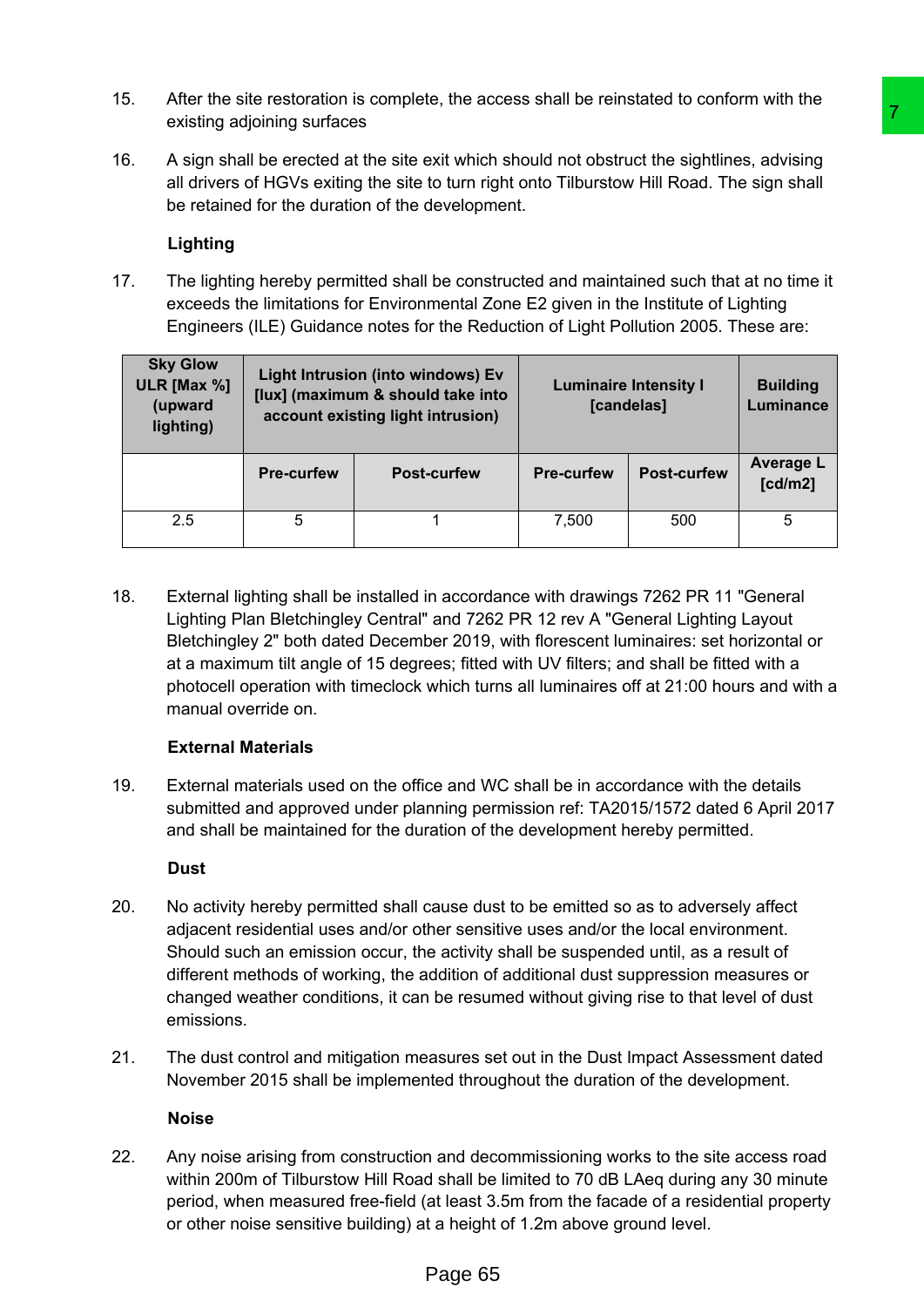- 23. All plant and machinery shall be adequately maintained and silenced in accordance with the manufacturer's recommendations at all times.
- 24. Should the site fail to comply with the set noise limits, within 14 days of any breach of the noise limits, the applicant shall submit a scheme for approval in writing by the County Planning Authority to attenuate noise levels to the required level which shall be implemented within 7 days of the County Planning Authority issuing approval for the scheme, or the source of noise shall cease until the scheme is in place.
- 25. Noise monitoring shall be undertaken in accordance with the details submitted and approved under planning permission ref: TA2015/1572 dated 28 October 2016 for the duration of the development hereby permitted. The results of the noise surveys shall be reported to the County Planning Authority within 14 days of the monitoring. The noise surveys shall only be undertaken by those competent to do so, i.e. Member or Associate grade of the Institute of Acoustics.
- 26. The noise arising from any operation, plant or machinery on the site, when measured at, or recalculated at a height of 1.2 m above ground level and 3.5 m from the façade of a residential property or other noise sensitive building that faces the site shall not exceed 45 dB LAeq during any 30 minute period.
- 27. Notwithstanding the provisions of Condition 26 above, during the hours of 1900 to 0800, the level of noise arising from any activity on site, when recalculated at a height of 4 m above ground level and 3.5 m from the façade of any noise sensitive building that faces the site shall not exceed 40 dB LAeq during any 30 minute period.
- 28. The acoustic barrier as shown on 7262 PR 03 rev F Preliminary Site Layout Bletchingley Central dated November 2019 shall be maintained and kept to a good standard for the duration of the development.
- 29. For temporary operations such as site preparation, the workover rig, temporary flare and reinstatement, the level of noise arising from any operation, plant or machinery on the site, when measured at, or recalculated at a height of 1.2 m above ground level and 3.5 m from the façade of a residential property or other noise sensitive building that faces the site shall not exceed 65 dB LAeq during any 30 minute period between the hours of 0800 to 1900 Monday to Friday and 0900 to 1300 hours on a Saturday and at no other time. No work causing audible noise at any noise sensitive receptor is permitted at any other time including Sundays, Bank Holidays, Public Holidays or National Holidays. The manufacturer's recommendations at all<br>the manufacturer's recommendations at all<br>all<br>combine that the papicant shall submit is achieved<br>minimary Authority to attenuate noise levels<br>implemented within 7 days of the Count
	- 30. During the hours of 1900 to 0800 hours the level of noise arising from the temporary flare operations and any associated activity, when recalculated as at a height of 4 m above ground level and 3.5 m from the façade of a residential property or other noise sensitive building that faces the site shall not exceed 42 dB LAeq, during any 30 minute period.
	- 31. Notwithstanding the provisions of Condition 29 above, the level of noise arising from any operation, plant or machinery on the site, when measured at, or recalculated at a height of 1.2 m above ground level and 3.5 m from the façade of a residential property or other noise sensitive building that faces the site shall not exceed 47 dB LAeq during any 30 minute period between the hours of 0800 to 1900 Monday to Friday and 0800 to 1300 hours on Saturday and Sunday.

### **Landscaping**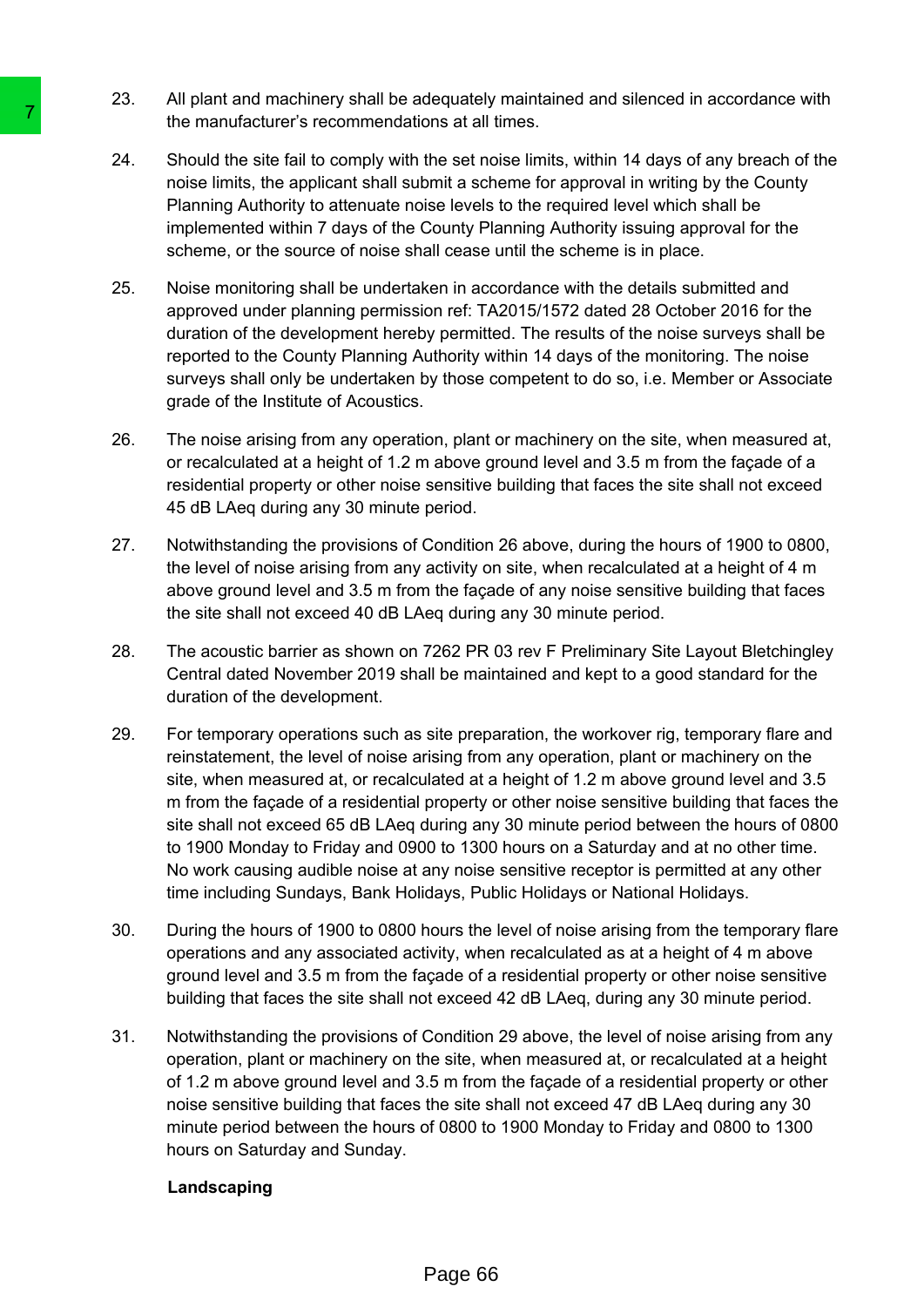- 32. All existing hedges, hedgerows and trees shall be retained unless shown on the approved drawings as being removed. All hedges, hedgerows and trees on and immediately adjoining the site shall be protected from damage for the duration of works on site. Any trees or parts of hedges or hedgerows removed without the County Planning Authority's consent or dies, or becomes in the opinion of the County Planning Authority, seriously diseased or damaged during the duration of the development shall be replaced as soon as is practicable, and in any case, no later than the end of the first available planting season following failure, with plants of the same or similar species as agreed in writing by the County Planning Authority. ved. All nedges. hedgerows and trees on and<br>wed. All nedges. hedgerows and trees on and<br>the protected from damage for the duritor of tworks<br>is or or hedgerows removed without the County Planning<br>as, or becomes in the opini
- 33. Within 6 months of the date of this decision, details of the tree planting as shown on plan 7262 PR 03 rev F "Preliminary Site Layout Bletchingley Central" dated November 2019 shall be submitted to and approved in writing by the County Planning Authority. The scheme shall include:

a) planting plans,

b) written specifications (stating cultivation and other operations associated with plant establishment),

c) schedules of plants noting species, plant sizes and proposed numbers/densities and an implementation programme; and

d) Maintenance regime and arrangements for its implementation

The scheme shall be prepared and overseen by suitably qualified and experienced professional(s) with reference to best practice contained within British Standard BS 8545: 2014, carried out strictly in accordance with the approved scheme within the first available planting season following its approval, and shall thereafter be maintained for the duration of the development.

# **Soils**

- 34. Prior to the stripping of any topsoil and subsoil at Bletchingley Central, a scheme for the stripping, handling and storage of these soils shall be submitted to and approved by the County Planning Authority. The scheme shall include details of how the soils would be separately stripped, handled and stored in accordance with best practice (BS 3882:2015 and BS 8601: 2013) to prevent damage and degradation; and a stability risk assessment shall be provided to demonstrate the appropriate short term and long term stability of the proposed soil bunds as shown on plan 7262 PR 03 Rev E "Preliminary Site Layout Bletchingley Central" dated July 2019.
- 35. All topsoil and subsoil shall be permanently retained on the site for subsequent use in restoration. No soils or soil making material for use in the restoration shall be brought onto the site.
- 36. Soils shall not at any time be stripped, stockpiled nor used for the purposes of restoration unless they are in a suitably dry and friable condition to prevent compaction; neither shall any of these operations be undertaken during the months of November to March. Soil shall only be moved when in a dry and friable condition.
- 37. Subsoil shall not be placed on top of topsoil. Where continuous bunds comprise dissimilar soils, these shall be separated by a third material of which details shall be submitted to the County Planning Authority for approval in writing prior to its use. The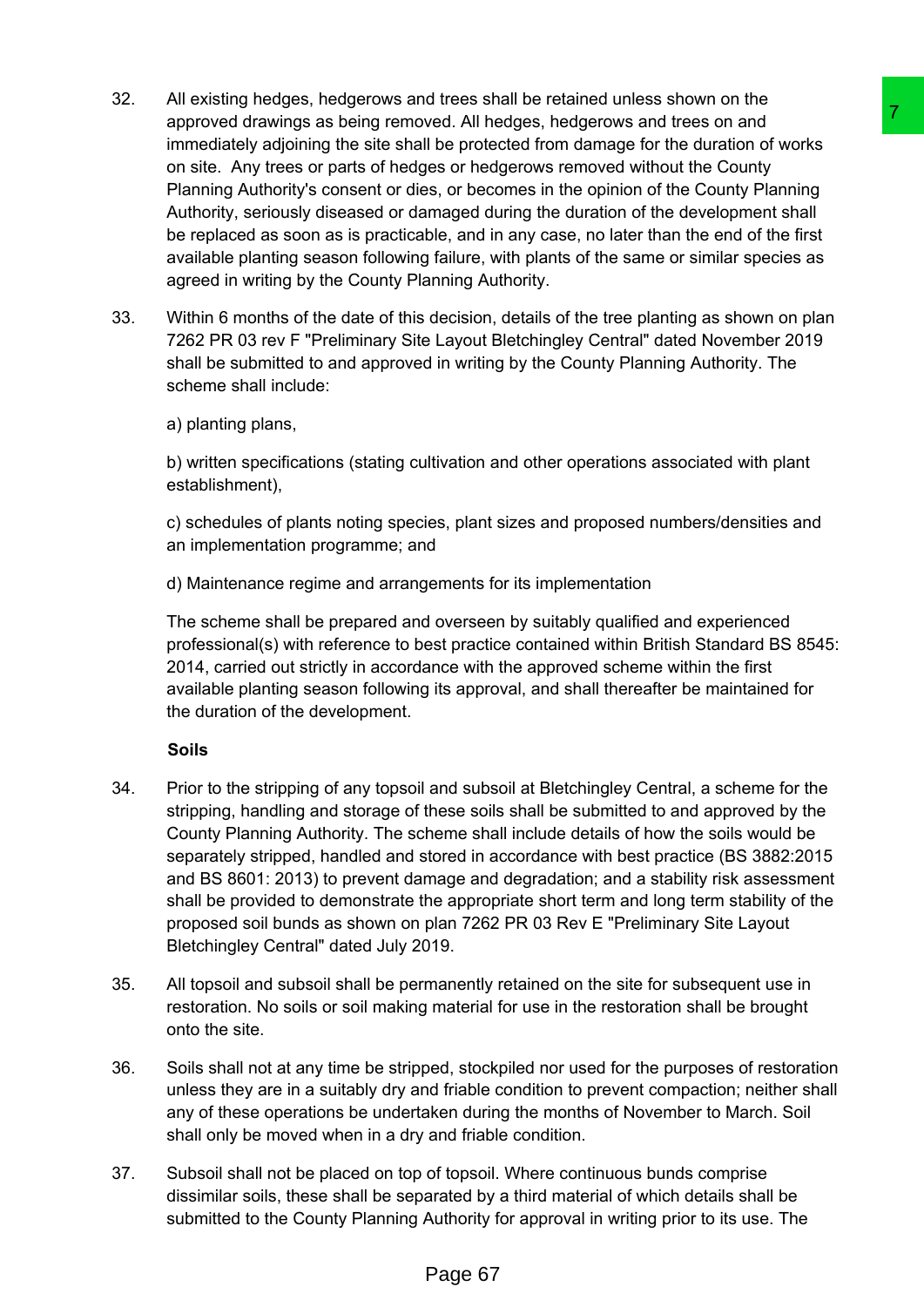use of a third material between dissimilar soils shall be maintained for the life of the storage of the soils. Materials shall be stored like upon like, so that topsoil shall be stripped from beneath subsoil bunds.

### **Nature Conservation**

- 38. A herptile barrier fence shall be erected and maintained for the duration of the installation and removal of the pipeline as shown on plan3827 P 14 rev G `Connection to Wire Plan` dated November 2015.
- 39. All exposed trenches shall be provided with wooden exit ramps overnight so that any transiting fauna that falls into the earthworks can escape.
- 40. Birchen Coppice and the 10 metre buffer zone between the wellsite and the parish boundary shall be maintained completely free of any use or storage associated with the development hereby permitted at all times throughout the duration of the development.
- 41. Fencing around the woodland in Birchen Coppice shall be installed in accordance with the details submitted and approved under planning permission ref: TA.2015/1572 dated 11 May 2017 and shall be maintained for the duration of the development hereby permitted. Storage of the solis. Materials shall be store<br>storage of the solis. Materials shall be store<br>stripped from beneath subsoli bunds.<br>
Natura Conservation<br>
20.<br>
A herptile barrier fence shall be erected and<br>
and removal of th

### **Restoration**

42. Twelve months prior to the decommissioning and restoration of the application site, a detailed scheme of restoration to enable the application site to be restored to a condition suitable for agriculture shall be submitted to the County Planning Authority for approval in writing. The scheme shall include:

a) Details of the restoration of the access track with Tilburstow Hill Road and the reinstatement of the hedgerow to be removed to create the access and the section of hedgerow to be removed which borders the farm track

b) Details of what the planned end landuses are and where they will be located within the application site

c) Details of the depths that top soil and subsoil shall be spread to

d) the frequency of analysis of soil nutrient content, humus and the degree of acidity or alkalinity and a programme to adjust those levels as necessary

e) a plan showing the restoration contours in context with the surrounding ground levels

f) ground preparation and cultivation works, including the removal of any hard surfaces and details of how any large objects which may obstruct cultivation would be removed

g) proposed grass seed mixtures and method of sowing, fertilising, water draining or other treatment of the land;

h) numbers, species, sizes and spacing of trees, shrubs and new hedgerow plants to be planted

i) the maintenance regime for tree and shrub planted areas; the location and type of fencing and gates

j) timescale for carrying out the above works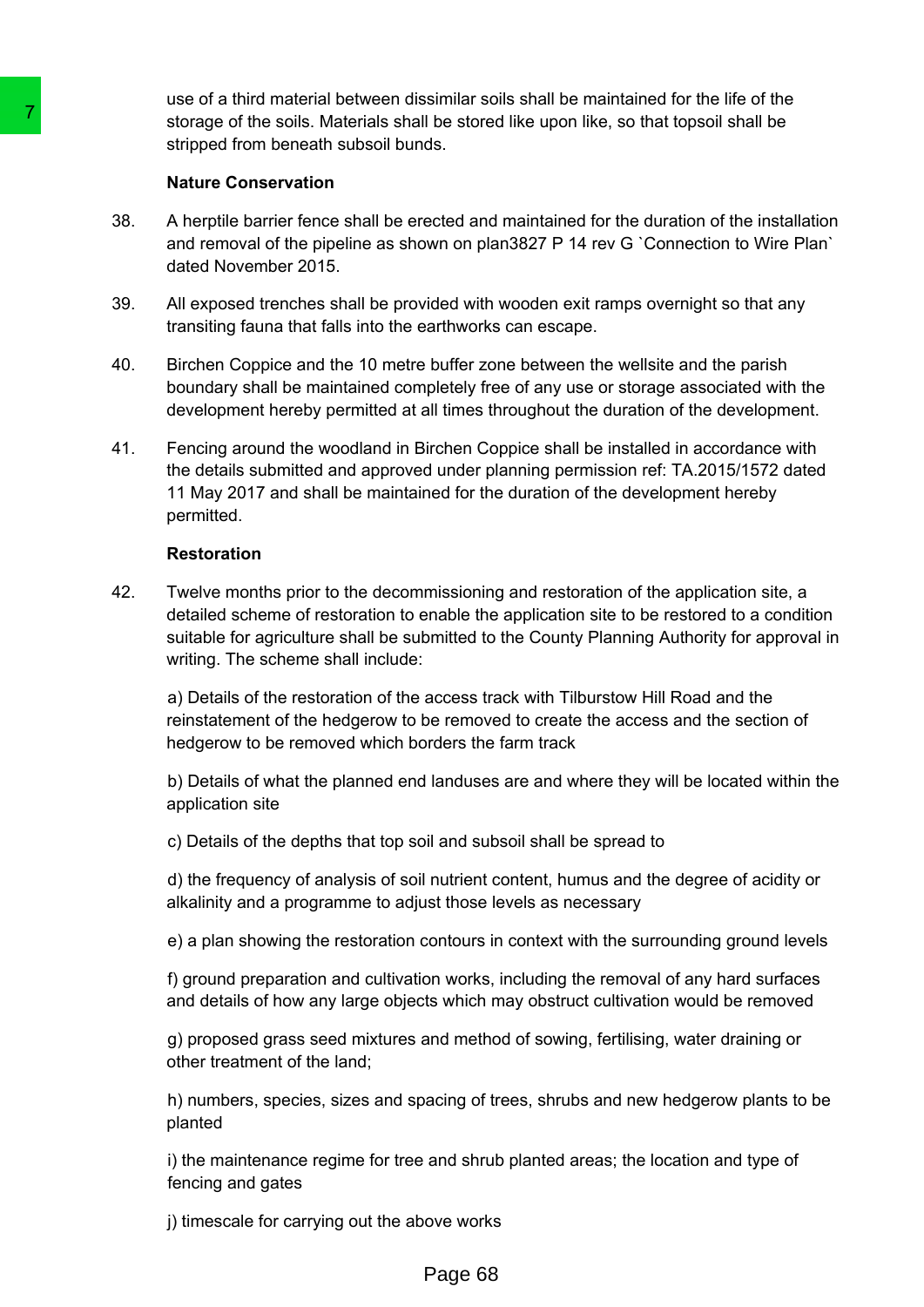A person or persons with knowledge of and expertise in site restoration and with authority to require in the interests of restoration that operations be carried out or discontinued, shall supervise all activities concerning soil, soil making materials, restoration and aftercare. The restoration scheme shall be implemented strictly in accordance with the approved scheme.

### **Aftercare**

43. Twelve months prior to the decommissioning and restoration of the application site, an aftercare scheme requiring such steps as may be necessary to bring the land to the required standard for the use of agriculture shall be submitted to the County Planning Authority for approval in writing. The Aftercare Scheme shall include:

a. the Strategic Aims and Objectives for the Site and the identified land use within it for the five year Aftercare period

- b. detailed requirements and proposals for both hard and soft landscape elements
- c. details of field drainage

d. details for the provision of an annual meeting between the applicant and the County Planning Authority

e. details of an annual programme to be provided no later than two months prior to the annual Aftercare meeting.

The submitted scheme shall specify the steps to be taken and the period during which they are to be taken. The scheme shall be implemented and maintained for a period of five years from the completion of restoration, strictly in accordance with the approved details.

# **Archaeology**

44. The fencing as erected alongside the Birchen Coppice County Site of Archaeological Importance, shall be maintained and remain in place in accordance with details approved under planning approval ref: TA06/1788/D1 dated 25 June 2008 for the duration of the development; and no works shall take place within the area inside that fencing.

### **Contamination**

- 45. Oil or chemical storage tanks shall be sited on impervious bases and surrounded by a liquid tight bunded compound; the bunded areas must be capable of containing 110% of the volume of the largest tank and all fill pipes, draw pipes and sight gauges should be enclosed within its curtilage.
- 46. If, during development, contamination not previously identified is found to be present at the site then no further development shall be carried out until the developer has submitted a remediation strategy to the County Planning Authority detailing how this unsuspected contamination shall be dealt with. Written approval shall be obtained from the County Planning Authority and the remediation strategy shall be implemented as approved. of restoration that operations be carried out or<br>of restoration that operations be carried out or<br>activities concerning soli, soil making materials,<br>coration scheme shall be implemented sincity in<br>emergency and restoration
- 47. Within one month of site decommissioning, and prior to the commencement of restoration and placement of any restoration soils, a scheme of inspection and testing of the ground and any surface water and shallow groundwater for any contamination legacy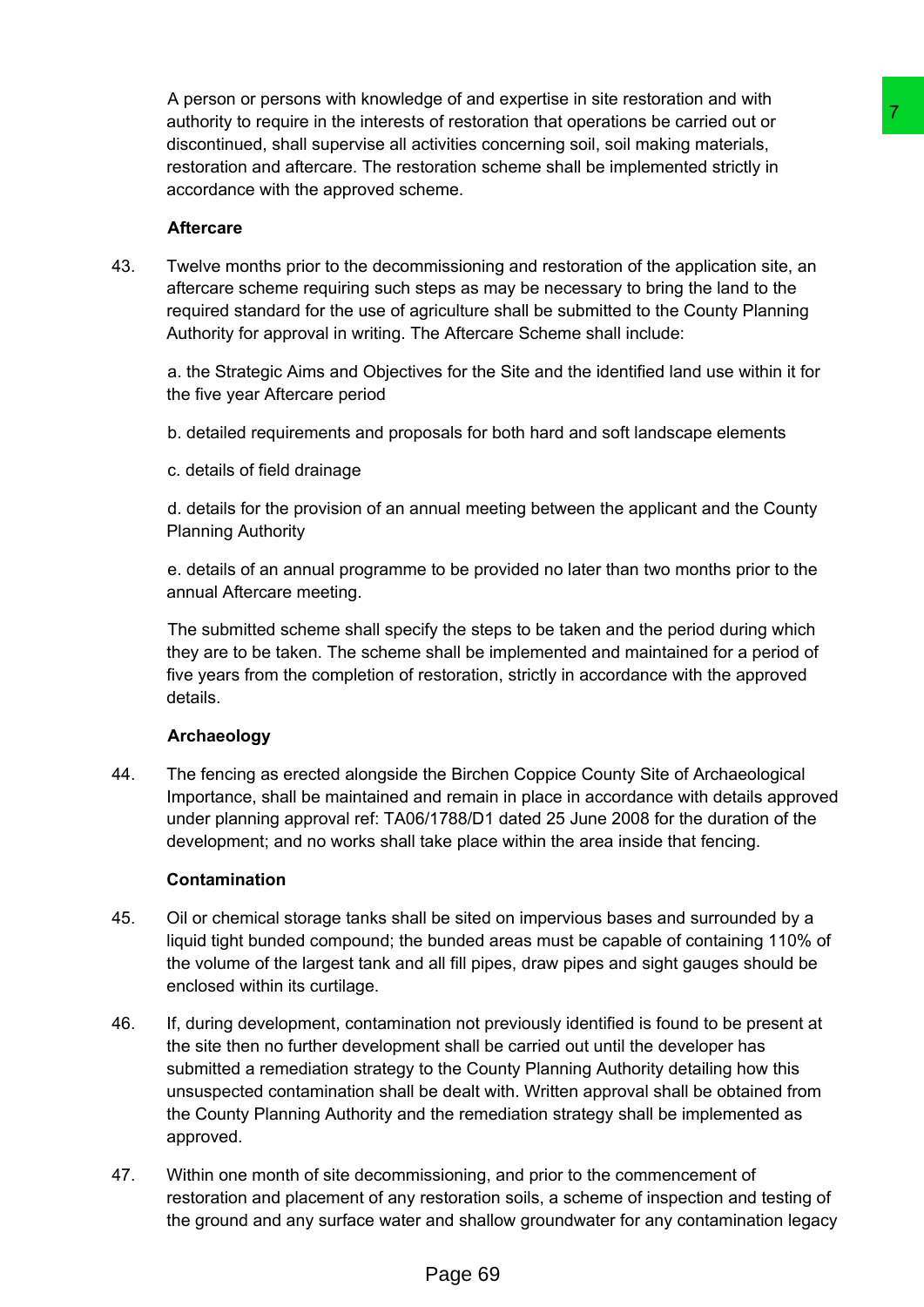resulting from the operations at the application site Bletchingley Central and Bletchingley 2, the access track, and along the pipeline route connecting the two sites shall be submitted to and approved in writing by the County Planning Authority. The scheme shall describe how the exposed ground and any groundwater or remnant surface water present shall be inspected, sampled and tested to demonstrate there is no legacy of contamination before restoration is undertaken. The work shall be designed and undertaken under the direction of a competent and experienced contaminated land specialist. The scheme shall be carried out strictly in accordance with the approved details.

Prior to commencement of restoration and placement of any restoration soils the results shall be submitted to the CPA in the form of a Geo-environmental decommissioning report demonstrating that the site contains no legacy of contamination. The CPA shall be informed when the post decommissioning sampling is due to take place and shall be afforded the opportunity to inspect the ground surface before the site is restored. Inspection of the exposed ground shall take place after removal of all surface installations, foundations, hardstandings, membranes, buried utilities, pipelines and the pipe surround materials, and all sumps and drainage elements.

If either: a) during any oil or gas development operations at Bletchingley Central and Bletchingley 2 or b) on implementing the scheme of inspection and testing, contamination not previously identified (unexpected) is found to be present at the site, then no further development or decommissioning work shall be carried out until a further scheme of inspection and testing (if required) and a remediation strategy has been submitted to and approved in writing by the CPA, detailing how the unexpected contamination shall be dealt with. The further investigations and remediation strategy shall be implemented as approved, and the results submitted to the CPA in the form of a verification report. 2. the access track, and along the pileline resubmitted to and approved in witting to the control in the system shall describe how the exposed ground and present shall be inspected, sampled and test or contramination befo

### **Reasons:**

- 1. To ensure the permission is implemented in accordance with the terms of the application and to enable the County Planning Authority to exercise planning control over the development pursuant to the Surrey Minerals Plan Core Strategy 2011 Policy MC14
- 2. To ensure the prompt and effective restoration of the site and comply with Schedule 5 paragraph 1 of the Town and Country Planning Act 1990
- 3. To enable the County Planning Authority to exercise control over the site for the development hereby permitted and its duration.
- 4. To protect the amenities of local residents in accordance with the Surrey Minerals Plan Core Strategy 2011 Policy MC14
- 5. To protect the amenities of the locality in accordance with the Surrey Minerals Plan Core Strategy 2011 Policy MC14
- 6. To protect the amenities of the locality in accordance with Surrey Minerals Plan Core Strategy 2011 Policy MC14.
- 7. In the interest of the local environment and amenity and in order to ensure the drainage design meets the technical standards to comply with Surrey Minerals Plan Core Strategy 2011 Policy MC14, Tandridge District Core Strategy 2008 Policy CSP15 and Tandridge District Local Plan 2014 DP21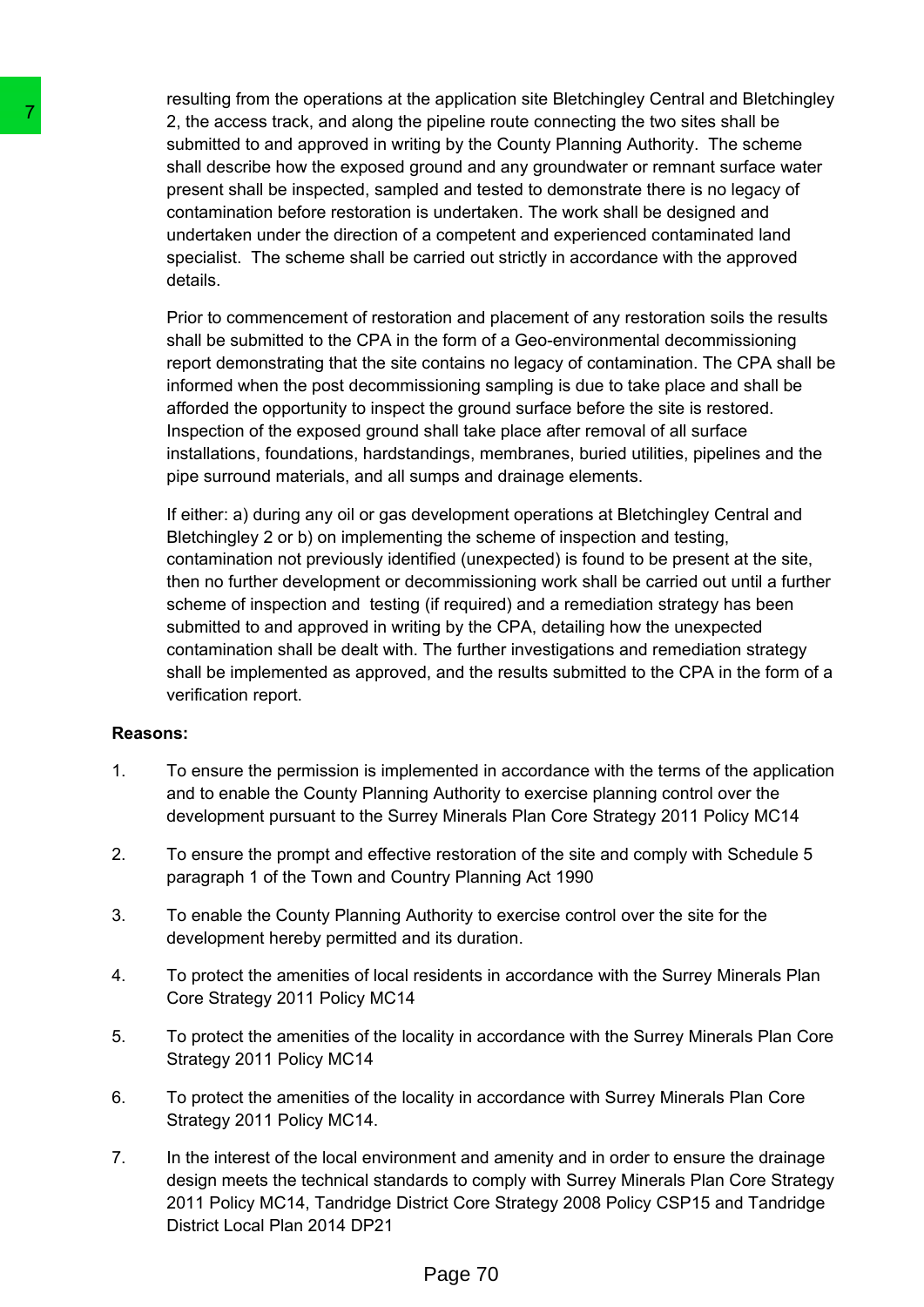- 8. To ensure an acceptable Sustainable Drainage System and to comply with the Surrey Minerals Plan Core Strategy 2011 Policy MC14, Tandridge District Core Strategy 2008 Policy CSP15 and Tandridge District Local Plan 2014 DP21
- 9. To ensure adequate containment in the impermeable areas of the site to protect the environment in accordance with Policy MC14 of the Surrey Minerals Plan 2011.
- 10. To prevent pollution of the water environment in accordance with Policy MC14 of the Surrey Minerals Plan 2011 Core Strategy and Tandridge District Local Plan 2014 Policy DP22.
- 11. To protect the health of the hedgerow to be retained in the interest of visual amenities of the local area in accordance with Surrey Minerals Plan Core Strategy 2011 Policy MC14, Tandridge District Local Plan 2014 Policy DP7 and Tandridge District Core Strategy 2008 Policy CSP21 Policy MC14, Tandridge District Core Strategy 2008<br>
The local Plan 2014 DP21<br>
In the impermeable areas of the site to protect the<br>
In the impermeable areas of the site to protect the<br>
In the impermeable areas of the site t
- 12. In order that the development does not prejudice highway safety, nor cause inconvenience to other highway users to comply with Surrey Minerals Plan Core Strategy 2011 Policy MC15 and Tandridge District Local Plan 2014 Policy DP5
- 13. In order that the development does not prejudice highway safety, nor cause inconvenience to other highway users to comply with Surrey Minerals Plan Core Strategy 2011 Policy MC15
- 14. In order that the development does not prejudice highway safety, nor cause inconvenience to other highway users to comply with Surrey Minerals Plan Core Strategy 2011 Policy MC15 and Tandridge District Local Plan 2014 Policy DP5
- 15. In order that the development does not prejudice highway safety, nor cause inconvenience to other highway users to comply with Surrey Minerals Plan Core Strategy 2011 Policy MC15 and Tandridge District Local Plan 2014 Policy DP5
- 16. To comply with the terms of the application and reduce to the minimum the impact of the HGV traffic resulting from the proposed development in compliance with Surrey Minerals Plan Core Strategy 2011 Policy MC15 and Tandridge District Local Plan 2014 Policy DP5
- 17. To reduce the impact on the visual amenities of the locality to comply with Surrey Minerals Plan Core Strategy 2011 Policy MC14 and Tandridge District Local Plan 2014 Policy DP22
- 18. To reduce the impact on visual amenities of the locality to comply with Surrey Minerals Plan Core Strategy 2011 Policy MC14 and Tandridge District Local Plan 2014 Policy DP22.
- 19. To protect the visual amenities of the locality to comply with Surrey Minerals Plan Core Strategy 2011 Policy MC14 and Tandridge District Core Strategy 2008 Policy CSP21
- 20. In the interests of local amenity, the environment and/or human health pursuant to Surrey Minerals Plan Core Strategy 2011 Policy MC14 and Tandridge District Local Plan 2014 Policy DP22
- 21. In the interests of local amenity, the environment and/or human health pursuant to Surrey Minerals Plan Core Strategy 2011 Policy MC14 and Tandridge District Local Plan 2014 Policy DP22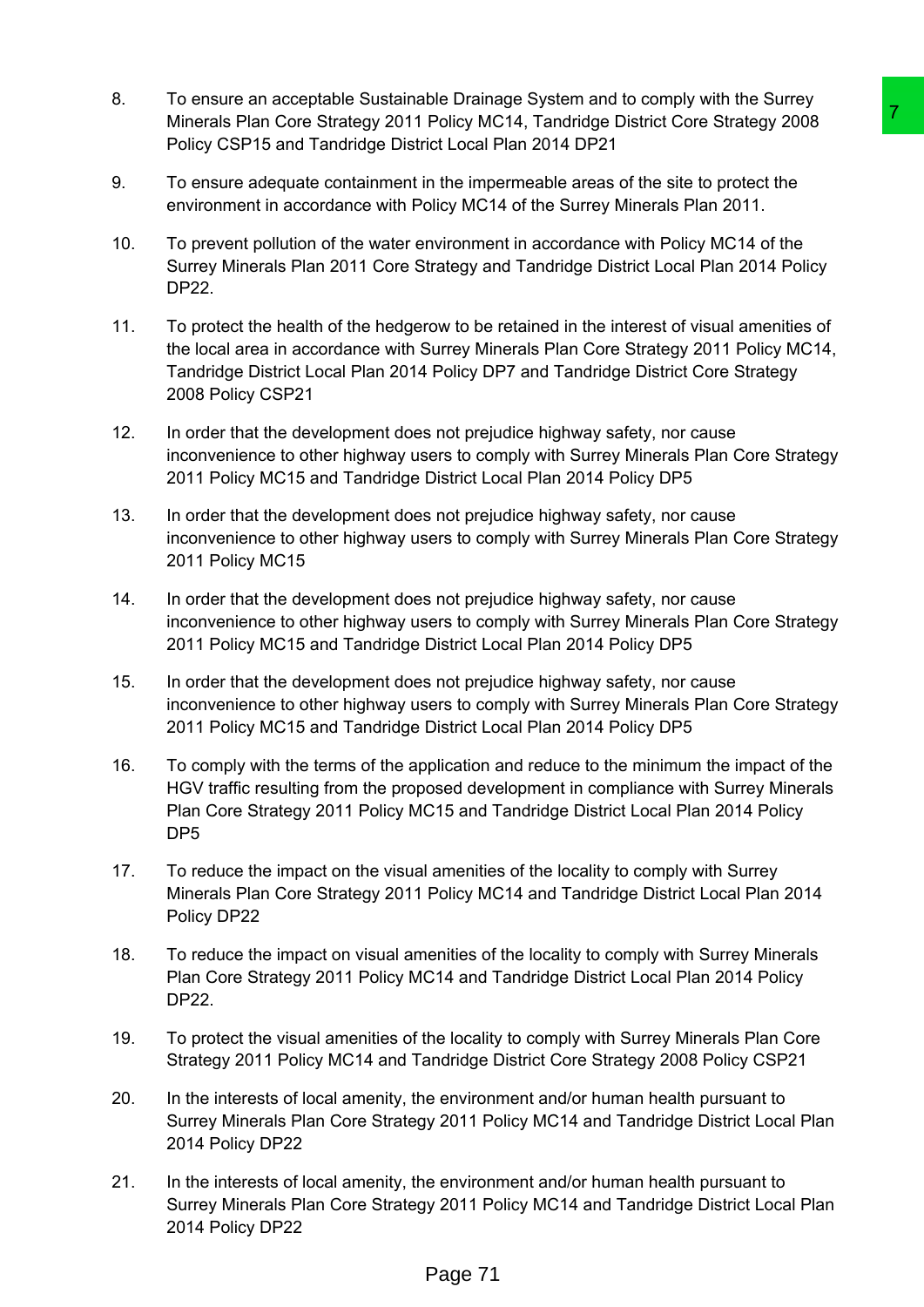- 22. To ensure the minimum disturbance and avoid nuisance to the locality to comply with Surrey Minerals Plan Core Strategy 2011 Policy MC14 and Tandridge District Local Plan 2014 Policy DP22
- 23. To ensure the minimum disturbance and avoid nuisance to the locality to comply with Surrey Minerals Plan Core Strategy 2011 Policy MC14 and Tandridge District Local Plan 2014 Policy DP22
- 24. To ensure there is no loss of amenity at specified noise sensitive properties due to noise emissions from the proposed development and to comply with Surrey Minerals Plan Core Strategy 2011 Policy MC14 and Tandridge District Local Plan 2014 Policy DP22.
- 25. To ensure the minimum disturbance and avoid nuisance to the locality to comply with Surrey Minerals Plan Core Strategy 2011 Policy MC14 and Tandridge District Local Plan 2014 Policy DP22
- 26. To ensure there is no loss of amenity at specified noise sensitive properties due to noise emissions from the proposed development and to comply with Surrey Minerals Plan Core Strategy 2011 Policy MC14 and Tandridge District Local Plan 2014 Policy DP22
- 27. To ensure there is no loss of amenity at specified noise sensitive properties due to noise emissions from the proposed development and to comply with Surrey Minerals Plan 2011 Policy MC14 and Tandridge District Local Plan 2014 Policy DP22
- 28. To ensure there is no loss of amenity at specified noise sensitive properties due to noise emissions from the proposed development and to comply with Surrey Minerals Plan 2011 Policy MC14 and Tandridge District Local Plan 2014 Policy DP22
- 29. To ensure there is no loss of amenity at specified noise sensitive properties due to noise emissions from the proposed development and to comply with Surrey Minerals Plan Core Strategy 2011 Policy MC14
- 30. To ensure there is no loss of amenity at specified noise sensitive properties due to noise emissions from the proposed development and to comply with Surrey Minerals Plan Core Strategy 2011 Policy MC14 and Tandridge District Local Plan 2014 Policy DP22
- 31. To ensure there is no loss of amenity at specified noise sensitive properties due to noise emissions from the proposed development and to comply with Surrey Minerals Plan Core Strategy 2011 Policy MC14 and Tandridge District Local Plan 2014 Policy DP22
- 32. To safeguard existing the existing landscape features and ensure their contribution to the character of development and the character of the local area in accordance with Surrey Minerals Plan Core Strategy 2011 Policy MC14, Tandridge District Local Plan 2014 Policy DP7 and Tandridge District Core Strategy 2008 Policy CSP21 Surrey Minerals Plan Core Strategy 2011 P<br>
2014 Policy DP22<br>
21 To resure the minimum disturbance and av<br>
5 Surrey Minerals Plan Core Strategy 2011 P<br>
2014 Policy DP22<br>
24. To ensure there is no loss of armenity at specifi
	- 33. To improve the appearance of the site and enhance the character of the development in the interest of visual amenity and contribute to the character of the local area and to comply with Surrey Minerals Plan Core Strategy 2011 Policy MC14 and Tandridge District Core Strategy 2008 Policy CSP21
	- 34. To protect soil resources and ensure appropriate storage of soils on site; and for the protection of human health and safety in accordance with Surrey Minerals Plan Core Strategy 2011 Policy MC14.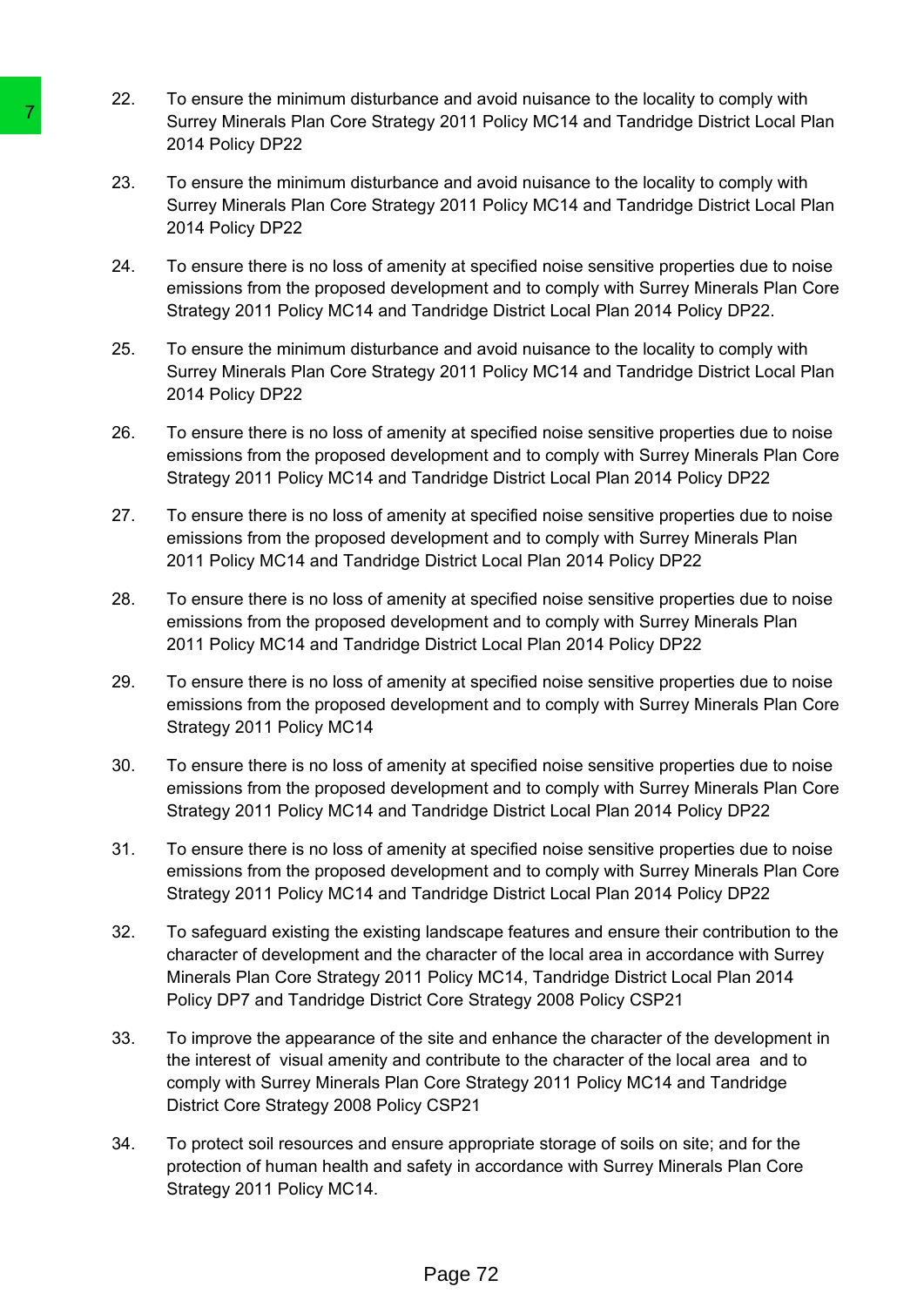- 35. To enable the County Planning Authority to adequately control the development and to secure restoration of the site to a condition capable of beneficial afteruse to comply with Surrey Minerals Plan Core Strategy 2011 Policies MC3 and MC17
- 36. To comply with the terms of the application and enable the County Planning Authority to exercise control of the operation so as to secure restoration to the required standard and assist in absorbing the site back into the local landscape in accordance with the Surrey Minerals Plan Core Strategy 2011 Policies MC3 and MC17
- 37. To prevent loss or damage of soil, or mixing of topsoil with subsoil and to prevent damage to adjacent trees and vegetation and features of archaeological interest to comply with Surrey Minerals Plan Core Strategy 2011 Policies MC3, MC14 and MC17
- 38. To protect species of conservation concern in accordance with the Surrey Minerals Plan Core Strategy 2011 Policy MC14 and Tandridge District Core Strategy 2008 Policy CSP17
- 39. To protect species of conservation concern in accordance with the Surrey Minerals Plan Core Strategy 2011 Policy MC14 and Tandridge District Core Strategy 2008 Policy CSP17
- 40. To protect trees and hedgerows of interest to comply with Surrey Minerals Plan Core Strategy 2011 Policy MC14 and Tandridge District Core Strategy 2008 Policy CSP17
- 41. To protect the health of trees to be retained in the interest of safeguarding the ancient woodland and to protect the visual amenities of the area in accordance with Surrey Minerals Plan 2011 Policy MC14, Tandridge District Local Plan 2014 Policy DP7 and Tandridge District Core Strategy 2008 Policy CSP21
- 42. To comply with the terms of the application and to enable the County Planning Authority to exercise planning control over the development so as to secure restoration to the required standard and assist in absorbing the site back into the local landscape in accordance with the terms of the Surrey Minerals Plan Core Strategy 2011 Policies MC3, MC<sub>14</sub> and MC<sub>17</sub> condition capable of beneficial afteruse to comply with<br>
Y 2011 Policies MC3 and MC17<br>
Y 2011 Policies MC3 and MC17<br>
plyinction and meable the County Planning Authority to<br>
basis to secure restoration to the required stand
- 43. To secure restoration to the required standard and assist in absorbing the site back into the local landscape to comply with Schedule 5 paragraph 2 of the Town and Country Planning Act 1990, and pursuant to Surrey Minerals Plan Core Strategy 2011 Policy M<sub>C</sub>17
- 44. To ensure that adequate provision is made for the preservation of archaeological remains pursuant to Surrey Minerals Plan 2011 Policy MC14 and Tandridge District Local Plan 2014 Policy DP20
- 45. To prevent pollution of the water environment in accordance with Policy MC14 of the Surrey Minerals Plan 2011 Core Strategy.
- 46. To prevent pollution of the water environment in accordance with Policy MC14 of the Surrey Minerals Plan 2011 Core Strategy and Tandridge District Local Plan 2014 Policy DP22.
- 47. To prevent pollution of the water environment and to ensure there is no legacy of soil or groundwater pollution remaining on site after decommissioning in accordance with Policy MC14 of the Surrey Minerals Plan 2011 Core Strategy.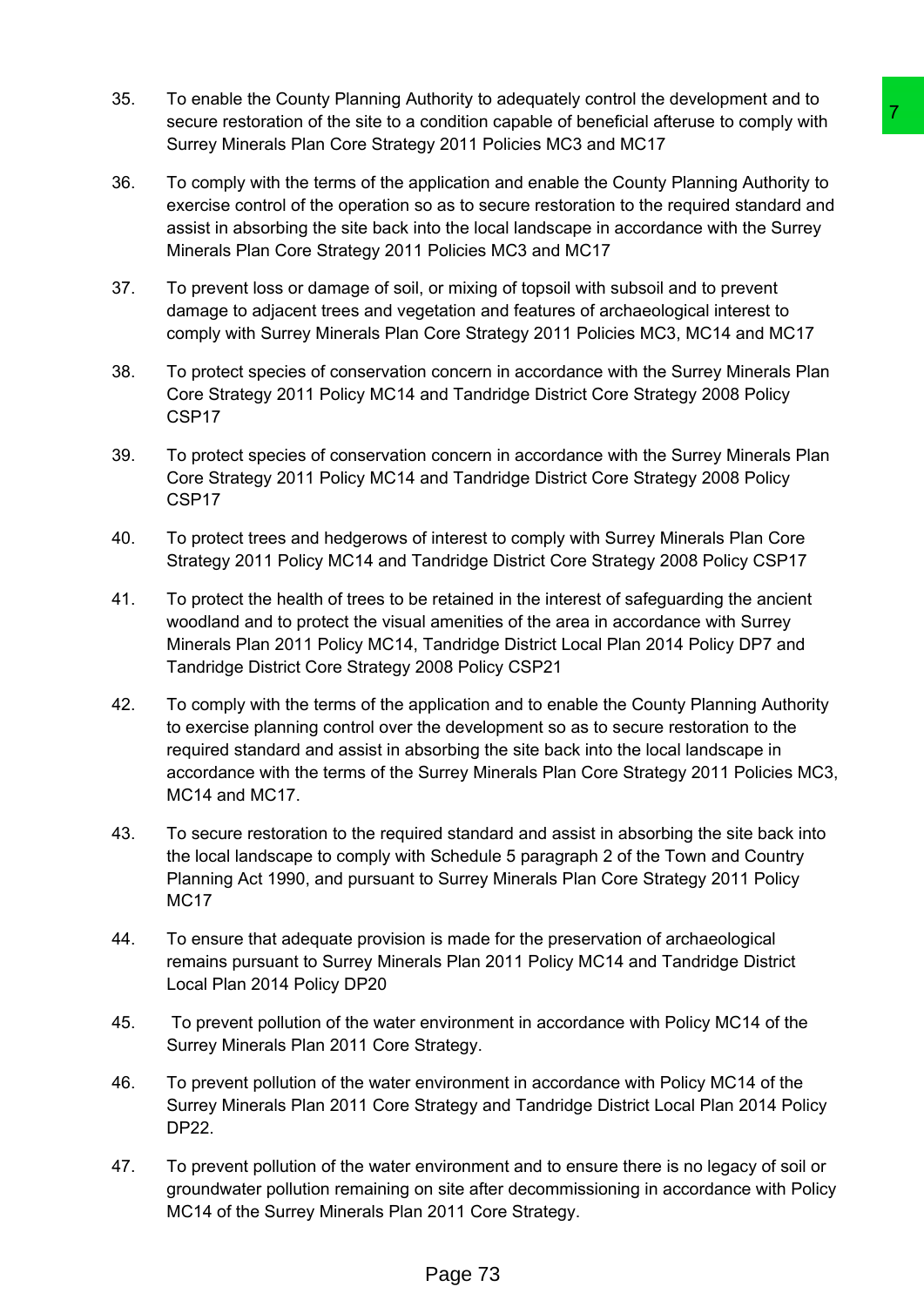### **Informatives:**

- 1. The proposal hereby permitted is for conventional oil and gas development and does not involve unconventional methods (e.g. fracking).
- 2. The applicant's attention is drawn to the comments and requirements of Esso Petroleum Co Ltd set out within the Fisher German letters dated 28 September and 4 December 2015 and the enclosed Special Requirements for Safe Working booklet and the covenants referred to in the Deed of Grant, copies of which have been provided to the applicant or can be obtained from the County Planning Authority.
- 3. The applicant is reminded that, under the Wildlife and Countryside Act 1981, as amended (Section 1), it is an offence to remove, damage or destroy the nest of any wild bird while that nest is in use or is being built. Planning consent for a development does not provide a defence against prosecution under this Act.

Trees and scrub are likely to contain nesting birds between 1 March and 31 August inclusive. Trees and scrub are present on the application site and are assumed to contain nesting birds between the above dates, unless a recent survey has been undertaken by a competent ecologist to assess the nesting bird activity during this period and shown it is absolutely certain that nesting birds are not present

- 4. For soils containing more than 18% clay the criteria for determining dry and friable shall be based on a field assessment of the soils wetness in relation to its lower plastic limit according to the following test. 'An assessment shall be made by attempting to roll a ball of soil into a thread on the surface of a clean plain glazed tile (or plate glass square) using light pressure from the flat of the hand. If a long thread of less than 3mm diameter can be formed, the soil is wetter than the lower plastic limit and soil moving should not take place until the soils have dried out. If the soil crumbles before a long thread of 3mm diameter can be formed, then the soil is dry enough to move. This assessment shall be carried out on representative samples on each major soil type. For all soil types ((including sand loams, loamy sands and sands) no soil handling should proceed during and shortly after significant rainfall, and/ or when there are any puddles on the soil surface'. 1. The proposal hereby permitted is for conver<br>
1. The proposal hereby permitted is for conver-<br>
2. The applicant's attention is drawn to the conce<br>
2. CLU set out within the Fisher German lett<br>
2015 and the enclosed Speci
	- 5. The developer is reminded that it is an offence to allow materials to be carried from the site and deposited on or damage the highway from uncleaned wheels or badly loaded vehicles. The Highway Authority will seek, wherever possible, to recover any expenses incurred in clearing, cleaning or repairing highway surfaces and prosecute persistent offenders (Highways Act 1980 Section 131, 148, 149).
	- 6. Notwithstanding any permission granted under the Planning Acts, no signs, devices or other apparatus may be erected within the limits of the highway without the express approval of the Highway Authority. It is not the policy of the Highway Authority to approve the erection of signs or other devices of a non-statutory nature within the limits of the highway.
	- 7. The permission hereby granted shall not be construed as authority to obstruct the public highway by the erection of scaffolding, hoarding or any other device or apparatus for which a licence must be sought from the Highway Authority Local Transportation Service.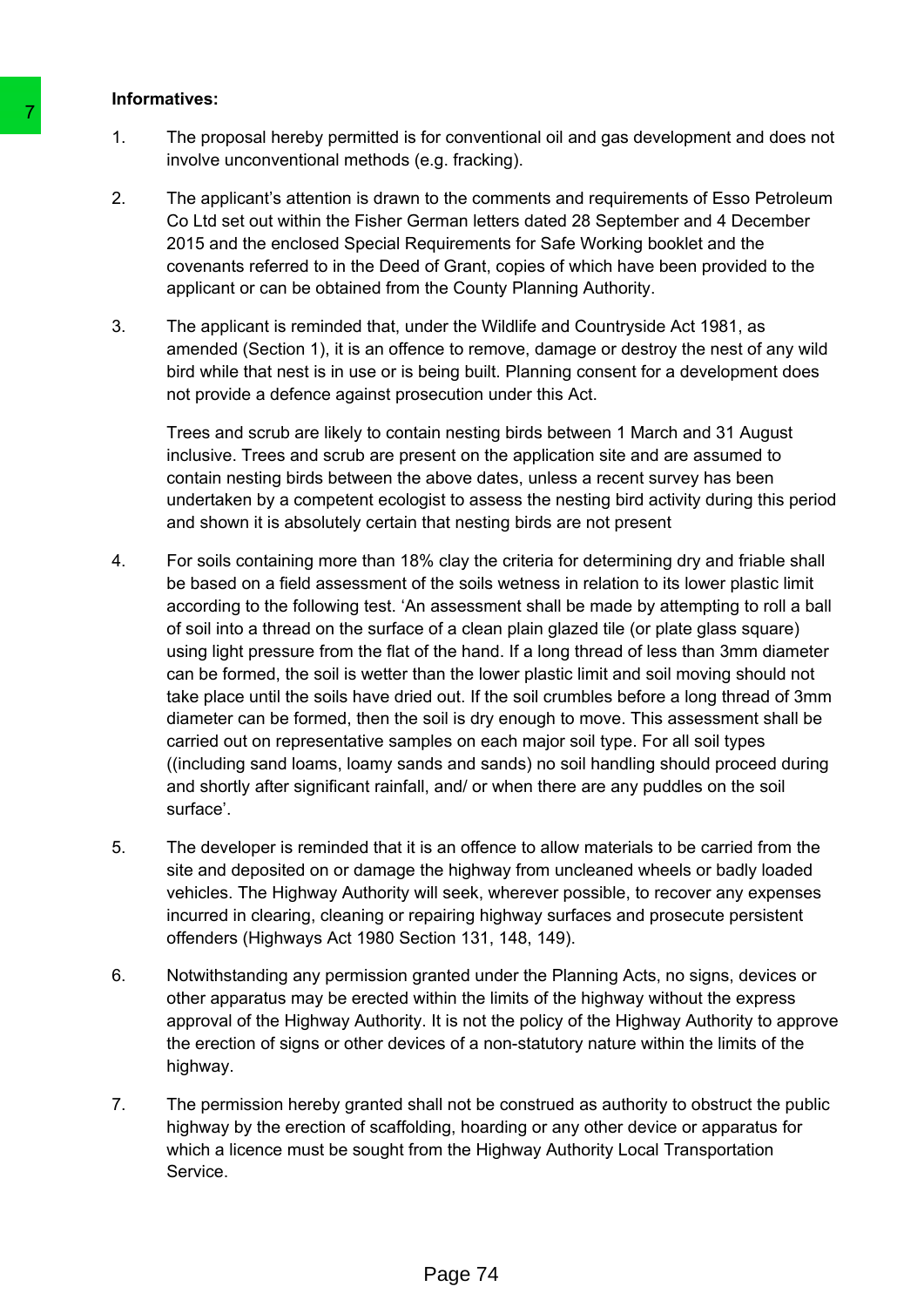- 8. The permission hereby granted shall not be construed as authority to carry out works on the highway. The applicant is advised that a licence must be obtained from the Highway Authority Local Transportation Service before any works are carried out on any footway, footpath, carriageway, verge or other land forming part of the highway.
- 9. The Applicant's attention is drawn to the potential need to modify the existing Environmental Permit for the site prior to the commencement of any works with attention being drawn to air quality matters relating to the temporary flare.
- 10. The Applicant's attention is drawn to the Environment Agency's letter of 3 November 2015
- 11. Any works to be carried out which will affect the flow or storage of water within, or which place or alter a structure/obstruction within an ordinary watercourse will require Ordinary Watercourse Consent. These can include permanent or temporary structures or works. An 'ordinary watercourse' is a watercourse that is not part of a main river and includes rivers, streams, ditches, drains, cuts, culverts, dikes, sluices, sewers (other than public sewers within the meaning of the Water Industry Act 1991) and passages, through which water flows. Consent within Surrey is issued by the Sustainable Drainage and Consenting Team within Surrey County Council. The team can provide information on the requirements for consent and the application procedure and is contactable by email on SuDS@surreycc.gov.uk. Please note consent cannot be issued retrospectively. Works affecting designated Main River require consent from the Environment Agency. ead that alleence must be obtained from the Highway<br>sivice before any works are carried out on any footway,<br>wite before any works are carried out on any footway,<br>we held forming part of the highway.<br>To the potential need t
- 12. The County Planning Authority confirms that in assessing this planning application it has worked with the applicant in a positive and proactive way, in line with the requirements of paragraph 186-187 of the National Planning Policy Framework 2012.

# **CONTACT**

Samantha Murphy

#### **TEL. NO.**

020 8541 7107

### **BACKGROUND PAPERS**

The deposited application documents and plans, including those amending or clarifying the proposal, responses to consultations and representations received as referred to in the report and included in the application file and the following:

### **Government Guidance**

National Planning Policy [Framework](https://www.gov.uk/government/collections/revised-national-planning-policy-framework)

Planning Practice [Guidance](http://planningguidance.communities.gov.uk/)

### **The Development Plan**

Surrey Minerals Plan Core Strategy [Development](http://www.surreycc.gov.uk/environment-housing-and-planning/minerals-and-waste-policies-and-plans/surrey-minerals-plan-core-strategy-development-plan-document) Plan Document (DPD) 2011

Tandridge District Core Strategy 2008

Tandridge Local Plan Detailed Policies 2014